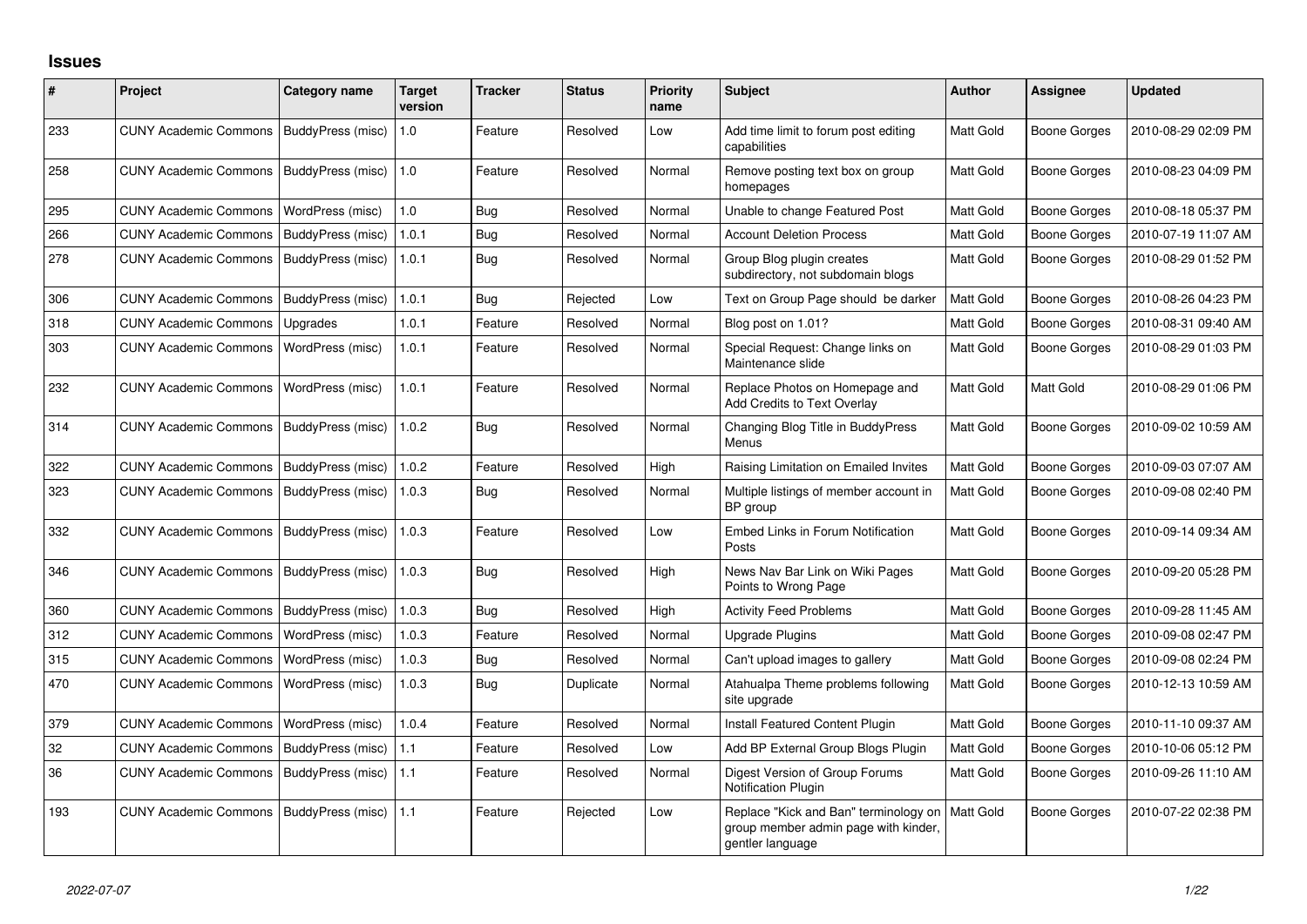| #   | Project                                  | <b>Category name</b>     | <b>Target</b><br>version | <b>Tracker</b> | <b>Status</b> | <b>Priority</b><br>name | <b>Subject</b>                                                  | <b>Author</b>    | Assignee            | <b>Updated</b>      |
|-----|------------------------------------------|--------------------------|--------------------------|----------------|---------------|-------------------------|-----------------------------------------------------------------|------------------|---------------------|---------------------|
| 279 | <b>CUNY Academic Commons</b>             | BuddyPress (misc)        | 1.1                      | <b>Bug</b>     | Rejected      | Normal                  | Members Report Problems with<br>Notifications                   | Matt Gold        | <b>Boone Gorges</b> | 2010-11-16 04:37 PM |
| 281 | <b>CUNY Academic Commons</b>             | BuddyPress (misc)        | 1.1                      | Feature        | Resolved      | Low                     | Change "Kick and Ban" terminology in<br>Group Interface         | Matt Gold        | <b>Boone Gorges</b> | 2010-09-08 06:14 PM |
| 282 | <b>CUNY Academic Commons</b>             | BuddyPress (misc)   1.1  |                          | Feature        | Resolved      | Normal                  | Alter "Kick and Ban" Group<br>Functionality                     | Matt Gold        | <b>Boone Gorges</b> | 2010-09-08 06:14 PM |
| 307 | <b>CUNY Academic Commons</b>             | <b>BuddyPress (misc)</b> | 1.1                      | Feature        | Resolved      | Low                     | Possible to Change in Group Slug?                               | Matt Gold        | <b>Boone Gorges</b> | 2010-11-20 09:12 AM |
| 340 | <b>CUNY Academic Commons</b>             | BuddyPress (misc)   1.1  |                          | Bug            | Resolved      | High                    | BP Admin Bar Menu Mouseover Areas<br><b>Too Sensitive</b>       | Matt Gold        | <b>Boone Gorges</b> | 2010-12-01 09:48 AM |
| 352 | <b>CUNY Academic Commons</b>             | BuddyPress (misc)        | 1.1                      | <b>Bug</b>     | Resolved      | Normal                  | Member reports problems with avatar<br>cropping                 | Matt Gold        | <b>Boone Gorges</b> | 2010-11-16 05:07 PM |
| 387 | <b>CUNY Academic Commons</b>             | <b>BuddyPress (misc)</b> | 1.1                      | Bug            | Resolved      | Normal                  | Disable activity replies for group<br>announcements             | Matt Gold        | <b>Boone Gorges</b> | 2010-11-16 04:20 PM |
| 286 | <b>CUNY Academic Commons</b>             | WordPress (misc)         | 1.1                      | Feature        | Resolved      | Normal                  | Edit content of account activation email                        | Matt Gold        | <b>Boone Gorges</b> | 2010-12-06 02:03 PM |
| 296 | <b>CUNY Academic Commons</b>             | WordPress (misc)         | 1.1                      | Feature        | Resolved      | Normal                  | Selective plugin activation                                     | Matt Gold        | <b>Boone Gorges</b> | 2010-12-02 04:17 PM |
| 319 | <b>CUNY Academic Commons</b>             | WordPress (misc)         | $1.1$                    | Feature        | Resolved      | Normal                  | Remove "Forums" from Nav Bar                                    | Matt Gold        | <b>Boone Gorges</b> | 2010-09-15 10:44 AM |
| 345 | <b>CUNY Academic Commons</b>             | <b>WordPress (misc)</b>  | 1.1                      | Bug            | Resolved      | Low                     | Order of Comments in Carrington<br>Theme                        | Matt Gold        | <b>Boone Gorges</b> | 2010-11-16 04:31 PM |
| 376 | <b>CUNY Academic Commons</b>             | WordPress (misc)         | 1.1                      | Bug            | Resolved      | Normal                  | Errant Subscribe2 Global Posts<br>Notification                  | Matt Gold        | <b>Boone Gorges</b> | 2010-11-16 04:59 PM |
| 399 | <b>CUNY Academic Commons</b>             | WordPress (misc)         | 1.1                      | Feature        | Resolved      | Normal                  | Add Widgetize Google Plugin                                     | Matt Gold        | <b>Boone Gorges</b> | 2010-11-23 05:40 PM |
| 410 | <b>CUNY Academic Commons</b>             | WordPress (misc)         | 1.1                      | Support        | Resolved      | Normal                  | Problems embedding audio file                                   | Matt Gold        | <b>Boone Gorges</b> | 2010-11-23 02:01 PM |
| 415 | <b>CUNY Academic Commons</b>             | WordPress (misc)         | 1.1                      | Feature        | Resolved      | Normal                  | Add text sizer plugin to Commons                                | Matt Gold        | <b>Boone Gorges</b> | 2010-12-02 03:58 PM |
| 420 | <b>CUNY Academic Commons</b>             | WordPress (misc)         | 1.1                      | Feature        | Resolved      | Normal                  | WP 3.0.2 Update                                                 | Matt Gold        | <b>Boone Gorges</b> | 2010-12-02 02:04 PM |
| 423 | <b>CUNY Academic Commons</b>             | <b>WordPress (misc)</b>  | 1.1                      | Feature        | Resolved      | Normal                  | Remove Unfiltered-MU from Commons<br>Plugins                    | <b>Matt Gold</b> | <b>Boone Gorges</b> | 2010-12-02 04:24 PM |
| 424 | <b>CUNY Academic Commons</b>             | <b>WordPress (misc)</b>  | 1.1                      | Feature        | Resolved      | Normal                  | Merge Newthemes branch with Master<br>branch on Git             | Matt Gold        | <b>Boone Gorges</b> | 2010-12-03 07:27 AM |
| 213 | <b>CUNY Academic Commons</b>             |                          | 1.1                      | Bug            | Rejected      | Normal                  | Wiki Style                                                      | Matt Gold        | Chris Stein         | 2010-11-30 04:17 PM |
| 257 | <b>CUNY Academic Commons</b>             | BuddyPress (misc)        | 1.1                      | Feature        | Resolved      | Normal                  | Add avatar dimensions to the Change<br>Avatar page.             | Matt Gold        | Chris Stein         | 2010-11-16 03:58 PM |
| 361 | <b>CUNY Academic Commons</b>             | BuddyPress (misc)   1.1  |                          | Feature        | Resolved      | Normal                  | Change Wording of Options on Friend<br><b>Request Responses</b> | Matt Gold        | Chris Stein         | 2010-11-24 01:42 PM |
| 331 | <b>CUNY Academic Commons</b>             | WordPress (misc)         | 1.1                      | Feature        | Resolved      | Normal                  | Edit confirmation page after user sign<br>up.                   | Matt Gold        | Chris Stein         | 2010-11-03 11:50 AM |
| 393 | <b>CUNY Academic Commons</b>             | WordPress (misc)         | $1.1$                    | Feature        | Resolved      | Normal                  | Install Category Exlude plugin                                  | Matt Gold        | Chris Stein         | 2010-11-16 04:52 PM |
| 236 | CUNY Academic Commons   WordPress (misc) |                          | 1.1                      | Feature        | Resolved      | Normal                  | Add WooThemes to Site                                           | Matt Gold        | Matt Gold           | 2010-12-03 08:00 AM |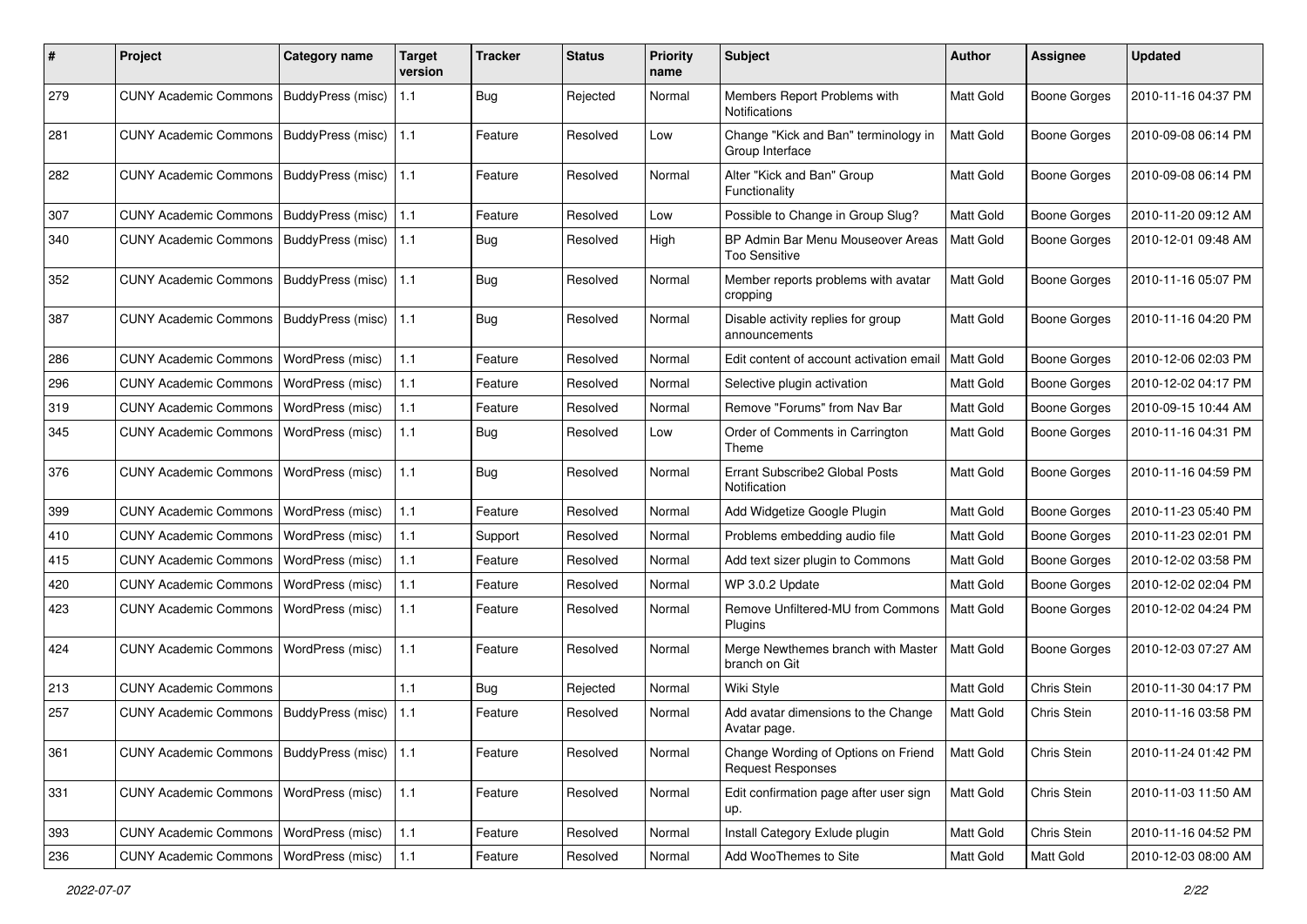| #   | Project                                   | <b>Category name</b>     | Target<br>version | <b>Tracker</b> | <b>Status</b> | <b>Priority</b><br>name | <b>Subject</b>                                                            | Author    | <b>Assignee</b>     | <b>Updated</b>      |
|-----|-------------------------------------------|--------------------------|-------------------|----------------|---------------|-------------------------|---------------------------------------------------------------------------|-----------|---------------------|---------------------|
| 380 | <b>CUNY Academic Commons</b>              | WordPress (misc)         | 1.1               | Feature        | Resolved      | Normal                  | Add New Themes to Site                                                    | Matt Gold | Matt Gold           | 2010-12-03 02:13 AM |
| 381 | <b>CUNY Academic Commons</b>              | WordPress (misc)         | 1.1               | Bug            | Resolved      | Normal                  | Cull old themes from site                                                 | Matt Gold | Matt Gold           | 2010-12-03 02:06 AM |
| 382 | <b>CUNY Academic Commons</b>              | <b>WordPress (misc)</b>  | 1.1               | Feature        | Resolved      | Normal                  | Install Category Page plugin on site                                      | Matt Gold | Matt Gold           | 2010-12-02 02:21 PM |
| 313 | <b>CUNY Academic Commons</b>              | WordPress (misc)         | 1.1               | Feature        | Resolved      | Normal                  | Create Plugin/Widget for Hero Image<br>Space on Commons Homepage          | Matt Gold | Ron Rennick         | 2010-10-06 12:41 PM |
| 436 | <b>CUNY Academic Commons</b>              | BuddyPress (misc)        | 1.1.1             | Bug            | Resolved      | Normal                  | Who's Online Widget                                                       | Matt Gold | <b>Boone Gorges</b> | 2010-12-07 08:14 AM |
| 444 | <b>CUNY Academic Commons</b>              | WordPress (misc)         | 1.1.1             | Bug            | Resolved      | High                    | Hero Slides Not Showing Up in Firefox                                     | Matt Gold | <b>Boone Gorges</b> | 2010-12-08 08:41 AM |
| 419 | <b>CUNY Academic Commons</b>              | WordPress (misc)         | 1.1.1             | Bug            | Resolved      | Normal                  | Blog/Blog Post Featured Content<br><b>Widget Errors</b>                   | Matt Gold | CIC Michael         | 2010-12-07 08:14 AM |
| 440 | <b>CUNY Academic Commons</b>              | WordPress (misc)         | 1.1.1             | Bug            | Resolved      | Normal                  | Conflict between Image Uploader and<br><b>CAC Featured Content Plugin</b> | Matt Gold | CIC Michael         | 2010-12-08 02:25 PM |
| 457 | <b>CUNY Academic Commons</b>              | <b>BuddyPress (misc)</b> | 1.1.2             | <b>Bug</b>     | Resolved      | High                    | Unable to Upload Documents as<br>Forum Attachments                        | Matt Gold | Boone Gorges        | 2010-12-10 06:56 PM |
| 458 | <b>CUNY Academic Commons</b>              | BuddyPress (misc)        | 1.1.3             | Bug            | Resolved      | Normal                  | Notifications Not Received for Own<br>Messages                            | Matt Gold | Boone Gorges        | 2010-12-13 08:28 PM |
| 476 | <b>CUNY Academic Commons</b>              | WordPress (misc)         | 1.1.3             | Bug            | Resolved      | High                    | Limited Email Domains List Empty<br>After Site Upgrade                    | Matt Gold | Boone Gorges        | 2010-12-13 07:02 PM |
| 486 | <b>CUNY Academic Commons</b>              | BuddyPress (misc)        | 1.1.4             | Feature        | Resolved      | Normal                  | Add "Post Topic" to Group Forum<br>pages                                  | Matt Gold | <b>Boone Gorges</b> | 2010-12-16 11:13 AM |
| 453 | <b>CUNY Academic Commons</b>              | WordPress (misc)         | 1.1.4             | <b>Bug</b>     | Rejected      | Normal                  | Error with Sidebar Manager of "The<br>Station" WooTheme                   | Matt Gold | <b>Boone Gorges</b> | 2010-12-18 04:51 PM |
| 475 | <b>CUNY Academic Commons</b>              | WordPress (misc)         | 1.1.4             | Feature        | Rejected      | Normal                  | Move Critical Plugins to mu-plugins                                       | Matt Gold | Boone Gorges        | 2010-12-18 08:56 PM |
| 482 | <b>CUNY Academic Commons</b>              | WordPress (misc)         | 1.1.4             | <b>Bug</b>     | Resolved      | Normal                  | BP Admin Bar Display Error                                                | Matt Gold | Boone Gorges        | 2010-12-16 08:45 AM |
| 449 | <b>CUNY Academic Commons</b>              | WordPress (misc)         | 1.1.4             | Bug            | Rejected      | Normal                  | WooThemes displaying category list in<br>nav                              | Matt Gold | Chris Stein         | 2010-12-16 02:03 PM |
| 489 | <b>CUNY Academic Commons</b>              | WordPress (misc)         | 1.1.4             | Feature        | Resolved      | Normal                  | Drag and Drop Ordering on Gallery<br>Post Plugin                          | Matt Gold | Ron Rennick         | 2010-12-18 08:13 PM |
| 276 | <b>CUNY Academic Commons</b>              | Wiki                     | 1.1.5             | Feature        | Resolved      | Normal                  | Install PDF Book extension for<br>MediaWiki                               | Matt Gold | Boone Gorges        | 2010-12-20 10:59 AM |
| 496 | <b>CUNY Academic Commons</b>              | WordPress (misc)         | 1.1.5             | Feature        | Resolved      | Normal                  | Add wp-resume Plugin to Site                                              | Matt Gold | Boone Gorges        | 2010-12-20 10:09 AM |
| 507 | CUNY Academic Commons   BuddyPress (misc) |                          | 1.1.6             | Bug            | Resolved      | High                    | Invite Anyone Rejects CUNY Email<br>Addresses                             | Matt Gold | <b>Boone Gorges</b> | 2010-12-21 11:26 AM |
| 503 | <b>CUNY Academic Commons</b>              | WordPress (misc)         | 1.1.6             | Bug            | Resolved      | Normal                  | <b>Explore and Possibly Remove</b><br><b>WP-Cron Reminder</b>             | Matt Gold | <b>Boone Gorges</b> | 2010-12-21 11:55 AM |
| 499 | <b>CUNY Academic Commons</b>              | WordPress (misc)         | 1.1.6             | <b>Bug</b>     | Resolved      | Normal                  | Help with Atahualpa Issues                                                | Matt Gold | scott voth          | 2010-12-21 07:30 PM |
| 527 | CUNY Academic Commons   BuddyPress (misc) |                          | 1.1.7             | <b>Bug</b>     | Resolved      | Low                     | BP Admin Bar Doesn't Show up on<br>Cityscape Theme                        | Matt Gold | <b>Boone Gorges</b> | 2011-01-04 03:39 PM |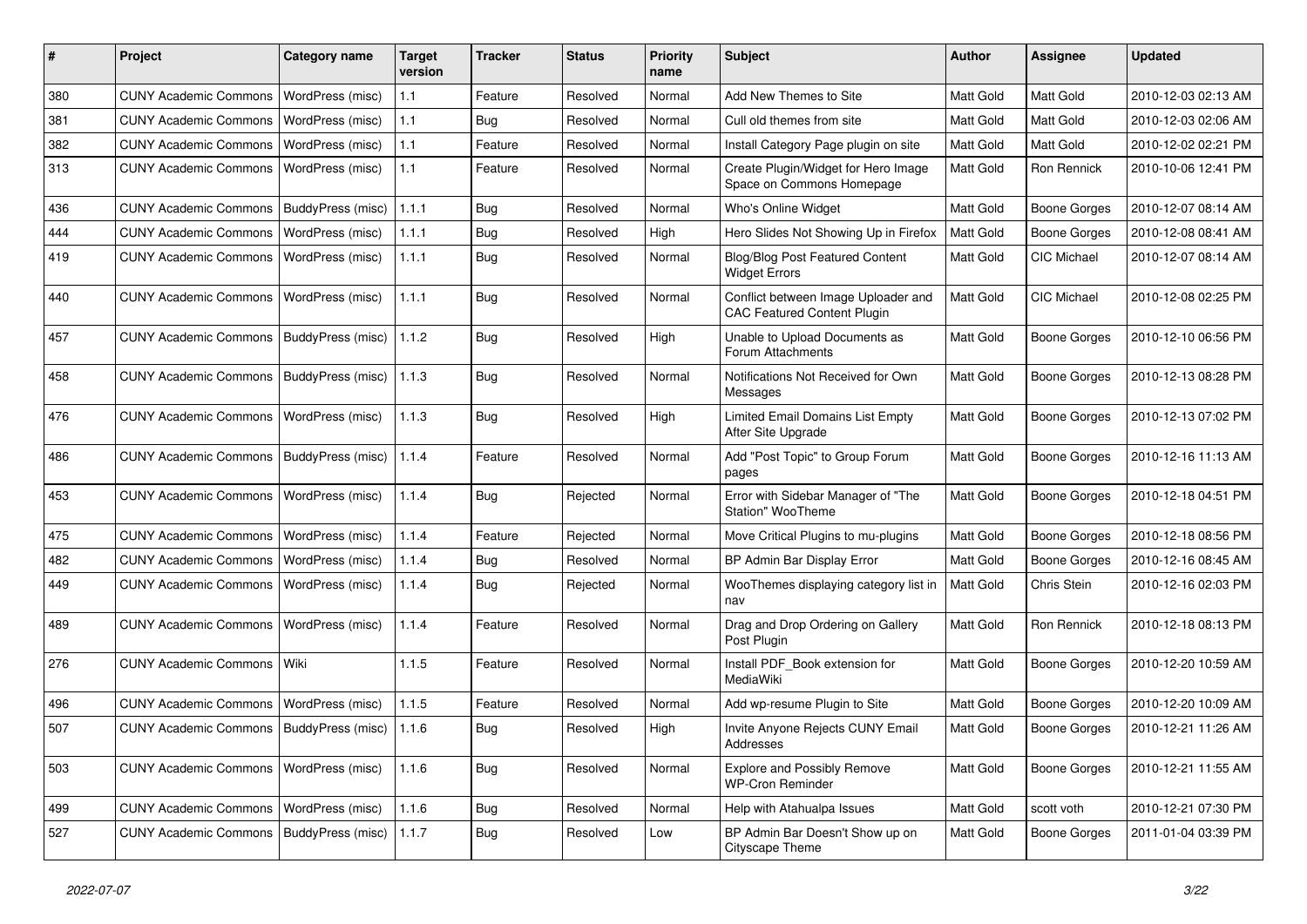| #   | Project                                  | <b>Category name</b>     | <b>Target</b><br>version | <b>Tracker</b> | <b>Status</b> | <b>Priority</b><br>name | <b>Subject</b>                                                                                  | <b>Author</b> | <b>Assignee</b>     | <b>Updated</b>      |
|-----|------------------------------------------|--------------------------|--------------------------|----------------|---------------|-------------------------|-------------------------------------------------------------------------------------------------|---------------|---------------------|---------------------|
| 531 | <b>CUNY Academic Commons</b>             | BuddyPress (misc)        | 1.1.7                    | <b>Bug</b>     | Resolved      | Low                     | Member reports problems with avatar<br>cropping                                                 | Matt Gold     | <b>Boone Gorges</b> | 2011-01-04 05:10 PM |
| 509 | <b>CUNY Academic Commons</b>             | WordPress (misc)         | 1.1.7                    | <b>Bug</b>     | Resolved      | Low                     | User reports problem with Google<br>Calendar widget                                             | Matt Gold     | Boone Gorges        | 2011-01-04 06:17 PM |
| 513 | <b>CUNY Academic Commons</b>             | WordPress (misc)         | 1.1.7                    | Feature        | Resolved      | Low                     | Plugin Request: Install meebo me                                                                | Matt Gold     | <b>Boone Gorges</b> | 2011-01-04 05:56 PM |
| 533 | <b>CUNY Academic Commons</b>             | BuddyPress (misc)        | 1.1.8                    | Bug            | Resolved      | Normal                  | Minor CSS issue on group page                                                                   | Matt Gold     | <b>Boone Gorges</b> | 2011-02-02 09:44 AM |
| 538 | <b>CUNY Academic Commons</b>             | BuddyPress (misc)        | 1.1.8                    | Bug            | Resolved      | Normal                  | News feed assigns incorrect trackback<br>origins                                                | Matt Gold     | <b>Boone Gorges</b> | 2011-02-02 11:22 AM |
| 540 | <b>CUNY Academic Commons</b>             | BuddyPress (misc)        | 1.1.8                    | Bug            | Resolved      | Normal                  | Long BP Group Doc Names Hide<br><b>Edit/Delete Options</b>                                      | Matt Gold     | <b>Boone Gorges</b> | 2011-02-02 10:58 AM |
| 546 | <b>CUNY Academic Commons</b>             | BuddyPress (misc)        | 1.1.8                    | Bug            | Resolved      | Normal                  | Add Group/Group Blog Author Syncing<br>on an Automated Basis to the Group<br><b>Blog Plugin</b> | Matt Gold     | <b>Boone Gorges</b> | 2011-02-03 08:44 AM |
| 544 | <b>CUNY Academic Commons</b>             | WordPress (misc)         | 1.1.8                    | Feature        | Resolved      | Normal                  | Add Elegant Themes themepack to<br>site                                                         | Matt Gold     | <b>Matt Gold</b>    | 2011-01-25 01:40 AM |
| 545 | <b>CUNY Academic Commons</b>             | WordPress (misc)         | 1.1.8                    | Bug            | Resolved      | Normal                  | <b>Test Elegant Themes</b>                                                                      | Matt Gold     | Matt Gold           | 2011-01-25 01:41 AM |
| 547 | <b>CUNY Academic Commons</b>             | WordPress (misc)         | 1.1.8                    | Feature        | Resolved      | Normal                  | Add new themes                                                                                  | Matt Gold     | Matt Gold           | 2011-01-27 01:52 PM |
| 568 | <b>CUNY Academic Commons</b>             | BuddyPress (misc)        | 1.1.10                   | <b>Bug</b>     | Resolved      | High                    | Member reports trouble uploading<br>documents to groups                                         | Matt Gold     | <b>Boone Gorges</b> | 2011-02-10 02:33 PM |
| 574 | <b>CUNY Academic Commons</b>             | BuddyPress (misc)        | 1.1.10                   | Bug            | Resolved      | High                    | Members unable to read documents<br>posted to groups                                            | Matt Gold     | <b>Boone Gorges</b> | 2011-02-10 03:01 PM |
| 605 | <b>CUNY Academic Commons</b>             | <b>BuddyPress (misc)</b> | 1.1.10                   | Bug            | Rejected      | Normal                  | Member search on Group Invite Page<br>Not Working                                               | Matt Gold     | <b>Boone Gorges</b> | 2011-02-24 11:41 PM |
| 606 | <b>CUNY Academic Commons</b>             | BuddyPress (misc)        | 1.1.10                   | Bug            | Rejected      | Low                     | Avatars don't show up in list of<br>members on group invite tool                                | Matt Gold     | <b>Boone Gorges</b> | 2011-02-24 11:47 PM |
| 612 | <b>CUNY Academic Commons</b>             | BuddyPress (misc)        | 1.1.10                   | Bug            | Resolved      | Normal                  | Member reports trouble uploading<br>documents to groups                                         | Matt Gold     | <b>Boone Gorges</b> | 2011-03-07 10:12 PM |
| 613 | <b>CUNY Academic Commons</b>             | BuddyPress (misc)        | 1.1.10                   | Bug            | Resolved      | Normal                  | Member reports group blog / group<br>member syncing                                             | Matt Gold     | <b>Boone Gorges</b> | 2011-03-03 09:26 AM |
| 614 | <b>CUNY Academic Commons</b>             | BuddyPress (misc)        | 1.1.10                   | Bug            | Rejected      | Low                     | Log out button on BP Admin bar<br>covers logo                                                   | Matt Gold     | Boone Gorges        | 2011-03-04 05:58 PM |
| 553 | CUNY Academic Commons   WordPress (misc) |                          | 1.1.10                   | Bug            | Rejected      | Normal                  | Wonky Hero Slide Overlays                                                                       | Matt Gold     | <b>Boone Gorges</b> | 2011-02-28 05:44 PM |
| 564 | CUNY Academic Commons   WordPress (misc) |                          | 1.1.10                   | Feature        | Rejected      | Normal                  | Email Subscription Plugin for<br>WordPress blogs                                                | Matt Gold     | Boone Gorges        | 2011-02-18 12:04 AM |
| 534 | <b>CUNY Academic Commons</b>             | WordPress (misc)         | 1.1.10                   | Feature        | Resolved      | Normal                  | Add an apple-touch-icon.pgn of the<br>CUNY Favicon.ico to the root directory<br>at 114x114      | Matt Gold     | Matt Gold           | 2011-03-08 07:34 AM |
| 566 | CUNY Academic Commons   WordPress (misc) |                          | 1.1.10                   | Feature        | Resolved      | Normal                  | Add The Morning After Theme                                                                     | Matt Gold     | Matt Gold           | 2011-02-06 11:40 PM |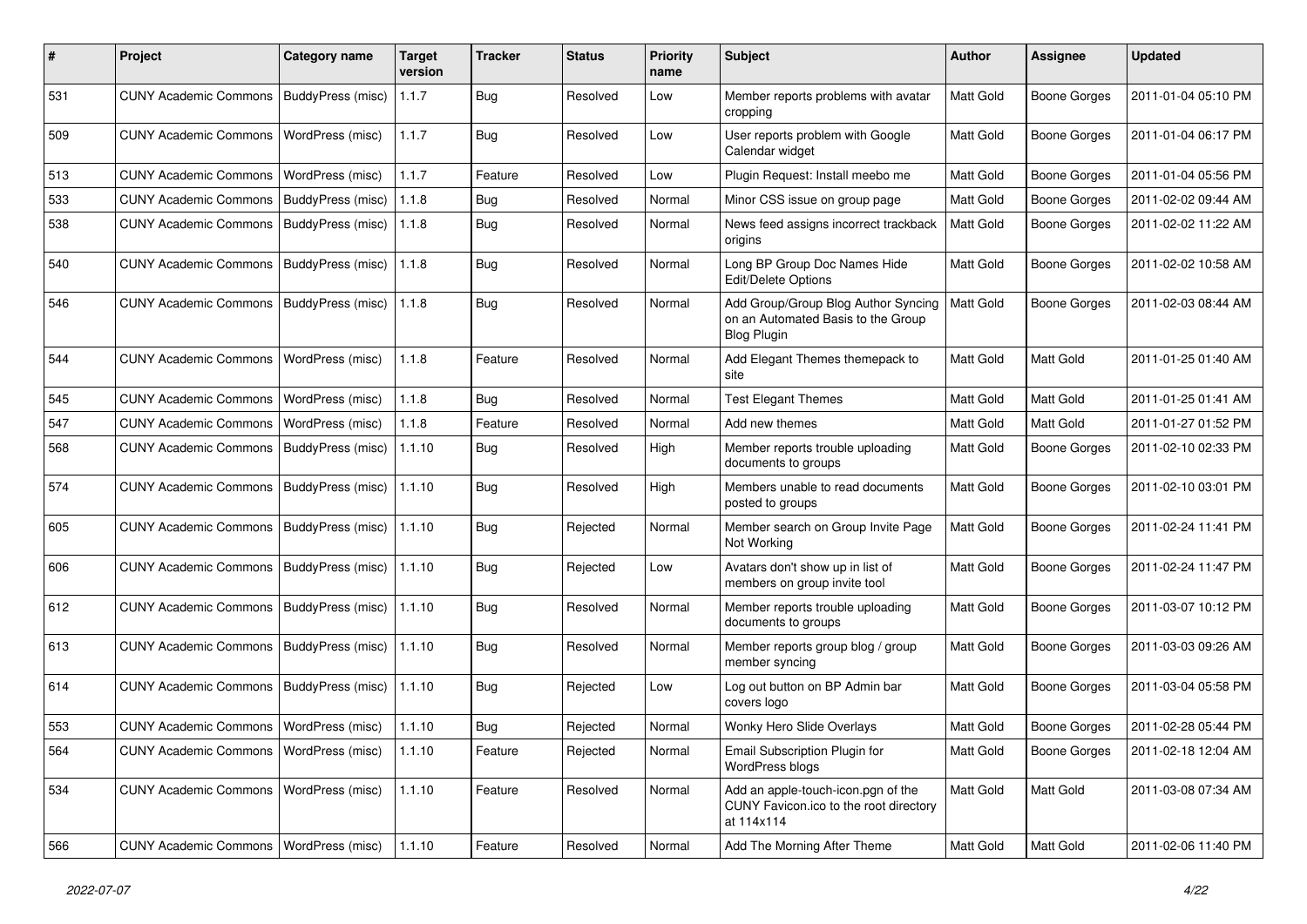| #   | Project                                  | <b>Category name</b>     | Target<br>version | <b>Tracker</b> | <b>Status</b> | <b>Priority</b><br>name | Subject                                                                                            | Author           | Assignee            | <b>Updated</b>      |
|-----|------------------------------------------|--------------------------|-------------------|----------------|---------------|-------------------------|----------------------------------------------------------------------------------------------------|------------------|---------------------|---------------------|
| 567 | <b>CUNY Academic Commons</b>             | WordPress (misc)         | 1.1.10            | Feature        | Resolved      | Normal                  | Add WPFolio and Bibliotype Themes                                                                  | Matt Gold        | Matt Gold           | 2011-02-21 04:16 PM |
| 638 | <b>CUNY Academic Commons</b>             | BuddyPress (misc)        | 1.1.11            | Bug            | Resolved      | Normal                  | <b>Email Notifications Include Odd</b><br>Characters                                               | Matt Gold        | <b>Boone Gorges</b> | 2011-03-16 11:06 AM |
| 639 | <b>CUNY Academic Commons</b>             | WordPress (misc)         | 1.1.11            | Feature        | Resolved      | Low                     | Consider WP Comment Remix Plugin                                                                   | Matt Gold        | Boone Gorges        | 2011-03-17 05:43 PM |
| 348 | <b>CUNY Academic Commons</b>             | BuddyPress (misc)        | 1.2               | Feature        | Resolved      | Normal                  | Create status marker to show which<br>invited group members have already<br>received group invites | <b>Matt Gold</b> | Boone Gorges        | 2011-03-08 09:08 PM |
| 349 | <b>CUNY Academic Commons</b>             | BuddyPress (misc)        | 1.2               | Feature        | Resolved      | Normal                  | Add explanatory note to Group Send<br><b>Invites Page</b>                                          | Matt Gold        | Boone Gorges        | 2011-03-08 08:44 PM |
| 350 | <b>CUNY Academic Commons</b>             | BuddyPress (misc)        | 1.2               | Feature        | Resolved      | Normal                  | Move "Send Invites" Button                                                                         | Matt Gold        | Boone Gorges        | 2010-12-20 11:29 AM |
| 362 | <b>CUNY Academic Commons</b>             | BuddyPress (misc)        | 1.2               | Feature        | Resolved      | Low                     | Require Confirmation on Leaving a<br>Group                                                         | Matt Gold        | Boone Gorges        | 2011-02-21 02:51 PM |
| 428 | <b>CUNY Academic Commons</b>             | BuddyPress (misc)        | 1.2               | Feature        | Resolved      | Normal                  | Consider adding Log Out button to BP<br>Admin Bar                                                  | Matt Gold        | <b>Boone Gorges</b> | 2010-12-22 12:12 PM |
| 510 | <b>CUNY Academic Commons</b>             | BuddyPress (misc)        | 1.2               | Feature        | Resolved      | Normal                  | Change group slug placement on<br>group admin menu                                                 | Matt Gold        | <b>Boone Gorges</b> | 2011-02-21 04:51 PM |
| 539 | <b>CUNY Academic Commons</b>             | BuddyPress (misc)        | 1.2               | Feature        | Rejected      | Normal                  | Allow document category names to be<br>edited                                                      | Matt Gold        | Boone Gorges        | 2011-01-24 12:52 PM |
| 623 | <b>CUNY Academic Commons</b>             | <b>BuddyPress (misc)</b> | 1.2               | Feature        | Resolved      | Normal                  | <b>BuddyPress Docs: Move</b><br>Paste-from-Word Icon Into Top Row of<br>Tiny-MCE icons             | Matt Gold        | <b>Boone Gorges</b> | 2011-02-28 06:33 PM |
| 627 | <b>CUNY Academic Commons</b>             | <b>BuddyPress (misc)</b> | 1.2               | Feature        | Resolved      | Normal                  | Add LaTeX support for BP Group<br>Forums                                                           | Matt Gold        | Boone Gorges        | 2011-05-09 05:21 PM |
| 646 | <b>CUNY Academic Commons</b>             | BuddyPress (misc)        | 1.2               | Bug            | Resolved      | Low                     | Change Error Message Non Logged-In<br>Users See When Authorized Page is<br>Requested Without Login | Matt Gold        | Boone Gorges        | 2011-03-22 10:28 AM |
| 656 | <b>CUNY Academic Commons</b>             | BuddyPress (misc)        | 1.2               | Bug            | Resolved      | Low                     | <b>Conflicting Email Subscription</b><br>Messages                                                  | Matt Gold        | Boone Gorges        | 2011-04-10 10:10 PM |
| 660 | <b>CUNY Academic Commons</b>             | BuddyPress (misc)        | 1.2               | Bug            | Resolved      | Low                     | HTML Markup appears in activity<br>comment                                                         | Matt Gold        | Boone Gorges        | 2011-04-04 02:39 PM |
| 595 | <b>CUNY Academic Commons</b>             | Upgrades                 | 1.2               | Feature        | Resolved      | Normal                  | Formalize Browser/OS Testing<br>procedures                                                         | <b>Matt Gold</b> | Boone Gorges        | 2011-04-20 06:40 PM |
| 378 | CUNY Academic Commons   WordPress (misc) |                          | 1.2               | Bug            | Duplicate     | Normal                  | New blog post notification by email for<br>private blogs                                           | <b>Matt Gold</b> | Boone Gorges        | 2011-02-18 01:46 PM |
| 427 | <b>CUNY Academic Commons</b>             | WordPress (misc)         | $1.2$             | Feature        | Resolved      | Normal                  | Remove Ability to Post Status Updates<br>from Edit Profile Page                                    | Matt Gold        | Boone Gorges        | 2010-12-22 12:16 PM |
| 492 | <b>CUNY Academic Commons</b>             | <b>WordPress (misc)</b>  | $1.2$             | Feature        | Resolved      | Normal                  | Upgrade CommentPress to latest<br>edition                                                          | Matt Gold        | Boone Gorges        | 2011-03-08 09:23 PM |
| 501 | <b>CUNY Academic Commons</b>             | WordPress (misc)         | $1.2$             | Feature        | Resolved      | Normal                  | Install WP Site Template Plugin                                                                    | Matt Gold        | Boone Gorges        | 2011-03-16 03:31 PM |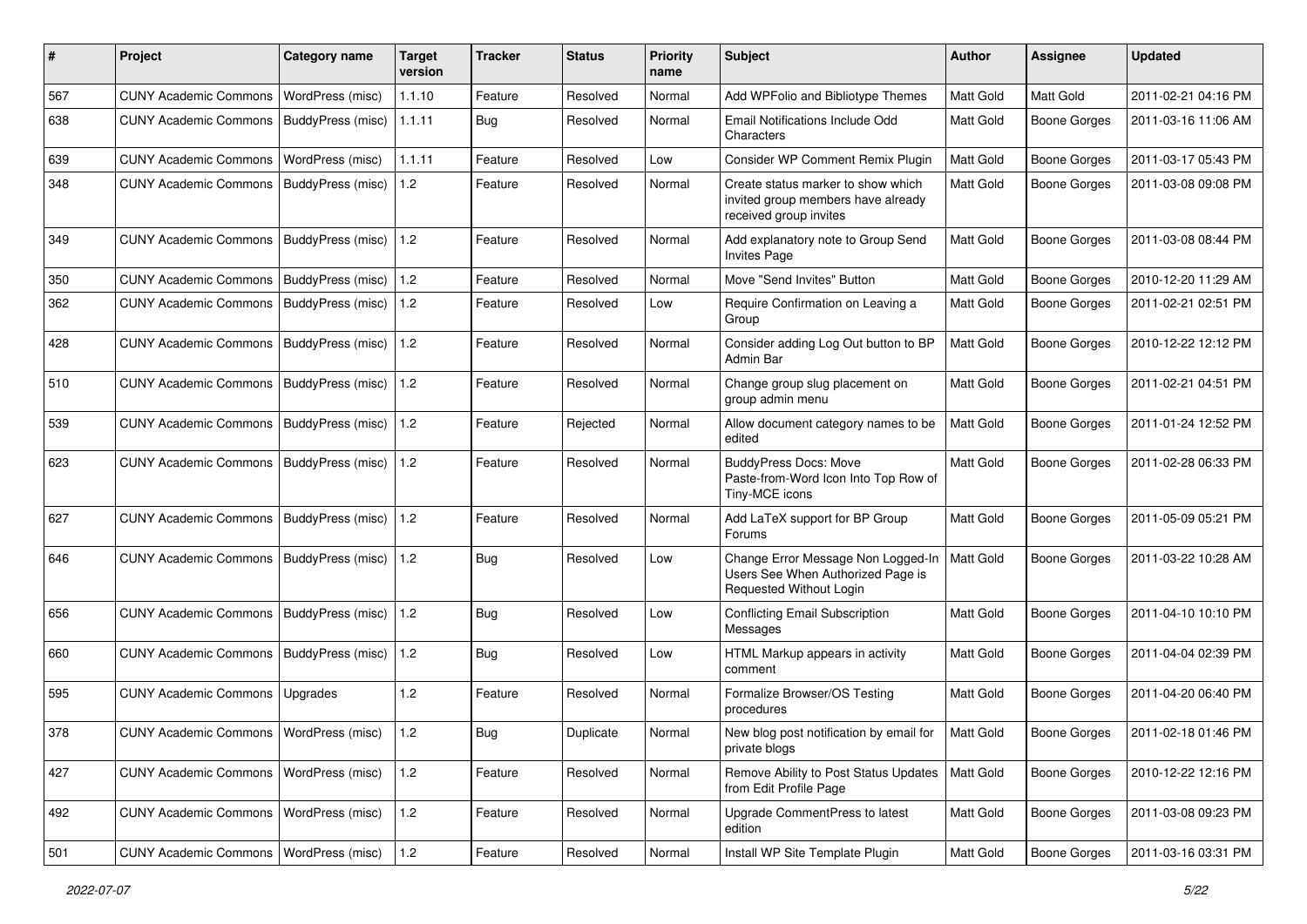| #   | Project                                           | <b>Category name</b>    | Target<br>version | Tracker    | <b>Status</b> | <b>Priority</b><br>name | <b>Subject</b>                                                                    | <b>Author</b>    | Assignee            | <b>Updated</b>      |
|-----|---------------------------------------------------|-------------------------|-------------------|------------|---------------|-------------------------|-----------------------------------------------------------------------------------|------------------|---------------------|---------------------|
| 647 | <b>CUNY Academic Commons</b>                      | WordPress (misc)        | 1.2               | Feature    | Resolved      | Normal                  | <b>Add Antisnews Theme</b>                                                        | <b>Matt Gold</b> | Boone Gorges        | 2011-03-26 07:58 PM |
| 629 | <b>CUNY Academic Commons</b>                      | BuddyPress (misc)       | 1.2               | Feature    | Resolved      | Normal                  | Create Required Profile Field to Define<br><b>User Status</b>                     | <b>Matt Gold</b> | Matt Gold           | 2011-03-17 06:34 PM |
| 640 | <b>CUNY Academic Commons</b>                      | WordPress (misc)        | 1.2               | Feature    | Resolved      | Normal                  | Add Clean Home Theme to Site                                                      | Matt Gold        | Matt Gold           | 2011-04-20 06:55 PM |
| 661 | <b>CUNY Academic Commons</b>                      | BuddyPress (misc)       | 1.2               | Bug        | Resolved      | Low                     | HTML Special Characters Appear in<br><b>Email Notification Text</b>               | Matt Gold        | Raymond Hoh         | 2011-05-04 08:55 AM |
| 425 | <b>CUNY Academic Commons</b>                      | WordPress (misc)        | 1.2               | Feature    | Resolved      | Normal                  | Edit "Not Found" text on new blogs                                                | Matt Gold        | Raymond Hoh         | 2011-04-26 08:16 AM |
| 526 | <b>CUNY Academic Commons</b>                      | WordPress (misc)        | 1.2               | <b>Bug</b> | Resolved      | Low                     | Next/Previous Links Don't Appear on<br>All Hero Slides                            | <b>Matt Gold</b> | Raymond Hoh         | 2011-04-22 03:56 AM |
| 699 | <b>CUNY Academic Commons</b>                      | WordPress (misc)        | 1.2               | Feature    | Resolved      | Normal                  | Add BTCNew Plugin to the Commons                                                  | <b>Matt Gold</b> | Raymond Hoh         | 2011-04-24 04:15 PM |
| 724 | <b>CUNY Academic Commons</b>                      | BuddyPress (misc)       | 1.2.1             | Bug        | Rejected      | Normal                  | Word Limit on Email Notifications of<br>Forum Posts?                              | Matt Gold        | <b>Boone Gorges</b> | 2011-05-11 12:04 PM |
| 731 | <b>CUNY Academic Commons</b>                      | BuddyPress (misc)       | 1.2.1             | Bug        | Resolved      | Normal                  | Member reports a problem posting to a<br>private group                            | Matt Gold        | Boone Gorges        | 2011-05-03 07:10 PM |
| 628 | <b>CUNY Academic Commons</b>                      | Wiki                    | 1.2.1             | Bug        | Resolved      | Normal                  | LaTeX support for MediaWiki                                                       | Matt Gold        | <b>Boone Gorges</b> | 2011-05-11 09:50 PM |
| 657 | <b>CUNY Academic Commons</b>                      | WordPress (misc)        | 1.2.1             | <b>Bug</b> | Resolved      | Normal                  | Problems with WordPress Wiki Plugin                                               | <b>Matt Gold</b> | <b>Boone Gorges</b> | 2011-05-11 11:29 AM |
| 704 | <b>CUNY Academic Commons</b>                      | <b>WordPress (misc)</b> | 1.2.1             | Feature    | Resolved      | Normal                  | Plugin Request: Widget that displays<br>randomized images and captions            | Matt Gold        | Boone Gorges        | 2011-05-04 11:22 AM |
| 705 | <b>CUNY Academic Commons</b>                      | WordPress (misc)        | 1.2.1             | Feature    | Resolved      | Normal                  | A way to mass upload files?                                                       | Matt Gold        | Boone Gorges        | 2011-04-27 12:04 AM |
| 706 | <b>CUNY Academic Commons</b>                      | WordPress (misc)        | 1.2.1             | Feature    | Resolved      | Normal                  | Random Header Image                                                               | <b>Matt Gold</b> | Boone Gorges        | 2011-05-04 01:26 PM |
| 707 | <b>CUNY Academic Commons</b>                      | WordPress (misc)        | 1.2.1             | Feature    | Resolved      | Normal                  | Simple Site Visit Counter Plugin for<br><b>Blogs</b>                              | <b>Matt Gold</b> | <b>Boone Gorges</b> | 2011-05-04 11:13 AM |
| 709 | <b>CUNY Academic Commons</b>                      | WordPress (misc)        | 1.2.1             | Feature    | Rejected      | Low                     | Add Inspiration Theme to Site                                                     | Matt Gold        | Boone Gorges        | 2011-04-28 08:15 PM |
| 710 | <b>CUNY Academic Commons</b>                      | WordPress (misc)        | 1.2.1             | Bug        | Resolved      | Normal                  | Flickr Photo Album Plugin Doesn't<br>Activate                                     | <b>Matt Gold</b> | Boone Gorges        | 2011-05-08 04:56 PM |
| 711 | <b>CUNY Academic Commons</b>                      | WordPress (misc)        | 1.2.1             | Feature    | Resolved      | Normal                  | Add Twitter Blackbird Pie Plugin                                                  | Matt Gold        | Boone Gorges        | 2011-05-04 10:17 AM |
| 727 | <b>CUNY Academic Commons</b>                      | WordPress (misc)        | 1.2.1             | <b>Bug</b> | Resolved      | Normal                  | Add The Erudite Theme                                                             | Matt Gold        | Raymond Hoh         | 2011-05-01 05:02 AM |
| 778 | <b>CUNY Academic Commons</b>                      | BuddyPress (misc)       | 1.2.2             | <b>Bug</b> | Resolved      | Normal                  | Private BP Docs Comment Notification<br>in RSS Feed                               | <b>Matt Gold</b> | <b>Boone Gorges</b> | 2011-06-02 09:29 AM |
| 775 | <b>CUNY Academic Commons</b>                      | WordPress (misc)        | 1.2.2             | Bug        | Rejected      | Normal                  | Hit Counter Plugin Problem                                                        | Matt Gold        | <b>Boone Gorges</b> | 2011-05-28 08:42 AM |
| 763 | CUNY Academic Commons   BuddyPress (misc)   1.2.3 |                         |                   | Bug        | Resolved      | Low                     | Resaving BP Docs Preferences on<br>Same Setting Produces Unclear Error<br>Message | <b>Matt Gold</b> | Boone Gorges        | 2011-06-02 09:19 AM |
| 782 | <b>CUNY Academic Commons</b>                      | BuddyPress (misc)       | 1.2.3             | Feature    | Resolved      | Normal                  | Add Captcha Plugin                                                                | Matt Gold        | <b>Boone Gorges</b> | 2011-06-06 10:37 AM |
| 747 | <b>CUNY Academic Commons</b>                      | <b>WordPress (misc)</b> | 1.2.3             | Feature    | Resolved      | Normal                  | Find rich-stats plugin for WordPress                                              | Matt Gold        | Boone Gorges        | 2011-06-02 09:19 AM |
| 786 | <b>CUNY Academic Commons</b>                      | <b>WordPress (misc)</b> | 1.2.3             | Bug        | Resolved      | Normal                  | Hero Image Slider Overlay Display on<br>IE.                                       | Matt Gold        | Boone Gorges        | 2011-06-06 09:51 AM |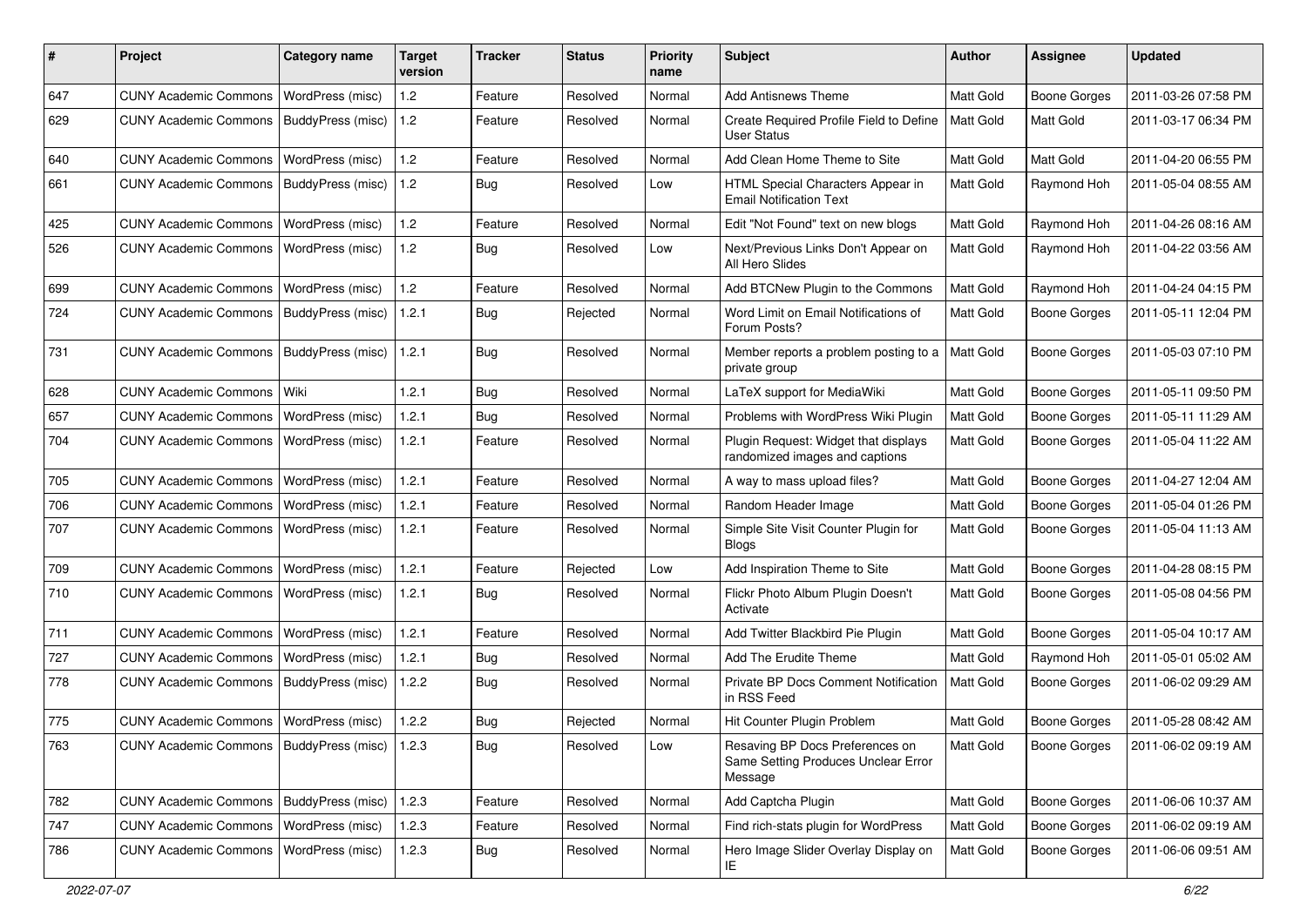| #    | Project                                  | <b>Category name</b> | <b>Target</b><br>version | <b>Tracker</b> | <b>Status</b> | <b>Priority</b><br>name | <b>Subject</b>                                                                    | <b>Author</b>    | <b>Assignee</b>     | <b>Updated</b>      |
|------|------------------------------------------|----------------------|--------------------------|----------------|---------------|-------------------------|-----------------------------------------------------------------------------------|------------------|---------------------|---------------------|
| 789  | <b>CUNY Academic Commons</b>             | WordPress (misc)     | 1.2.3                    | Bug            | Resolved      | Normal                  | Remove Sitemeter from Footer                                                      | Matt Gold        | <b>Boone Gorges</b> | 2011-06-06 09:41 AM |
| 783  | <b>CUNY Academic Commons</b>             | BuddyPress (misc)    | 1.2.4                    | Bug            | Resolved      | Normal                  | <b>Broken Avatar Images</b>                                                       | Matt Gold        | <b>Boone Gorges</b> | 2011-06-06 02:49 PM |
| 806  | <b>CUNY Academic Commons</b>             | BuddyPress (misc)    | 1.2.4                    | Bug            | Resolved      | Normal                  | BP Docs Notification Throttling Issues                                            | Matt Gold        | <b>Boone Gorges</b> | 2011-06-08 12:17 PM |
| 810  | <b>CUNY Academic Commons</b>             | BuddyPress (misc)    | 1.2.4                    | Bug            | Resolved      | Normal                  | Can't see all blogs in "My Blogs"                                                 | Matt Gold        | <b>Boone Gorges</b> | 2011-07-12 10:51 PM |
| 905  | <b>CUNY Academic Commons</b>             | BuddyPress (misc)    | 1.2.4                    | <b>Bug</b>     | Resolved      | Low                     | <b>BP Docs Authentication Issue</b>                                               | Matt Gold        | <b>Boone Gorges</b> | 2011-07-12 01:39 PM |
| 908  | <b>CUNY Academic Commons</b>             | BuddyPress (misc)    | 1.2.4                    | Bug            | Resolved      | Normal                  | Free a BP Doc from Locked Status                                                  | Matt Gold        | <b>Boone Gorges</b> | 2011-07-02 11:15 PM |
| 950  | <b>CUNY Academic Commons</b>             | BuddyPress (misc)    | 1.2.4                    | <b>Bug</b>     | Rejected      | Normal                  | Spam/Moderation Issue                                                             | Matt Gold        | <b>Boone Gorges</b> | 2011-07-11 09:15 AM |
| 809  | <b>CUNY Academic Commons</b>             | WordPress (misc)     | 1.2.4                    | <b>Bug</b>     | Resolved      | Low                     | Extra padding on bottom of footer                                                 | Matt Gold        | <b>Boone Gorges</b> | 2011-07-12 03:23 PM |
| 842  | <b>CUNY Academic Commons</b>             | WordPress (misc)     | 1.2.4                    | Bug            | Resolved      | Normal                  | Problems adding a user to a blog                                                  | Matt Gold        | <b>Boone Gorges</b> | 2011-07-08 01:34 PM |
| 856  | <b>CUNY Academic Commons</b>             | BuddyPress (misc)    | 1.2.4                    | Bug            | Resolved      | Low                     | Text-alignment issue on group                                                     | Matt Gold        | Raymond Hoh         | 2011-06-22 10:02 PM |
| 796  | <b>CUNY Academic Commons</b>             | Wiki                 | 1.2.4                    | <b>Bug</b>     | Resolved      | Normal                  | BP Admin Bar Header Margin                                                        | Matt Gold        | Raymond Hoh         | 2011-06-07 02:37 PM |
| 773  | <b>CUNY Academic Commons</b>             | WordPress (misc)     | 1.2.4.2                  | Feature        | Resolved      | Low                     | <b>Adjust Featured Content Widget</b><br>Default Images                           | Matt Gold        | <b>Boone Gorges</b> | 2011-11-02 01:44 AM |
| 1104 | <b>CUNY Academic Commons</b>             | WordPress (misc)     | 1.2.4.2                  | Bug            | Resolved      | Normal                  | Remove WordPress Counter Plugin                                                   | Matt Gold        | <b>Boone Gorges</b> | 2011-10-31 11:00 AM |
| 1143 | <b>CUNY Academic Commons</b>             | BuddyPress (misc)    | 1.2.5                    | <b>Bug</b>     | Resolved      | Normal                  | Notifications of Old Posts                                                        | Matt Gold        |                     | 2011-08-30 09:56 PM |
| 735  | <b>CUNY Academic Commons</b>             | BuddyPress (misc)    | 1.2.5                    | Feature        | Resolved      | Normal                  | BP Docs - Include Check-Box to Avoid<br><b>Email Notifications of Minor Edits</b> | Matt Gold        | <b>Boone Gorges</b> | 2011-07-24 11:34 AM |
| 992  | <b>CUNY Academic Commons</b>             | BuddyPress (misc)    | 1.2.5                    | Bug            | Resolved      | Normal                  | BP Docs comments show up on WP<br>Dashboard                                       | Matt Gold        | <b>Boone Gorges</b> | 2011-07-19 02:17 PM |
| 993  | <b>CUNY Academic Commons</b>             | BuddyPress (misc)    | 1.2.5                    | Bug            | Resolved      | Low                     | <b>BP Docs Notification Issue</b>                                                 | Matt Gold        | <b>Boone Gorges</b> | 2011-07-20 12:10 AM |
| 1117 | <b>CUNY Academic Commons</b>             | BuddyPress (misc)    | 1.2.5                    | <b>Bug</b>     | Resolved      | Normal                  | Character Display Error in Feed                                                   | Matt Gold        | <b>Boone Gorges</b> | 2011-09-12 06:29 PM |
| 1145 | <b>CUNY Academic Commons</b>             | BuddyPress (misc)    | 1.2.5                    | Bug            | Resolved      | Low                     | Alert Box on Group Join                                                           | Matt Gold        | <b>Boone Gorges</b> | 2011-09-12 05:56 PM |
| 1162 | <b>CUNY Academic Commons</b>             | BuddyPress (misc)    | 1.2.5                    | Feature        | Resolved      | Normal                  | Organization of "My Blogs" Dropdown<br>on Nav Bar                                 | Matt Gold        | <b>Boone Gorges</b> | 2011-09-14 01:24 AM |
| 1321 | <b>CUNY Academic Commons</b>             | BuddyPress (misc)    | 1.2.5                    | Bug            | Duplicate     | Normal                  | BP Doc Comment Doesn't Show Up on<br>Doc (but does appear in group stream)        | <b>Matt Gold</b> | <b>Boone Gorges</b> | 2011-11-04 08:04 AM |
| 991  | <b>CUNY Academic Commons</b>             | WordPress (misc)     | 1.2.5                    | Bug            | Resolved      | Normal                  | <b>Update FeedWordPress</b>                                                       | Matt Gold        | <b>Boone Gorges</b> | 2011-07-19 11:37 AM |
| 1067 | <b>CUNY Academic Commons</b>             | WordPress (misc)     | 1.2.5                    | <b>Bug</b>     | Rejected      | Normal                  | <b>Install Disable Trackbacks</b>                                                 | Matt Gold        | <b>Boone Gorges</b> | 2011-07-22 12:05 AM |
| 1068 | CUNY Academic Commons   WordPress (misc) |                      | 1.2.5                    | Bug            | Rejected      | High                    | Notification of Update in a Private<br>Group Shows up in Public Feed              | Matt Gold        | Boone Gorges        | 2011-07-21 11:27 PM |
| 1073 | <b>CUNY Academic Commons</b>             | WordPress (misc)     | 1.2.5                    | Feature        | Resolved      | Normal                  | Add Google Plus One Plugin                                                        | Matt Gold        | Boone Gorges        | 2011-09-12 06:06 PM |
| 1074 | <b>CUNY Academic Commons</b>             | WordPress (misc)     | 1.2.5                    | Feature        | Resolved      | Normal                  | Add Facebook Page Photo Gallery<br>plugin                                         | Matt Gold        | <b>Boone Gorges</b> | 2011-09-12 06:11 PM |
| 1075 | <b>CUNY Academic Commons</b>             | WordPress (misc)     | 1.2.5                    | Feature        | Resolved      | Normal                  | Add Spam Free WordPress plugin                                                    | Matt Gold        | <b>Boone Gorges</b> | 2011-09-12 06:08 PM |
| 1093 | <b>CUNY Academic Commons</b>             | WordPress (misc)     | 1.2.5                    | Feature        | Resolved      | Normal                  | Add WP-SyntaxEvolved Plugin                                                       | Matt Gold        | Boone Gorges        | 2011-09-12 06:13 PM |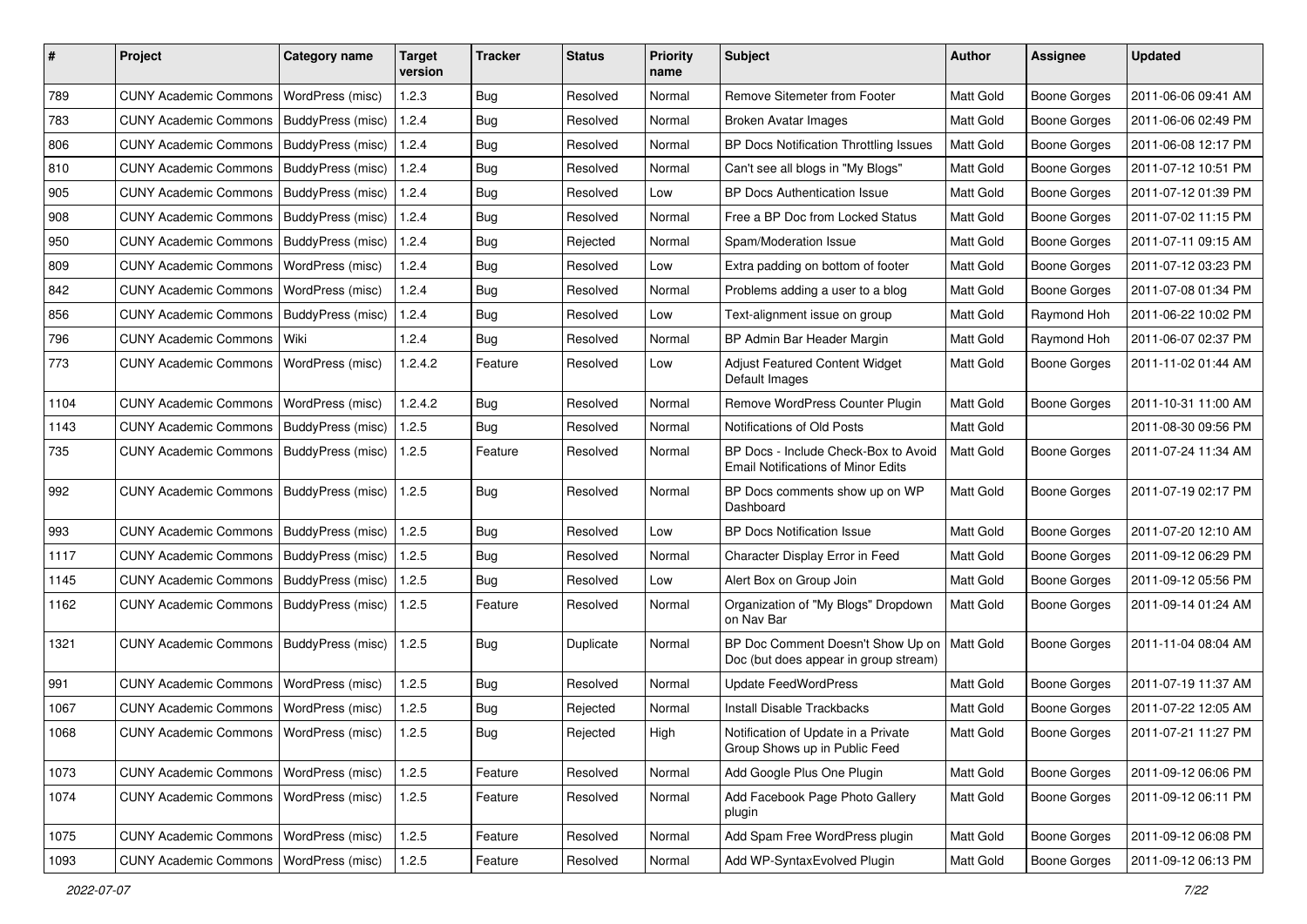| $\vert$ # | Project                      | Category name            | <b>Target</b><br>version | <b>Tracker</b> | <b>Status</b> | <b>Priority</b><br>name | <b>Subject</b>                                                                      | <b>Author</b> | <b>Assignee</b>     | <b>Updated</b>      |
|-----------|------------------------------|--------------------------|--------------------------|----------------|---------------|-------------------------|-------------------------------------------------------------------------------------|---------------|---------------------|---------------------|
| 1130      | <b>CUNY Academic Commons</b> | WordPress (misc)         | 1.2.5                    | Feature        | Resolved      | Normal                  | <b>Add PressWork Theme</b>                                                          | Matt Gold     | <b>Boone Gorges</b> | 2011-11-14 08:11 PM |
| 1178      | <b>CUNY Academic Commons</b> | WordPress (misc)         | 1.2.5                    | Feature        | Resolved      | Normal                  | Add "Chunk" Theme to the Commons                                                    | Matt Gold     | <b>Boone Gorges</b> | 2011-11-14 08:25 PM |
| 1188      | <b>CUNY Academic Commons</b> | WordPress (misc)         | 1.2.5                    | Feature        | Resolved      | Normal                  | Add Text Expander Plugin                                                            | Matt Gold     | <b>Boone Gorges</b> | 2011-11-14 08:21 PM |
| 1324      | <b>CUNY Academic Commons</b> | WordPress (misc)         | 1.2.5                    | Feature        | Resolved      | Normal                  | Change link on main nav bar for "Help"                                              | Matt Gold     | <b>Boone Gorges</b> | 2011-11-04 12:08 PM |
| 1325      | <b>CUNY Academic Commons</b> | WordPress (misc)         | 1.2.5                    | Feature        | Resolved      | Normal                  | Remove hard-coded copyright notice<br>from WooThemes                                | Matt Gold     | <b>Boone Gorges</b> | 2011-11-15 08:49 AM |
| 1069      | <b>CUNY Academic Commons</b> | WordPress (misc)         | 1.2.5                    | Feature        | Resolved      | Normal                  | Install ThreatToCreativity Theme                                                    | Matt Gold     | Matt Gold           | 2011-11-14 08:14 PM |
| 1144      | <b>CUNY Academic Commons</b> | WordPress (misc)         | 1.2.5                    | Feature        | Resolved      | Normal                  | Install Brunelleschi Theme                                                          | Matt Gold     | Matt Gold           | 2011-11-14 08:16 PM |
| 1371      | <b>CUNY Academic Commons</b> | WordPress (misc)         | 1.2.6                    | Support        | Resolved      | Normal                  | Not allowed to create accounts for<br>Non-CUNY Members                              | Matt Gold     | <b>Boone Gorges</b> | 2011-11-21 02:49 PM |
| 1400      | <b>CUNY Academic Commons</b> | BuddyPress (misc)        | 1.2.7                    | <b>Bug</b>     | Resolved      | Normal                  | Firefox Login Caching Issue                                                         | Matt Gold     | <b>Boone Gorges</b> | 2011-12-06 05:53 PM |
| 1380      | <b>CUNY Academic Commons</b> | WordPress (misc)         | 1.2.7                    | <b>Bug</b>     | Resolved      | Low                     | Page background color not set lon<br>login page                                     | Matt Gold     | Boone Gorges        | 2011-11-28 07:44 PM |
| 325       | <b>CUNY Academic Commons</b> | BuddyPress (misc)        | 1.3                      | Feature        | Resolved      | Normal                  | Add folder hierarchies to Group<br>Documents plugin                                 | Matt Gold     | Boone Gorges        | 2011-05-23 01:33 AM |
| 532       | <b>CUNY Academic Commons</b> | BuddyPress (misc)        | 1.3                      | Feature        | Resolved      | Normal                  | Allow members to paste in a group of<br>email addresses when sending invites        | Matt Gold     | <b>Boone Gorges</b> | 2011-09-13 01:12 PM |
| 557       | <b>CUNY Academic Commons</b> | <b>BuddyPress (misc)</b> | 1.3                      | Feature        | Rejected      | Normal                  | Denied Size and Extension Alerts on<br>Forum posts                                  | Matt Gold     | <b>Boone Gorges</b> | 2011-06-17 02:58 PM |
| 643       | <b>CUNY Academic Commons</b> | BuddyPress (misc)        | $\vert$ 1.3              | Feature        | Resolved      | Normal                  | <b>Create Mechanism to Require People</b><br>to Fill Out New Identity Profile Field | Matt Gold     | <b>Boone Gorges</b> | 2011-10-19 01:50 PM |
| 648       | <b>CUNY Academic Commons</b> | BuddyPress (misc)        | 1.3                      | Feature        | Resolved      | Normal                  | Create Print functionality for<br><b>BuddyPress Docs</b>                            | Matt Gold     | Boone Gorges        | 2011-07-19 11:46 AM |
| 649       | <b>CUNY Academic Commons</b> | BuddyPress (misc)        | 1.3                      | Feature        | Resolved      | Normal                  | Create Copy All button for BuddyPress<br><b>Docs</b>                                | Matt Gold     | <b>Boone Gorges</b> | 2011-09-13 11:59 AM |
| 697       | <b>CUNY Academic Commons</b> | BuddyPress (misc)        | $\vert$ 1.3              | Feature        | Resolved      | Normal                  | Member request: Indented text in<br>Forum Posts                                     | Matt Gold     | <b>Boone Gorges</b> | 2011-09-13 03:29 PM |
| 774       | <b>CUNY Academic Commons</b> | BuddyPress (misc)        | 1.3                      | Feature        | Resolved      | Normal                  | Consider Allowing Email to Be Sent<br><b>Between Unfriended Members</b>             | Matt Gold     | Boone Gorges        | 2011-06-16 04:06 PM |
| 906       | <b>CUNY Academic Commons</b> | BuddyPress (misc)        | 1.3                      | Feature        | Resolved      | Low                     | Allow users to edit BP Doc comments                                                 | Matt Gold     | <b>Boone Gorges</b> | 2011-09-14 01:27 AM |
| 1256      | <b>CUNY Academic Commons</b> | <b>BuddyPress (misc)</b> | 1.3                      | Feature        | Resolved      | Normal                  | Enable BP Docs by default on<br>Commons groups                                      | Matt Gold     | <b>Boone Gorges</b> | 2011-11-15 02:27 PM |
| 1344      | <b>CUNY Academic Commons</b> | <b>BuddyPress (misc)</b> | 1.3                      | Bug            | Resolved      | Normal                  | Activity Feed Items not Appearing in<br>Group                                       | Matt Gold     | Boone Gorges        | 2011-11-14 11:26 AM |
| 1345      | <b>CUNY Academic Commons</b> | BuddyPress (misc)        | $\vert$ 1.3              | Bug            | Resolved      | Normal                  | Consider Adding BuddyPress Group<br>for Community Admins and Mods<br>Plugin         | Matt Gold     | <b>Boone Gorges</b> | 2011-11-28 03:17 PM |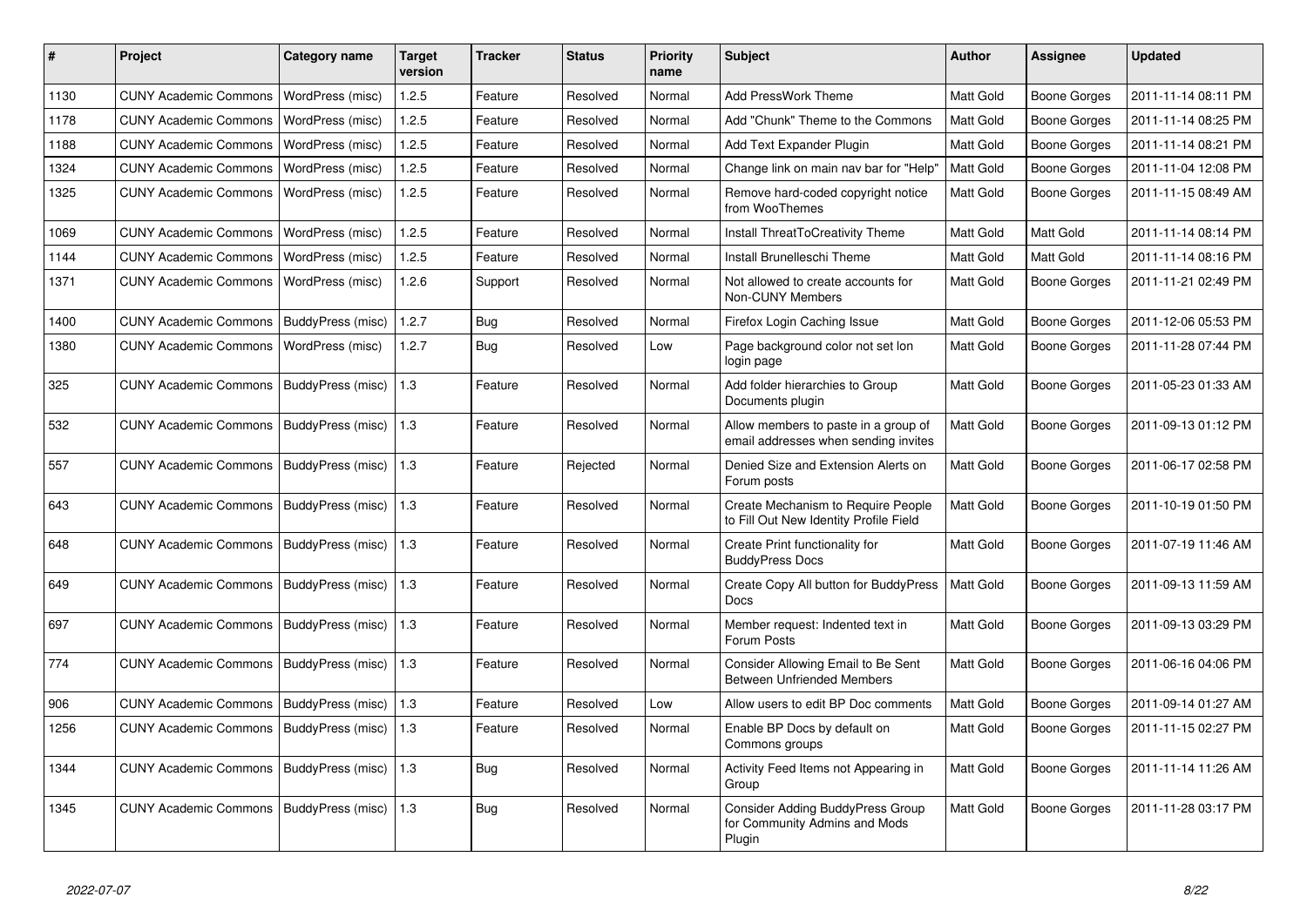| #    | Project                                  | <b>Category name</b>     | <b>Target</b><br>version | <b>Tracker</b> | <b>Status</b> | <b>Priority</b><br>name | <b>Subject</b>                                                                     | <b>Author</b> | <b>Assignee</b>     | <b>Updated</b>      |
|------|------------------------------------------|--------------------------|--------------------------|----------------|---------------|-------------------------|------------------------------------------------------------------------------------|---------------|---------------------|---------------------|
| 1394 | <b>CUNY Academic Commons</b>             | BuddyPress (misc)        | 1.3                      | Feature        | Rejected      | Normal                  | Update Filters to include new BP<br>Profile roles                                  | Matt Gold     | <b>Boone Gorges</b> | 2011-12-09 07:11 AM |
| 1412 | <b>CUNY Academic Commons</b>             | <b>BuddyPress (misc)</b> | 1.3                      | <b>Bug</b>     | Resolved      | Normal                  | Alter text on pop-up message about<br>role field                                   | Matt Gold     | <b>Boone Gorges</b> | 2011-12-08 12:58 PM |
| 343  | <b>CUNY Academic Commons</b>             | Wiki                     | 1.3                      | Bug            | Resolved      | Low                     | <b>FCKEditor Preferences</b>                                                       | Matt Gold     | <b>Boone Gorges</b> | 2011-11-30 11:55 AM |
| 1418 | <b>CUNY Academic Commons</b>             | Wiki                     | 1.3                      | Bug            | Resolved      | High                    | Don't see BP Admin Bar on cdev Wiki<br>page                                        | Matt Gold     | <b>Boone Gorges</b> | 2011-12-09 08:58 AM |
| 1419 | <b>CUNY Academic Commons</b>             | Wiki                     | 1.3                      | Bug            | Rejected      | Normal                  | Ajax autosuggest on wiki tags not<br>working                                       | Matt Gold     | <b>Boone Gorges</b> | 2011-12-12 03:51 PM |
| 487  | <b>CUNY Academic Commons</b>             | WordPress (misc)         | 1.3                      | <b>Bug</b>     | Resolved      | Normal                  | Replace Backtype Connect with<br>something that works                              | Matt Gold     | <b>Boone Gorges</b> | 2011-05-26 08:47 AM |
| 761  | <b>CUNY Academic Commons</b>             | WordPress (misc)         | 1.3                      | Bug            | Resolved      | Normal                  | Implement "Send a Comment"<br>Function                                             | Matt Gold     | <b>Boone Gorges</b> | 2011-06-02 04:51 PM |
| 764  | <b>CUNY Academic Commons</b>             | WordPress (misc)         | 1.3                      | Feature        | Resolved      | Normal                  | Install "Email Users" Plugin                                                       | Matt Gold     | <b>Boone Gorges</b> | 2011-09-13 11:35 AM |
| 771  | <b>CUNY Academic Commons</b>             | WordPress (misc)         | 1.3                      | Feature        | Rejected      | Normal                  | Create Tool to Display Users in Order<br>of ID# in Dashboard                       | Matt Gold     | <b>Boone Gorges</b> | 2011-05-24 08:57 AM |
| 1106 | <b>CUNY Academic Commons</b>             | WordPress (misc)         | 1.3                      | Feature        | Resolved      | Normal                  | <b>Extended Super Admins</b>                                                       | Matt Gold     | <b>Boone Gorges</b> | 2011-11-15 02:06 PM |
| 1132 | <b>CUNY Academic Commons</b>             | WordPress (misc)         | 1.3                      | Feature        | Rejected      | Normal                  | Consider adding a forum plugin for<br>blogs                                        | Matt Gold     | <b>Boone Gorges</b> | 2011-11-17 10:51 PM |
| 1134 | <b>CUNY Academic Commons</b>             | WordPress (misc)         | 1.3                      | Feature        | Resolved      | Normal                  | Build Flexibility for Image Choices into<br><b>Featured Content Widget</b>         | Matt Gold     | <b>Boone Gorges</b> | 2011-11-30 02:27 AM |
| 1329 | <b>CUNY Academic Commons</b>             | WordPress (misc)         | 1.3                      | Feature        | Resolved      | Normal                  | Create Plugin to Make it Easier to Add<br>Users to a Blog                          | Matt Gold     | <b>Boone Gorges</b> | 2011-12-15 08:43 AM |
| 1437 | <b>CUNY Academic Commons</b>             | WordPress (misc)         | 1.3                      | Feature        | Resolved      | Normal                  | Add FD Footnotes Plugin                                                            | Matt Gold     | <b>Boone Gorges</b> | 2011-12-14 01:00 PM |
| 1146 | <b>CUNY Academic Commons</b>             | WordPress (misc)         | 1.3                      | Feature        | Resolved      | Normal                  | Add Shaken Grid Theme to Site                                                      | Matt Gold     | <b>Matt Gold</b>    | 2011-11-28 03:27 PM |
| 746  | <b>CUNY Academic Commons</b>             | BuddyPress (misc)        | $1.3$                    | Bug            | Resolved      | Normal                  | Create Pop-Up Login Overlay                                                        | Matt Gold     | Raymond Hoh         | 2011-05-16 06:32 PM |
| 1451 | <b>CUNY Academic Commons</b>             | BuddyPress (misc)        | 1.3.1                    | <b>Bug</b>     | Resolved      | Normal                  | Social Media Profile Icons Not<br>Showing Up Automatically?                        | Matt Gold     | <b>Boone Gorges</b> | 2011-12-15 07:06 PM |
| 1455 | <b>CUNY Academic Commons</b>             | BuddyPress (misc)        | 1.3.1                    | Bug            | Resolved      | Normal                  | Errant error message on Groups page                                                | Matt Gold     | <b>Boone Gorges</b> | 2011-12-16 02:05 PM |
| 1464 | <b>CUNY Academic Commons</b>             | Upgrades                 | 1.3.1                    | Bug            | Rejected      | Normal                  | UserVoice Account linked to wrong<br>account                                       | Matt Gold     | <b>Boone Gorges</b> | 2011-12-19 09:40 AM |
| 1438 | CUNY Academic Commons   WordPress (misc) |                          | 1.3.1                    | Feature        | Resolved      | Normal                  | Add WP-Print Plugin                                                                | Matt Gold     | <b>Boone Gorges</b> | 2011-12-15 02:49 PM |
| 1439 | <b>CUNY Academic Commons</b>             | WordPress (misc)         | 1.3.1                    | Feature        | Resolved      | Normal                  | Add WP Hide Post Plugin                                                            | Matt Gold     | Boone Gorges        | 2011-12-15 02:50 PM |
| 1440 | <b>CUNY Academic Commons</b>             | WordPress (misc)         | 1.3.1                    | Feature        | Resolved      | Normal                  | Add Custom Sidebar Plugin                                                          | Matt Gold     | Boone Gorges        | 2011-12-15 02:46 PM |
| 1459 | <b>CUNY Academic Commons</b>             | WordPress (misc)         | 1.3.1                    | Feature        | Resolved      | Normal                  | Create "no image" option for featured<br>blog posts on featured homepage<br>widget | Matt Gold     | <b>Boone Gorges</b> | 2011-12-19 11:25 AM |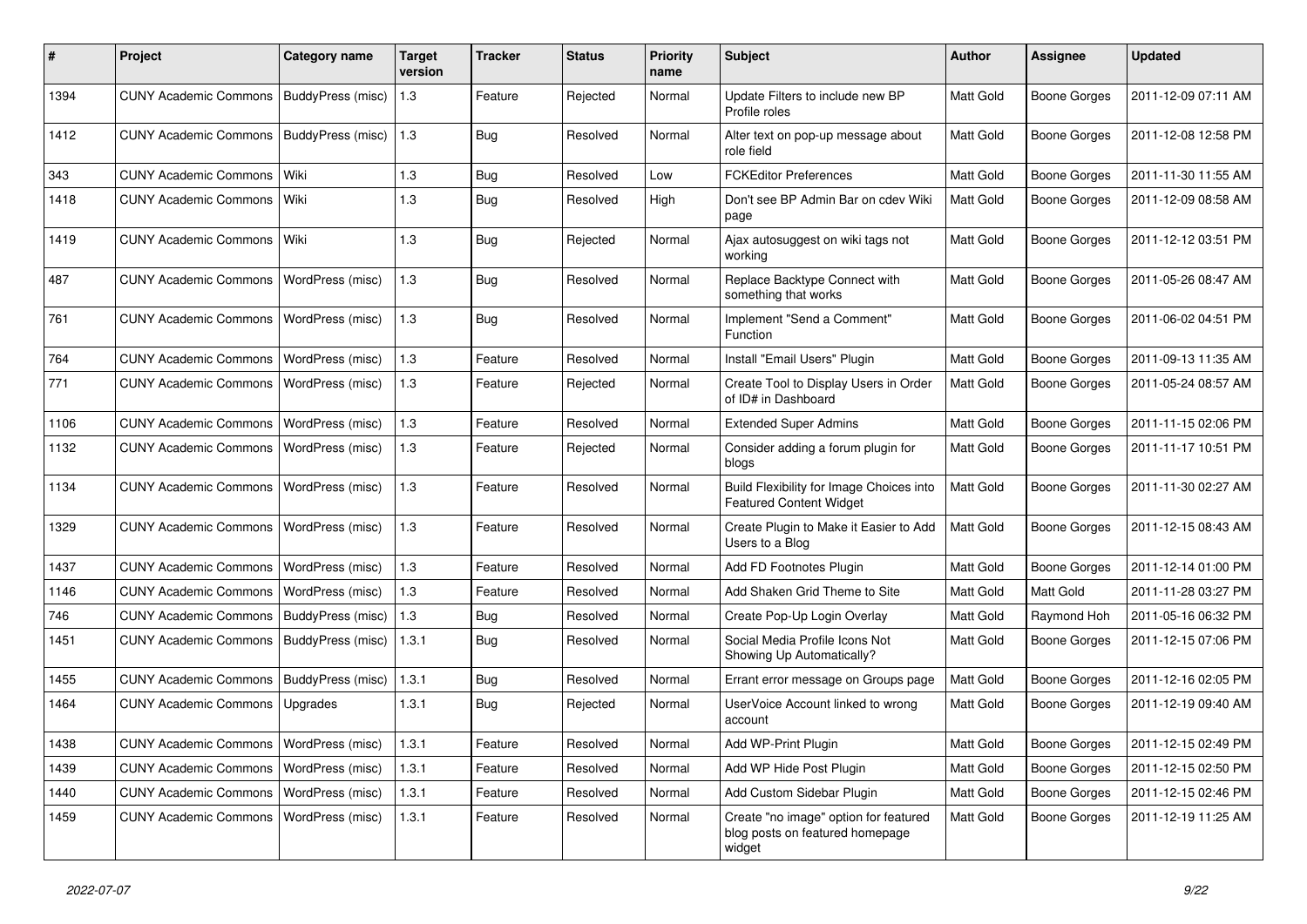| #    | Project                                   | <b>Category name</b> | <b>Target</b><br>version | <b>Tracker</b> | <b>Status</b> | <b>Priority</b><br>name | Subject                                                       | <b>Author</b>    | Assignee            | <b>Updated</b>      |
|------|-------------------------------------------|----------------------|--------------------------|----------------|---------------|-------------------------|---------------------------------------------------------------|------------------|---------------------|---------------------|
| 1472 | <b>CUNY Academic Commons</b>              | WordPress (misc)     | 1.3.2                    | Feature        | Resolved      | Normal                  | Update/Activate Akismet with newly<br>purchased cuny-wide key | Matt Gold        | <b>Boone Gorges</b> | 2012-01-14 08:59 AM |
| 1487 | <b>CUNY Academic Commons</b>              | BuddyPress (misc)    | 1.3.3                    | Feature        | Resolved      | Normal                  | Bug when using Featured Widget to<br>display a page           | Matt Gold        | <b>Boone Gorges</b> | 2012-01-10 10:05 PM |
| 1488 | <b>CUNY Academic Commons</b>              | BuddyPress (misc)    | 1.3.3                    | Bug            | Resolved      | Normal                  | Unable to edit forum post                                     | Matt Gold        | Boone Gorges        | 2012-01-10 07:20 PM |
| 1495 | <b>CUNY Academic Commons</b>              | BuddyPress (misc)    | 1.3.3                    | Bug            | Rejected      | Low                     | Newest Member Filter on homepage<br>not working               | Matt Gold        | Boone Gorges        | 2011-12-22 11:29 AM |
| 1498 | <b>CUNY Academic Commons</b>              | BuddyPress (misc)    | 1.3.3                    | Bug            | Resolved      | Normal                  | Non-Logged in User Redirect Feature<br>not working            | Matt Gold        | Boone Gorges        | 2012-01-11 04:57 PM |
| 1503 | <b>CUNY Academic Commons</b>              | BuddyPress (misc)    | 1.3.3                    | Bug            | Resolved      | Normal                  | File list not showing file descriptions                       | Matt Gold        | <b>Boone Gorges</b> | 2012-01-10 07:28 PM |
| 1507 | <b>CUNY Academic Commons</b>              | BuddyPress (misc)    | 1.3.3                    | Feature        | Resolved      | Normal                  | Add Custom Sidebar Plugin                                     | Matt Gold        | Boone Gorges        | 2012-01-10 07:30 PM |
| 1477 | <b>CUNY Academic Commons</b>              | WordPress (misc)     | 1.3.3                    | Feature        | Resolved      | Normal                  | Expand recent blog post listing on<br>homepage                | Matt Gold        | Boone Gorges        | 2012-01-10 06:09 PM |
| 1482 | <b>CUNY Academic Commons</b>              | WordPress (misc)     | 1.3.3                    | Bug            | Resolved      | Normal                  | News page twitter feed error                                  | Matt Gold        | <b>Boone Gorges</b> | 2012-01-10 06:53 PM |
| 1483 | <b>CUNY Academic Commons</b>              | WordPress (misc)     | 1.3.3                    | <b>Bug</b>     | Resolved      | Normal                  | News page not showing posts from<br>News blog                 | Matt Gold        | Boone Gorges        | 2012-01-10 06:55 PM |
| 1531 | <b>CUNY Academic Commons</b>              | WordPress (misc)     | 1.3.4                    | Bug            | Resolved      | Urgent                  | Commons Only Viewable to Logged-In<br>Viewers                 | <b>Matt Gold</b> | <b>Boone Gorges</b> | 2012-01-12 12:50 AM |
| 1541 | <b>CUNY Academic Commons</b>              | WordPress (misc)     | 1.3.4                    | Feature        | Resolved      | Normal                  | Add UserVoice embed code                                      | Matt Gold        | Boone Gorges        | 2012-01-13 10:17 AM |
| 1545 | <b>CUNY Academic Commons</b>              | BuddyPress (misc)    | 1.3.5                    | <b>Bug</b>     | Resolved      | Normal                  | Problem with BP Doc Comment Edit<br>Icon in Forums            | <b>Matt Gold</b> | Boone Gorges        | 2012-01-16 06:14 PM |
| 1546 | <b>CUNY Academic Commons</b>              | BuddyPress (misc)    | 1.3.5                    | Bug            | Resolved      | Low                     | Unable to view comparative document<br>history in BP Docs     | Matt Gold        | Boone Gorges        | 2012-01-17 06:13 PM |
| 1547 | <b>CUNY Academic Commons</b>              | WordPress (misc)     | 1.3.5                    | Bug            | Resolved      | High                    | Spam Registrations                                            | Matt Gold        | <b>Boone Gorges</b> | 2012-01-16 08:23 PM |
| 1549 | <b>CUNY Academic Commons</b>              | WordPress (misc)     | 1.3.5                    | Bug            | Resolved      | Normal                  | Add SOPA Protest Plugin                                       | Matt Gold        | <b>Boone Gorges</b> | 2012-01-17 06:19 PM |
| 1551 | <b>CUNY Academic Commons</b>              | WordPress (misc)     | 1.3.5                    | Bug            | Resolved      | Normal                  | Create Front-Page SOPA Protest page                           | Matt Gold        | <b>Boone Gorges</b> | 2012-01-17 09:32 PM |
| 1550 | <b>CUNY Academic Commons</b>              | WordPress (misc)     | 1.3.5.1                  | Feature        | Resolved      | Normal                  | Please add Simplicity Theme to<br>Commons                     | Matt Gold        | Boone Gorges        | 2012-01-18 09:58 AM |
| 1555 | <b>CUNY Academic Commons</b>              | BuddyPress (misc)    | 1.3.6                    | Bug            | Resolved      | Low                     | Sticky forum post shows up twice in<br>post listings          | Matt Gold        | Boone Gorges        | 2012-02-08 06:44 PM |
| 1556 | CUNY Academic Commons   BuddyPress (misc) |                      | 1.3.6                    | Feature        | Rejected      | Normal                  | New option for College profile field                          | Matt Gold        | Boone Gorges        | 2012-01-19 08:12 AM |
| 1558 | <b>CUNY Academic Commons</b>              | BuddyPress (misc)    | 1.3.6                    | <b>Bug</b>     | Resolved      | Normal                  | Login Issues                                                  | Matt Gold        | Boone Gorges        | 2012-02-08 06:40 PM |
| 1571 | CUNY Academic Commons   BuddyPress (misc) |                      | 1.3.6                    | Bug            | Resolved      | Low                     | Non-CUNY Sign-Up Code Pages<br>Published                      | Matt Gold        | Boone Gorges        | 2012-02-08 04:46 PM |
| 1554 | <b>CUNY Academic Commons</b>              | WordPress (misc)     | 1.3.6                    | Bug            | Resolved      | Normal                  | User reports infinite redirect issue on<br>blog               | Matt Gold        | Boone Gorges        | 2012-01-19 07:58 AM |
| 1616 | CUNY Academic Commons   BuddyPress (misc) |                      | 1.3.7                    | <b>Bug</b>     | Resolved      | Low                     | BP Docs timeout issue                                         | Matt Gold        | <b>Boone Gorges</b> | 2012-02-21 03:23 PM |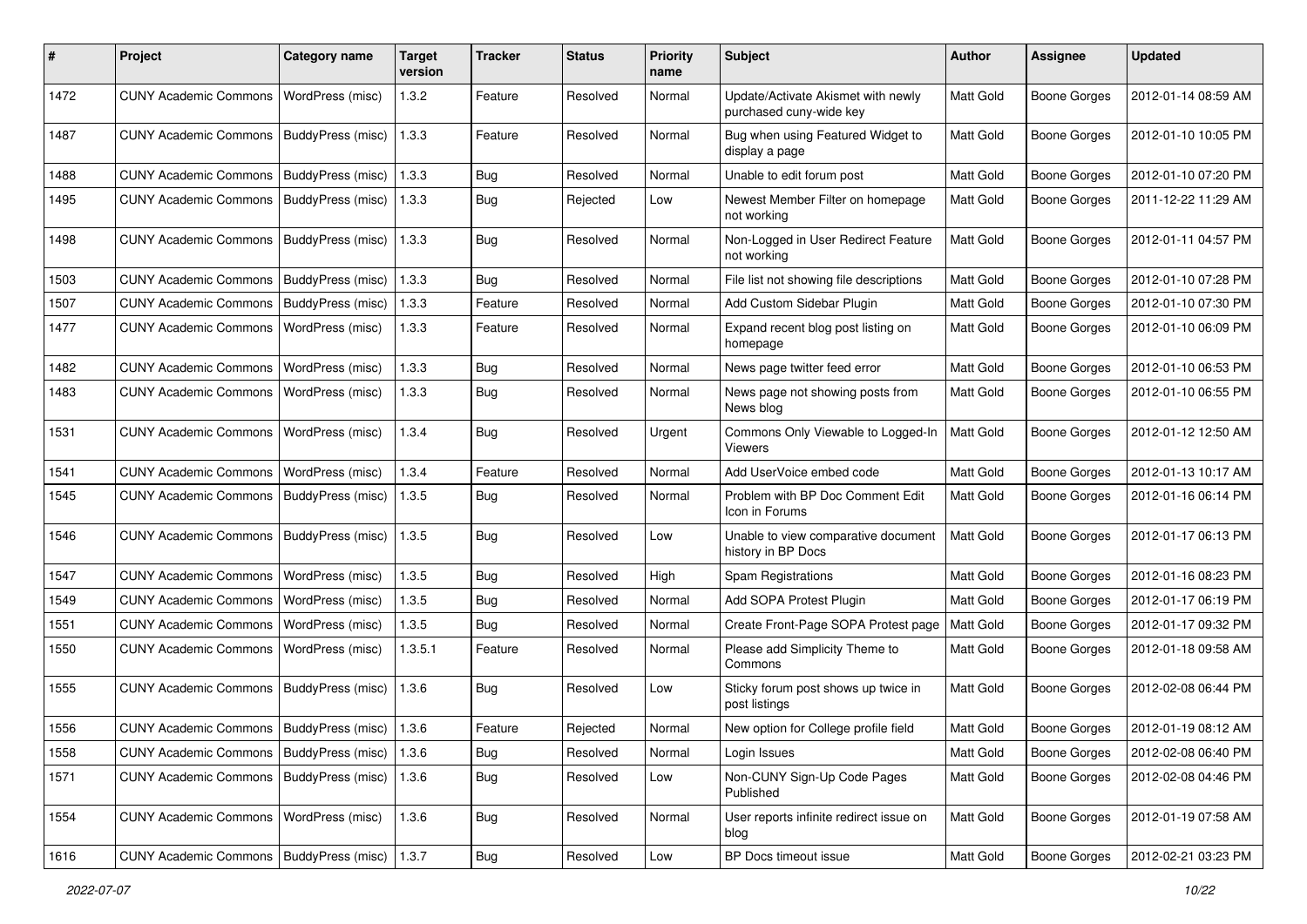| ∦    | Project                                   | <b>Category name</b>    | <b>Target</b><br>version | <b>Tracker</b> | <b>Status</b> | <b>Priority</b><br>name | <b>Subject</b>                                                                        | <b>Author</b>    | <b>Assignee</b>     | <b>Updated</b>      |
|------|-------------------------------------------|-------------------------|--------------------------|----------------|---------------|-------------------------|---------------------------------------------------------------------------------------|------------------|---------------------|---------------------|
| 1638 | <b>CUNY Academic Commons</b>              | WordPress (misc)        | 1.3.7                    | Feature        | Rejected      | Urgent                  | Make Clean Child Theme Available<br>only to ARC blog                                  | <b>Matt Gold</b> | <b>Boone Gorges</b> | 2012-02-21 02:39 PM |
| 1639 | <b>CUNY Academic Commons</b>              | WordPress (misc)        | 1.3.7                    | Feature        | Resolved      | Urgent                  | Add WP-Cumulus Plugin                                                                 | Matt Gold        | Boone Gorges        | 2012-02-21 02:32 PM |
| 1640 | <b>CUNY Academic Commons</b>              | <b>WordPress (misc)</b> | 1.3.7                    | Feature        | Resolved      | Urgent                  | Add Jetpack plugin                                                                    | Matt Gold        | Boone Gorges        | 2012-02-21 02:30 PM |
| 1641 | <b>CUNY Academic Commons</b>              | WordPress (misc)        | 1.3.7                    | Feature        | Resolved      | Urgent                  | Create shortcode to embed fora.tv<br>videos                                           | Matt Gold        | Boone Gorges        | 2012-02-21 05:22 PM |
| 1473 | <b>CUNY Academic Commons</b>              | WordPress (misc)        | 1.3.7                    | Outreach       | Resolved      | Normal                  | Create News Blog Post on Akismet for<br><b>CUNY</b>                                   | Matt Gold        | <b>Matt Gold</b>    | 2012-02-08 08:31 PM |
| 1637 | <b>CUNY Academic Commons</b>              | WordPress (misc)        | 1.3.7.1                  | Feature        | Resolved      | Urgent                  | Add Clean Child Theme for ARC<br>Project                                              | Matt Gold        | <b>Boone Gorges</b> | 2012-02-21 06:13 PM |
| 1648 | <b>CUNY Academic Commons</b>              | BuddyPress (misc)       | 1.3.9                    | Feature        | Resolved      | Urgent                  | <b>Add Password Protect WordPress</b><br>Plugin                                       | Matt Gold        |                     | 2012-02-24 10:22 AM |
| 1663 | <b>CUNY Academic Commons</b>              | BuddyPress (misc)       | 1.3.9                    | Support        | Resolved      | Normal                  | Please add info on Private --> Public<br>Group Announcement Functionality to<br>Codex | Matt Gold        | Sarah Morgano       | 2012-03-01 10:26 AM |
| 1657 | <b>CUNY Academic Commons</b>              | BuddyPress (misc)       | 1.3.10                   | Bug            | Resolved      | Normal                  | Caching Issues                                                                        | Matt Gold        |                     | 2012-04-04 10:17 AM |
| 1794 | <b>CUNY Academic Commons</b>              | BuddyPress (misc)       | 1.3.10                   | <b>Bug</b>     | Resolved      | Normal                  | Remove "Notice anything new"<br>notification                                          | Matt Gold        | Boone Gorges        | 2012-03-29 09:45 PM |
| 1754 | <b>CUNY Academic Commons</b>              | WordPress (misc)        | 1.3.10                   | <b>Bug</b>     | Resolved      | High                    | Members receiving dev site comment<br>spam                                            | Matt Gold        | Boone Gorges        | 2012-03-20 01:05 PM |
| 1614 | <b>CUNY Academic Commons</b>              | BuddyPress (misc)       | 1.3.11                   | <b>Bug</b>     | Resolved      | Normal                  | Non-CUNY Sign-Up Code Disappears<br><b>After Creation</b>                             | Matt Gold        | <b>Boone Gorges</b> | 2012-04-05 01:50 AM |
| 1672 | <b>CUNY Academic Commons</b>              | BuddyPress (misc)       | 1.3.11                   | Bug            | Resolved      | Normal                  | Activity replies in groups                                                            | Matt Gold        | Boone Gorges        | 2012-04-04 09:37 AM |
| 1784 | <b>CUNY Academic Commons</b>              | BuddyPress (misc)       | 1.3.11                   | Bug            | Resolved      | Normal                  | Date/Content Problems on Forum<br>digest emails                                       | Matt Gold        | <b>Boone Gorges</b> | 2012-04-03 08:28 PM |
| 1802 | <b>CUNY Academic Commons</b>              | WordPress (misc)        | 1.3.11                   | Bug            | Resolved      | Low                     | Incorrect Page Title on Blogs Page                                                    | Matt Gold        | <b>Boone Gorges</b> | 2012-04-03 08:28 PM |
| 1808 | <b>CUNY Academic Commons</b>              | WordPress (misc)        | 1.3.11                   | <b>Bug</b>     | Resolved      | Normal                  | New title page titles                                                                 | Matt Gold        | Boone Gorges        | 2012-04-04 08:39 AM |
| 1809 | <b>CUNY Academic Commons</b>              | WordPress (misc)        | 1.3.11                   | Feature        | Resolved      | Normal                  | Add CataBlog Plugin                                                                   | Matt Gold        | Boone Gorges        | 2012-04-04 10:03 AM |
| 1812 | <b>CUNY Academic Commons</b>              | WordPress (misc)        | 1.3.11                   | Feature        | Resolved      | Normal                  | Please remove Catablog plugin                                                         | Matt Gold        | Boone Gorges        | 2012-04-05 07:36 PM |
| 1560 | <b>CUNY Academic Commons</b>              | BuddyPress (misc)       | 1.3.12                   | Outreach       | Resolved      | Normal                  | Add social media icons/info to About<br>page and Contact Us page                      | Matt Gold        | Boone Gorges        | 2012-04-12 09:07 AM |
| 1561 | CUNY Academic Commons   WordPress (misc)  |                         | 1.3.12                   | Outreach       | Resolved      | Normal                  | Add Social Media Icons back to top of<br>side column of News page                     | Matt Gold        | Boone Gorges        | 2012-04-12 04:39 PM |
| 1818 | <b>CUNY Academic Commons</b>              | WordPress (misc)        | 1.3.12                   | Feature        | Resolved      | High                    | Add news announcement scroll plugin                                                   | Matt Gold        | Boone Gorges        | 2012-04-09 03:15 PM |
| 1197 | <b>CUNY Academic Commons</b>              |                         | 1.3.13                   | Feature        | Resolved      | Low                     | Remove Quotation Marks from Email<br>Notifications of Uploaded Files                  | Matt Gold        | Boone Gorges        | 2012-04-16 03:11 PM |
| 1859 | CUNY Academic Commons   BuddyPress (misc) |                         | 1.3.13                   | <b>Bug</b>     | Resolved      | Low                     | Orthographical error on page in the<br>sign-up process                                | Matt Gold        | Boone Gorges        | 2012-05-02 11:43 AM |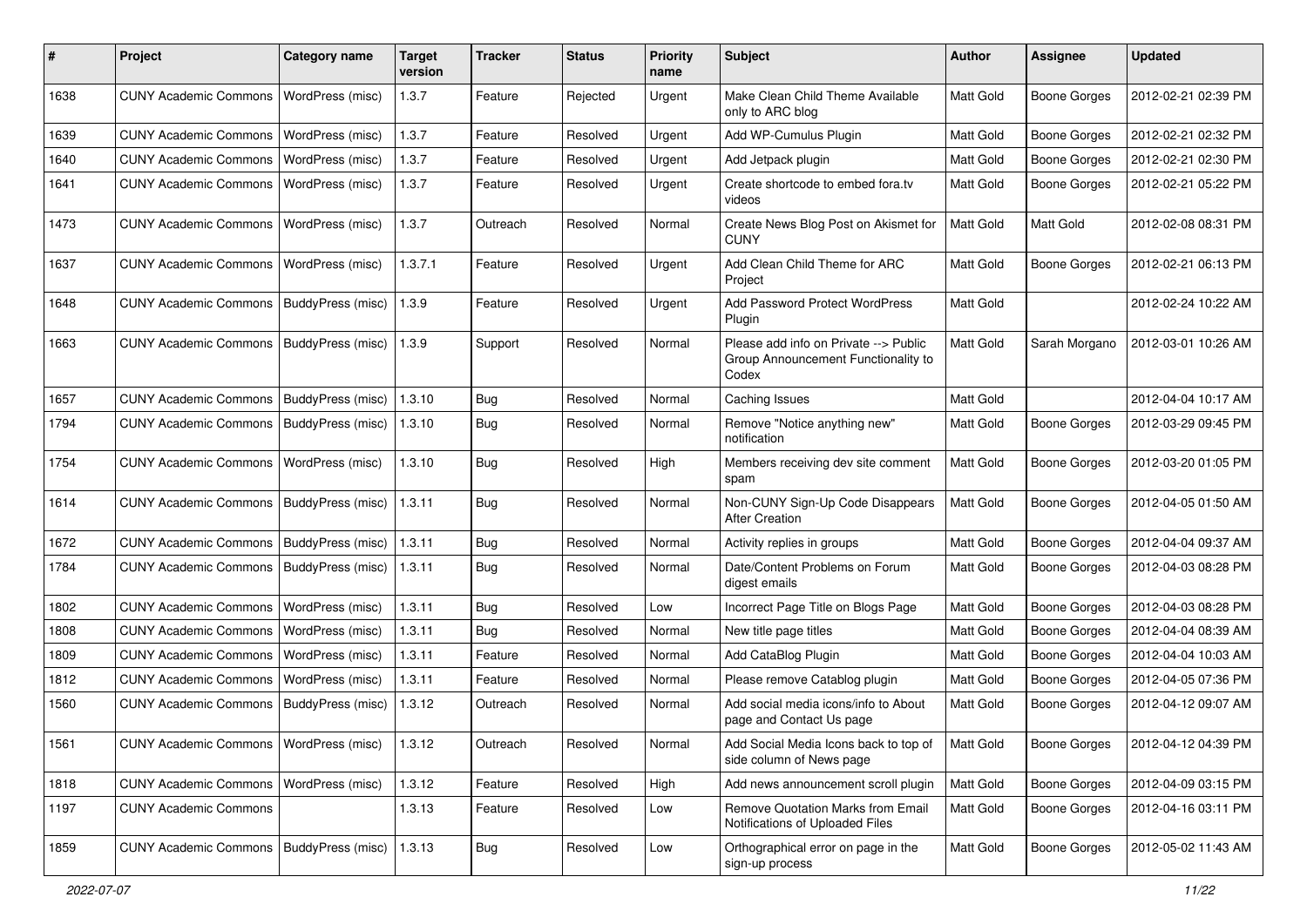| #    | Project                                         | <b>Category name</b> | Target<br>version | Tracker    | <b>Status</b> | <b>Priority</b><br>name | <b>Subject</b>                                                       | <b>Author</b>    | Assignee            | <b>Updated</b>      |
|------|-------------------------------------------------|----------------------|-------------------|------------|---------------|-------------------------|----------------------------------------------------------------------|------------------|---------------------|---------------------|
| 1881 | <b>CUNY Academic Commons</b>                    | BuddyPress (misc)    | 1.3.13            | <b>Bug</b> | Resolved      | Low                     | Double forum notification received                                   | <b>Matt Gold</b> | Boone Gorges        | 2012-05-22 02:51 PM |
| 1462 | <b>CUNY Academic Commons</b>                    | WordPress (misc)     | 1.3.13            | Support    | Resolved      | Normal                  | Allowing registration by cuny.tv<br>domains                          | <b>Matt Gold</b> | Boone Gorges        | 2012-05-02 12:16 PM |
| 1863 | <b>CUNY Academic Commons</b>                    | WordPress (misc)     | 1.3.13            | Feature    | Resolved      | Normal                  | Add WP Publication Repository plugin                                 | Matt Gold        | Boone Gorges        | 2012-05-10 01:57 AM |
| 1872 | <b>CUNY Academic Commons</b>                    | WordPress (misc)     | 1.3.13            | Bug        | Resolved      | Normal                  | Update Woo Framework                                                 | Matt Gold        | Boone Gorges        | 2012-05-22 11:36 AM |
| 1885 | <b>CUNY Academic Commons</b>                    | WordPress (misc)     | 1.3.13            | Bug        | Resolved      | Normal                  | TinyMCE button error                                                 | Matt Gold        | Boone Gorges        | 2012-05-17 11:15 AM |
| 1886 | <b>CUNY Academic Commons</b>                    | WordPress (misc)     | 1.3.13            | <b>Bug</b> | Rejected      | Low                     | Test reliability of firestats plugin                                 | <b>Matt Gold</b> | <b>Boone Gorges</b> | 2012-05-09 09:37 PM |
| 1889 | <b>CUNY Academic Commons</b>                    | WordPress (misc)     | 1.3.13            | Feature    | Resolved      | Normal                  | Add jQuery Lightbox plugin                                           | Matt Gold        | Boone Gorges        | 2012-05-17 11:11 AM |
| 1911 | <b>CUNY Academic Commons</b>                    | WordPress (misc)     | 1.3.13            | Feature    | Resolved      | Normal                  | Install TheThe Tabs and Accordions<br>Plugin                         | Matt Gold        | Boone Gorges        | 2012-05-23 04:13 PM |
| 1912 | <b>CUNY Academic Commons</b>                    | WordPress (misc)     | 1.3.13            | Bug        | Resolved      | Normal                  | Install the VéritéCo Timeline Plugin                                 | Matt Gold        | Boone Gorges        | 2012-05-23 04:13 PM |
| 1916 | <b>CUNY Academic Commons</b>                    | WordPress (misc)     | 1.3.14            | Bug        | Resolved      | High                    | Images Breaking on Help Blog and<br><b>Ground Control</b>            | Matt Gold        | <b>Boone Gorges</b> | 2012-05-26 07:54 PM |
| 1930 | <b>CUNY Academic Commons</b>                    | WordPress (misc)     | 1.3.14            | Feature    | Resolved      | Normal                  | <b>Install CollabPress</b>                                           | Matt Gold        | Boone Gorges        | 2012-06-12 08:44 AM |
| 1933 | <b>CUNY Academic Commons</b>                    | WordPress (misc)     | 1.3.14            | Feature    | Resolved      | Normal                  | Add WP-Markdown Plugin                                               | Matt Gold        | Boone Gorges        | 2012-06-12 08:56 AM |
| 1934 | <b>CUNY Academic Commons</b>                    | WordPress (misc)     | 1.3.14            | Feature    | Resolved      | Normal                  | Add Q and A Plugin                                                   | Matt Gold        | Boone Gorges        | 2012-06-12 09:12 AM |
| 1953 | <b>CUNY Academic Commons</b>                    | BuddyPress (misc)    | 1.3.15            | <b>Bug</b> | Resolved      | Normal                  | Email forum notification formatting<br>issue                         | <b>Matt Gold</b> | Boone Gorges        | 2012-06-21 03:32 PM |
| 1411 | <b>CUNY Academic Commons</b>                    | BuddyPress (misc)    | 1.3.17            | Feature    | Resolved      | Low                     | <b>Deleting Docs</b>                                                 | Matt Gold        | Boone Gorges        | 2012-07-02 12:43 PM |
| 1990 | <b>CUNY Academic Commons</b>                    | BuddyPress (misc)    | 1.3.17            | Bug        | Resolved      | Low                     | In Forum post list, member avatar<br>partially obscures member name  | Matt Gold        | Boone Gorges        | 2012-07-29 08:42 PM |
| 1995 | <b>CUNY Academic Commons</b>                    | WordPress (misc)     | 1.3.17            | Bug        | Rejected      | High                    | Featured Content Box Only Rendering<br>on Login                      | Matt Gold        | Boone Gorges        | 2012-07-15 10:21 AM |
| 2007 | <b>CUNY Academic Commons</b>                    | WordPress (misc)     | 1.3.17            | Feature    | Resolved      | Normal                  | Add Events Manager Plugin                                            | Matt Gold        | <b>Boone Gorges</b> | 2012-07-30 09:19 AM |
| 120  | <b>CUNY Academic Commons</b>                    | BuddyPress (misc)    | 1.4               | Feature    | Resolved      | Normal                  | <b>Consider Adding Privacy Options</b><br><b>Plugin for Profiles</b> | <b>Matt Gold</b> | Boone Gorges        | 2015-11-12 01:02 AM |
| 1199 | <b>CUNY Academic Commons</b>                    | BuddyPress (misc)    | 1.4               | Feature    | Resolved      | Normal                  | Add Option for Open Text Field to BP<br>Profile Checkbox Fields      | Matt Gold        | Boone Gorges        | 2012-08-01 05:23 PM |
| 1504 | <b>CUNY Academic Commons</b>                    | BuddyPress (misc)    | 1.4               | Feature    | Resolved      | Normal                  | Allow members to choose multiple<br>colleges on Profile pages        | Matt Gold        | Boone Gorges        | 2012-08-01 03:34 PM |
| 1505 | CUNY Academic Commons   BuddyPress (misc)   1.4 |                      |                   | Feature    | Duplicate     | Normal                  | Allow members to clear past status<br>updates                        | Matt Gold        | <b>Boone Gorges</b> | 2012-04-06 04:42 PM |
| 1979 | CUNY Academic Commons   BuddyPress (misc)   1.4 |                      |                   | <b>Bug</b> | Rejected      | Normal                  | Received two notifications of an activity<br>update                  | Matt Gold        | Boone Gorges        | 2012-07-12 10:43 AM |
| 1557 | <b>CUNY Academic Commons</b>                    | WordPress (misc)     | 1.4               | Feature    | Resolved      | Normal                  | Confirmation Message on Adding New<br>Users to Blog                  | Matt Gold        | Boone Gorges        | 2012-05-31 01:53 AM |
| 1623 | CUNY Academic Commons   WordPress (misc)        |                      | $1.4$             | Feature    | Resolved      | Low                     | Install Anthologize                                                  | Matt Gold        | <b>Boone Gorges</b> | 2012-08-01 03:25 PM |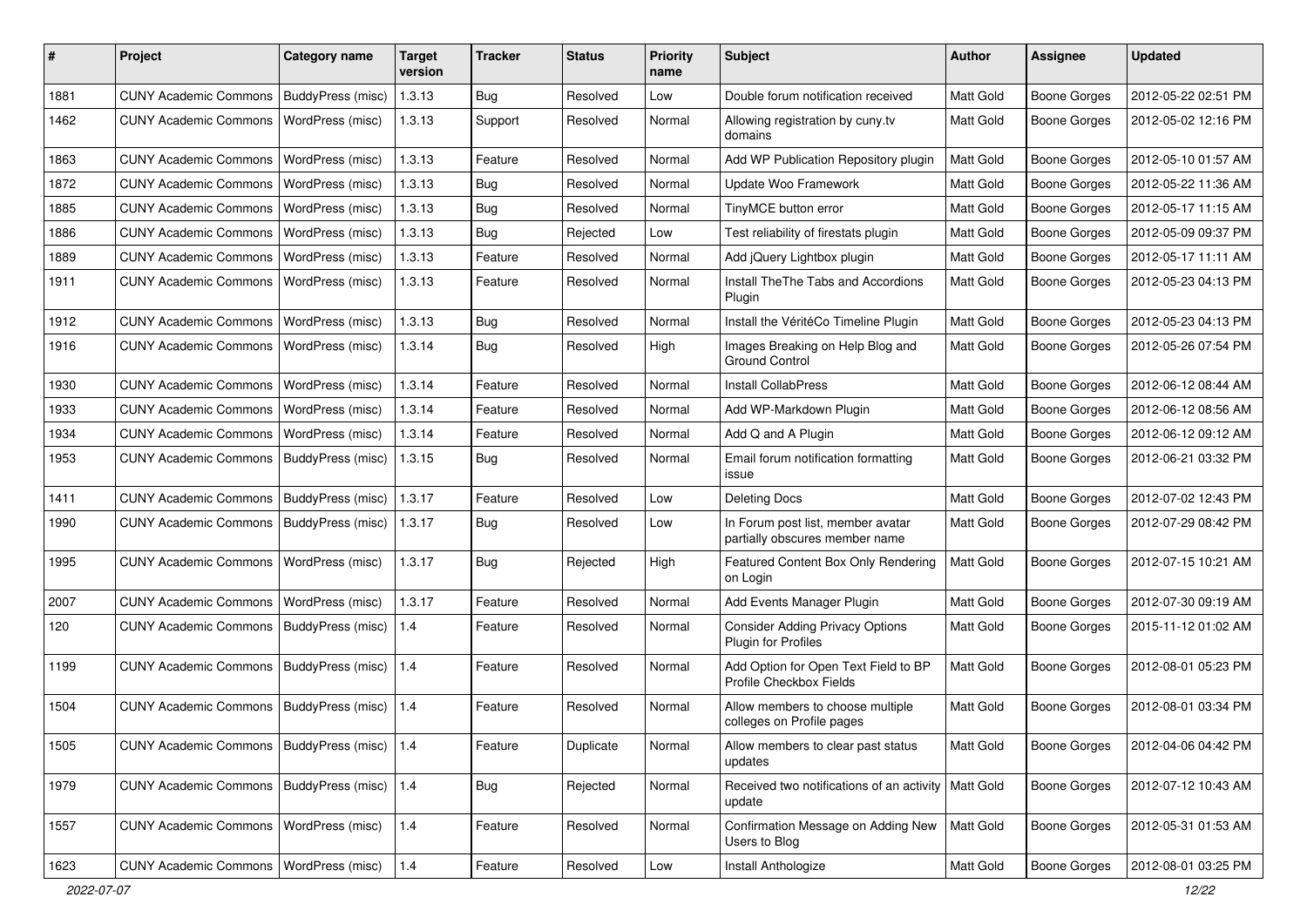| #    | Project                                           | <b>Category name</b>     | <b>Target</b><br>version | <b>Tracker</b> | <b>Status</b> | <b>Priority</b><br>name | Subject                                                                                    | Author           | <b>Assignee</b>     | <b>Updated</b>      |
|------|---------------------------------------------------|--------------------------|--------------------------|----------------|---------------|-------------------------|--------------------------------------------------------------------------------------------|------------------|---------------------|---------------------|
| 1999 | <b>CUNY Academic Commons</b>                      | WordPress (misc)         | 1.4                      | Feature        | Resolved      | Normal                  | <b>Update Registration Page</b>                                                            | Matt Gold        | <b>Boone Gorges</b> | 2012-08-01 08:11 AM |
| 2015 | <b>CUNY Academic Commons</b>                      | WordPress (misc)         | 1.4                      | Feature        | Resolved      | Low                     | <b>Add Minimatica Theme</b>                                                                | <b>Matt Gold</b> | <b>Boone Gorges</b> | 2012-08-06 01:33 PM |
| 2018 | <b>CUNY Academic Commons</b>                      | WordPress (misc)         | 1.4                      | <b>Bug</b>     | Resolved      | High                    | <b>WP Nav Bar Overflow</b>                                                                 | Matt Gold        | <b>Boone Gorges</b> | 2012-08-06 12:58 PM |
| 2019 | <b>CUNY Academic Commons</b>                      | WordPress (misc)         | 1.4                      | <b>Bug</b>     | Resolved      | High                    | Unable to Add New User to Blog                                                             | Matt Gold        | Boone Gorges        | 2012-08-08 04:21 PM |
| 1390 | <b>CUNY Academic Commons</b>                      | BuddyPress (misc)        | 1.4                      | Feature        | Resolved      | Normal                  | Show "Kitchen Sink" by Default in<br><b>TinyMCE</b>                                        | <b>Matt Gold</b> | Dominic Giglio      | 2012-02-28 10:37 AM |
| 1401 | <b>CUNY Academic Commons</b>                      | <b>BuddyPress (misc)</b> | 1.4                      | Bug            | Resolved      | Low                     | Avoiding really long blog names                                                            | Matt Gold        | Dominic Giglio      | 2012-07-16 01:02 PM |
| 1457 | <b>CUNY Academic Commons</b>                      | BuddyPress (misc)        | 1.4                      | Feature        | Resolved      | Low                     | Allow people to clear old status<br>updates                                                | Matt Gold        | Dominic Giglio      | 2012-04-24 10:35 AM |
| 1629 | <b>CUNY Academic Commons</b>                      | <b>BuddyPress (misc)</b> | 1.4                      | Support        | Resolved      | Normal                  | Deleting Group Announcements                                                               | Matt Gold        | Dominic Giglio      | 2012-07-16 12:26 PM |
| 2008 | <b>CUNY Academic Commons</b>                      | BuddyPress (misc)        | 1.4                      | Feature        | Resolved      | Normal                  | Show Recently Active Users on<br>Commons Homepage                                          | <b>Matt Gold</b> | Raymond Hoh         | 2012-08-01 05:23 PM |
| 1867 | <b>CUNY Academic Commons</b>                      | WordPress (misc)         | 1.4                      | Feature        | Resolved      | Normal                  | Homepage redesign join/login/tour<br>space                                                 | Matt Gold        | Raymond Hoh         | 2012-08-07 01:49 PM |
| 2036 | <b>CUNY Academic Commons</b>                      | WordPress (misc)         | 1.4.1                    | Bug            | Resolved      | Normal                  | Drop-down styling error                                                                    | Matt Gold        | Raymond Hoh         | 2012-08-11 01:31 PM |
| 2040 | <b>CUNY Academic Commons</b>                      | BuddyPress (misc)        | 1.4.2                    | <b>Bug</b>     | Resolved      | Normal                  | RBE on BP Docs Edits?                                                                      | Matt Gold        | <b>Boone Gorges</b> | 2012-08-14 08:13 AM |
| 2041 | <b>CUNY Academic Commons</b>                      | BuddyPress (misc)        | 1.4.2                    | Bug            | Resolved      | Low                     | Vertical Alignment on BP Doc "delete"<br>hoverlink                                         | Matt Gold        | <b>Boone Gorges</b> | 2012-08-13 10:54 PM |
| 2043 | <b>CUNY Academic Commons</b>                      | WordPress (misc)         | 1.4.2                    | Bug            | Rejected      | Low                     | Site Title Character Limit?                                                                | Matt Gold        | <b>Boone Gorges</b> | 2012-08-13 01:02 PM |
| 2038 | <b>CUNY Academic Commons</b>                      | WordPress (misc)         | 1.4.2                    | Bug            | Resolved      | Normal                  | Fixing homepage spacing                                                                    | Matt Gold        | Matt Gold           | 2012-08-13 10:12 PM |
| 2034 | <b>CUNY Academic Commons</b>                      | WordPress (misc)         | 1.4.2                    | Bug            | Resolved      | Urgent                  | Spacing issue on reply-by-email                                                            | Matt Gold        | Raymond Hoh         | 2012-08-13 02:41 PM |
| 2057 | <b>CUNY Academic Commons</b>                      | BuddyPress (misc)        | 1.4.3                    | <b>Bug</b>     | Resolved      | Normal                  | Newest/Active/Popular Filters Not<br>working on Homepage List of Groups,<br><b>Members</b> | <b>Matt Gold</b> | Boone Gorges        | 2012-08-23 03:18 PM |
| 2055 | <b>CUNY Academic Commons</b>                      | WordPress (misc)         | 1.4.3                    | Bug            | Resolved      | High                    | Non-CUNY Sign-Ups not enabled                                                              | Matt Gold        | Boone Gorges        | 2012-08-23 12:51 PM |
| 2060 | <b>CUNY Academic Commons</b>                      | WordPress (misc)         | 1.4.3                    | Support        | Resolved      | Normal                  | Add Digital University Theme to<br>Commons                                                 | Matt Gold        | Dominic Giglio      | 2012-08-27 03:38 PM |
| 2035 | <b>CUNY Academic Commons</b>                      | BuddyPress (misc)        | 1.4.3                    | Support        | Resolved      | High                    | Reply by Email - some possible<br>confusion                                                | Matt Gold        | Raymond Hoh         | 2012-08-19 08:58 AM |
| 2039 | CUNY Academic Commons   BuddyPress (misc)         |                          | 1.4.3                    | Support        | Resolved      | Normal                  | Create Failure function for RBE                                                            | Matt Gold        | Raymond Hoh         | 2012-08-27 09:44 AM |
| 2046 | <b>CUNY Academic Commons</b>                      | BuddyPress (misc)        | 1.4.3                    | <b>Bug</b>     | Resolved      | High                    | <b>RBE Delayed Post</b>                                                                    | Matt Gold        | Raymond Hoh         | 2012-08-27 11:55 AM |
| 2115 | <b>CUNY Academic Commons</b>                      | WordPress (misc)         | 1.4.4                    | Bug            | Resolved      | Normal                  | Update Site Footer to reflect current<br>number of CUNY campuses                           | Matt Gold        | Dominic Giglio      | 2012-09-10 02:47 PM |
| 2037 | CUNY Academic Commons   BuddyPress (misc)         |                          | 1.4.5                    | <b>Bug</b>     | Resolved      | Normal                  | Special Character shows up in RBE<br>post                                                  | Matt Gold        | Raymond Hoh         | 2012-09-17 07:12 PM |
| 1997 | CUNY Academic Commons   BuddyPress (misc)   1.4.6 |                          |                          | <b>Bug</b>     | Resolved      | Normal                  | Forum post notification didn't indicate<br>image attachments                               | Matt Gold        | Boone Gorges        | 2012-09-23 05:03 PM |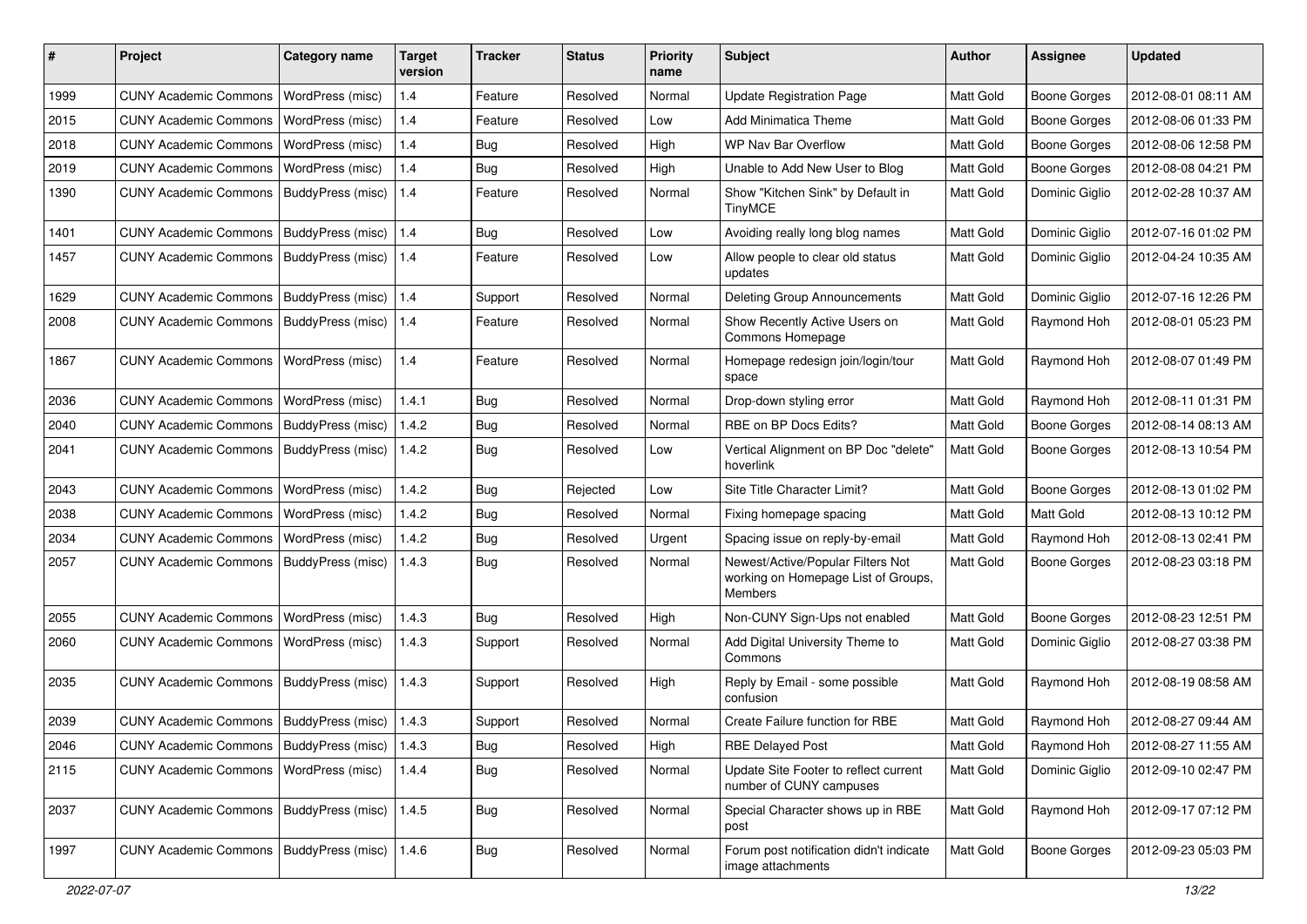| #    | Project                                   | <b>Category name</b>     | <b>Target</b><br>version | <b>Tracker</b> | <b>Status</b> | <b>Priority</b><br>name | Subject                                                             | <b>Author</b>    | <b>Assignee</b>     | <b>Updated</b>      |
|------|-------------------------------------------|--------------------------|--------------------------|----------------|---------------|-------------------------|---------------------------------------------------------------------|------------------|---------------------|---------------------|
| 2053 | <b>CUNY Academic Commons</b>              | BuddyPress (misc)        | 1.4.6                    | Feature        | Resolved      | Normal                  | RBE on BP Docs                                                      | Matt Gold        | <b>Boone Gorges</b> | 2012-10-01 04:14 PM |
| 2121 | <b>CUNY Academic Commons</b>              | BuddyPress (misc)        | 1.4.6                    | Bug            | Resolved      | Low                     | Email notification of forum post omits<br>hyperlinked word          | Matt Gold        | <b>Boone Gorges</b> | 2012-09-30 09:05 AM |
| 2129 | <b>CUNY Academic Commons</b>              | <b>BuddyPress (misc)</b> | 1.4.6                    | <b>Bug</b>     | Resolved      | Low                     | […]                                                                 | Matt Gold        | <b>Boone Gorges</b> | 2012-09-30 09:53 AM |
| 2058 | <b>CUNY Academic Commons</b>              | WordPress (misc)         | 1.4.6                    | <b>Bug</b>     | Rejected      | Normal                  | Page shift on clicking Log in box                                   | Matt Gold        | <b>Boone Gorges</b> | 2012-08-20 05:53 PM |
| 2104 | <b>CUNY Academic Commons</b>              | <b>WordPress (misc)</b>  | 1.4.6                    | Bug            | Resolved      | Low                     | WordPress Database Backup Plugin<br>Error                           | Matt Gold        | Dominic Giglio      | 2012-09-13 03:45 PM |
| 2002 | <b>CUNY Academic Commons</b>              | WordPress (misc)         | 1.4.6                    | Feature        | Resolved      | Normal                  | Create Livestream video<br>space/channel for the Commons            | Matt Gold        | Michael Smith       | 2012-09-30 05:52 PM |
| 2113 | <b>CUNY Academic Commons</b>              | WordPress (misc)         | 1.4.6                    | Support        | Resolved      | Normal                  | Add google docs shortcode<br>documentation to plugin                | Matt Gold        | Raymond Hoh         | 2012-09-30 10:57 PM |
| 2044 | <b>CUNY Academic Commons</b>              | WordPress (misc)         | 1.4.7                    | <b>Bug</b>     | Resolved      | Normal                  | Comment field asks for name info<br>when user logged in             | <b>Matt Gold</b> | Dominic Giglio      | 2012-10-11 08:34 PM |
| 2082 | <b>CUNY Academic Commons</b>              | <b>BuddyPress (misc)</b> | 1.4.8                    | Support        | Resolved      | High                    | Default: No Email?                                                  | Matt Gold        | Dominic Giglio      | 2012-10-19 04:55 PM |
| 2117 | <b>CUNY Academic Commons</b>              | BuddyPress (misc)        | 1.4.8                    | Bug            | Resolved      | Normal                  | User reports double notification of<br>announcements                | Matt Gold        | Dominic Giglio      | 2012-10-22 09:37 AM |
| 2185 | <b>CUNY Academic Commons</b>              | BuddyPress (misc)        | 1.4.8                    | Feature        | Resolved      | Normal                  | Add WP Touch plugin                                                 | Matt Gold        | Dominic Giglio      | 2012-10-15 01:33 PM |
| 2184 | <b>CUNY Academic Commons</b>              | BuddyPress (misc)        | 1.4.9                    | Support        | Resolved      | Normal                  | Adjust Invite Directions to include info<br>about max invites       | Matt Gold        | <b>Boone Gorges</b> | 2012-11-03 04:23 PM |
| 2203 | <b>CUNY Academic Commons</b>              | WordPress (misc)         | 1.4.9                    | Feature        | Resolved      | Normal                  | Enable uploading of sav files                                       | Matt Gold        | <b>Boone Gorges</b> | 2012-11-03 04:37 PM |
| 2210 | <b>CUNY Academic Commons</b>              | WordPress (misc)         | 1.4.9                    | <b>Bug</b>     | Resolved      | Normal                  | Add Twenty Twelve Theme                                             | Matt Gold        | <b>Boone Gorges</b> | 2012-11-01 10:26 AM |
| 2188 | <b>CUNY Academic Commons</b>              | BuddyPress (misc)        | 1.4.9                    | <b>Bug</b>     | Resolved      | Normal                  | Line Spacing/Breaks on BP Docs                                      | Matt Gold        | Chris Stein         | 2012-11-01 03:15 PM |
| 2105 | <b>CUNY Academic Commons</b>              | BuddyPress (misc)        | 1.4.9                    | <b>Bug</b>     | Resolved      | Normal                  | File name in a file uploaded to group<br>contains escape characters | Matt Gold        | Dominic Giglio      | 2012-11-01 12:02 PM |
| 2176 | <b>CUNY Academic Commons</b>              | BuddyPress (misc)        | 1.4.9                    | Bug            | Rejected      | Normal                  | Page error upon accepting group<br>membership request               | Matt Gold        | Dominic Giglio      | 2012-11-01 09:48 PM |
| 2206 | <b>CUNY Academic Commons</b>              | <b>BuddyPress (misc)</b> | 1.4.9                    | Support        | Resolved      | Normal                  | Change anchor location for "Post New<br>Topic" in group forums      | Matt Gold        | Dominic Giglio      | 2012-11-01 11:16 AM |
| 2191 | <b>CUNY Academic Commons</b>              | BuddyPress (misc)        | 1.4.10                   | Bug            | Resolved      | Low                     | File upload to group doesn't register as<br>activity?               | <b>Matt Gold</b> | Dominic Giglio      | 2012-11-11 09:28 PM |
| 2204 | CUNY Academic Commons   WordPress (misc)  |                          | 1.4.10                   | <b>Bug</b>     | Resolved      | Normal                  | User Doesn't Come up in Add New<br>User Autocomplete                | Matt Gold        | Dominic Giglio      | 2012-11-11 12:50 AM |
| 2230 | CUNY Academic Commons   WordPress (misc)  |                          | 1.4.10                   | <b>Bug</b>     | Resolved      | High                    | MESTC page scrambled                                                | Matt Gold        | Dominic Giglio      | 2012-11-20 02:39 PM |
| 2240 | <b>CUNY Academic Commons</b>              | WordPress (misc)         | 1.4.10                   | <b>Bug</b>     | Resolved      | Normal                  | Update Luna theme                                                   | Matt Gold        | Dominic Giglio      | 2012-11-11 04:27 PM |
| 2220 | <b>CUNY Academic Commons</b>              | BuddyPress (misc)        | 1.4.11                   | <b>Bug</b>     | Resolved      | Low                     | Spacing error on BP Doc comments                                    | Matt Gold        | Dominic Giglio      | 2012-11-20 03:47 PM |
| 2248 | CUNY Academic Commons   BuddyPress (misc) |                          | 1.4.11                   | Feature        | Resolved      | Low                     | Create Profile link to academia.edu<br>profile                      | Matt Gold        | Dominic Giglio      | 2012-11-21 11:55 PM |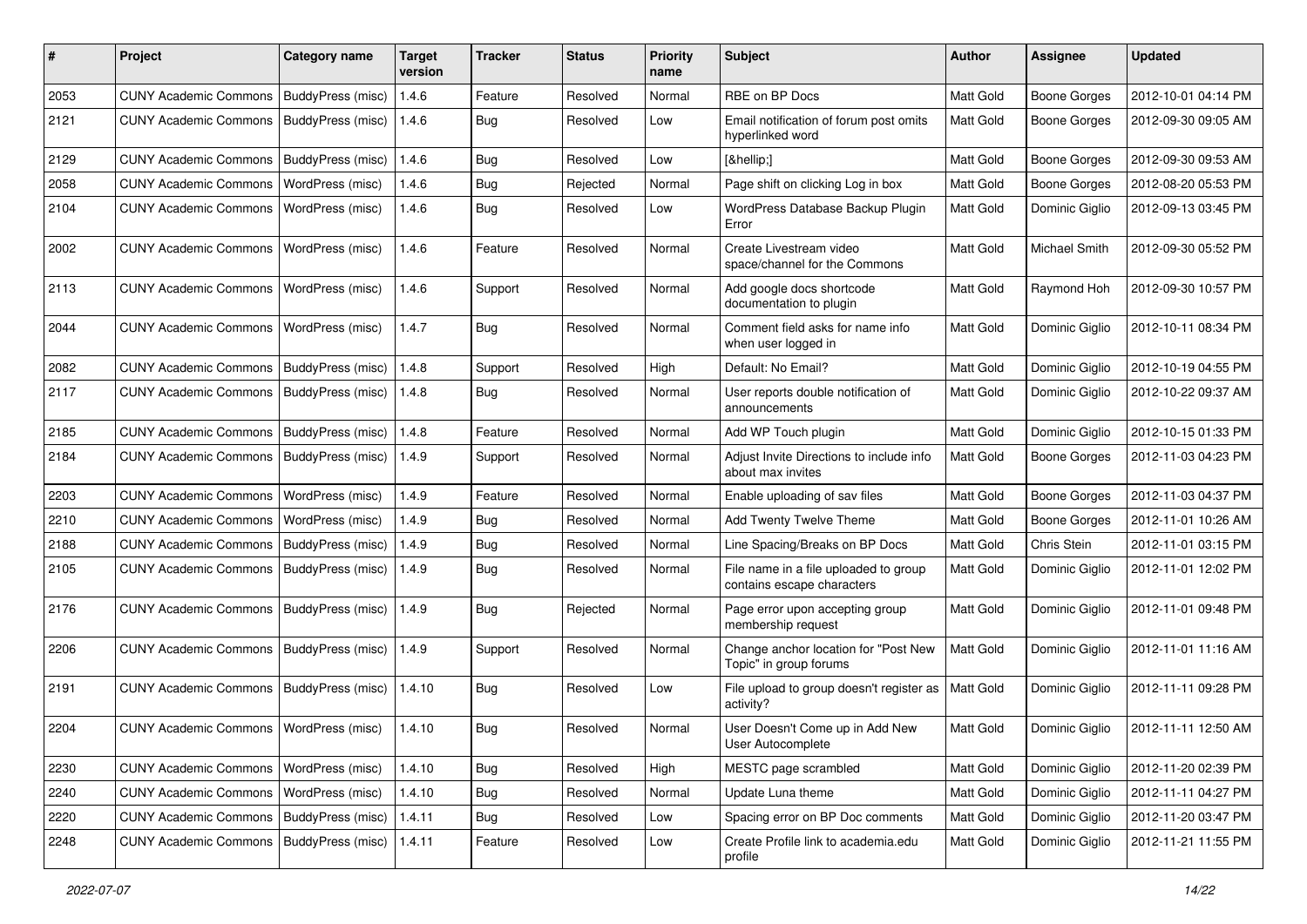| #    | Project                                  | <b>Category name</b> | <b>Target</b><br>version | <b>Tracker</b> | <b>Status</b> | <b>Priority</b><br>name | Subject                                                          | <b>Author</b> | <b>Assignee</b>     | <b>Updated</b>      |
|------|------------------------------------------|----------------------|--------------------------|----------------|---------------|-------------------------|------------------------------------------------------------------|---------------|---------------------|---------------------|
| 2029 | <b>CUNY Academic Commons</b>             | WordPress (misc)     | 1.4.11                   | Bug            | Resolved      | Normal                  | CForms error                                                     | Matt Gold     | Dominic Giglio      | 2012-11-17 02:15 PM |
| 2296 | <b>CUNY Academic Commons</b>             | WordPress (misc)     | 1.4.12                   | Feature        | Resolved      | Normal                  | Add WP Retina Plugin                                             | Matt Gold     | Dominic Giglio      | 2012-12-02 09:10 AM |
| 2299 | <b>CUNY Academic Commons</b>             | WordPress (misc)     | 1.4.12                   | Feature        | Resolved      | Normal                  | Add Shaken Grid Premium Theme                                    | Matt Gold     | Dominic Giglio      | 2012-11-29 04:01 PM |
| 2301 | <b>CUNY Academic Commons</b>             | WordPress (misc)     | 1.4.12                   | Feature        | Resolved      | Normal                  | Add Twenty Twelve JP365 Child<br>Theme                           | Matt Gold     | Dominic Giglio      | 2012-11-29 03:41 PM |
| 2312 | <b>CUNY Academic Commons</b>             | WordPress (misc)     | 1.4.12                   | Feature        | Resolved      | Normal                  | <b>Upload Gravity Forms Plugin</b>                               | Matt Gold     | Dominic Giglio      | 2012-12-03 07:58 PM |
| 2313 | <b>CUNY Academic Commons</b>             | WordPress (misc)     | 1.4.12                   | Feature        | Resolved      | Normal                  | Add Recovery Theme                                               | Matt Gold     | Dominic Giglio      | 2012-11-29 04:01 PM |
| 2323 | <b>CUNY Academic Commons</b>             | WordPress (misc)     | 1.4.12                   | Feature        | Resolved      | Normal                  | Add four themeforest themes                                      | Matt Gold     | Dominic Giglio      | 2012-12-01 02:30 PM |
| 2251 | <b>CUNY Academic Commons</b>             | BuddyPress (misc)    | 1.4.13                   | <b>Bug</b>     | Resolved      | Low                     | From address of forum notifications                              | Matt Gold     | <b>Boone Gorges</b> | 2013-02-03 01:56 PM |
| 2089 | <b>CUNY Academic Commons</b>             | WordPress (misc)     | 1.4.13                   | <b>Bug</b>     | Rejected      | Normal                  | Possible blog email notification issue                           | Matt Gold     | <b>Boone Gorges</b> | 2012-12-11 06:59 PM |
| 2247 | <b>CUNY Academic Commons</b>             | WordPress (misc)     | 1.4.13                   | Bug            | Resolved      | Low                     | Subdomain site login/nav bar issue                               | Matt Gold     | Dominic Giglio      | 2012-12-12 02:25 AM |
| 2361 | <b>CUNY Academic Commons</b>             | WordPress (misc)     | 1.4.15                   | Feature        | Resolved      | Urgent                  | Add KingSize Theme                                               | Matt Gold     | <b>Boone Gorges</b> | 2013-01-02 11:41 AM |
| 2245 | <b>CUNY Academic Commons</b>             | WordPress (misc)     | 1.4.15                   | Bug            | Resolved      | High                    | Domain mapping issues -- Site<br>warnings                        | Matt Gold     | Dominic Giglio      | 2012-12-27 03:59 PM |
| 2346 | <b>CUNY Academic Commons</b>             | WordPress (misc)     | 1.4.16                   | Feature        | Resolved      | Normal                  | Add Enable Media Replace Plugin                                  | Matt Gold     | <b>Boone Gorges</b> | 2013-01-08 03:53 PM |
| 2363 | <b>CUNY Academic Commons</b>             | WordPress (misc)     | 1.4.16                   | Bug            | Resolved      | Normal                  | HTTP Error 500 (Internal Server Error)<br>on GC DSL blog         | Matt Gold     | <b>Boone Gorges</b> | 2013-01-02 10:10 AM |
| 2366 | <b>CUNY Academic Commons</b>             | WordPress (misc)     | 1.4.16                   | Feature        | Resolved      | Low                     | Remove Kingsize plugin                                           | Matt Gold     | <b>Boone Gorges</b> | 2013-01-08 04:23 PM |
| 2385 | <b>CUNY Academic Commons</b>             | BuddyPress (misc)    | 1.4.18                   | Bug            | Resolved      | Normal                  | Sitewide nav bar not appearing                                   | Matt Gold     | <b>Boone Gorges</b> | 2013-01-24 10:21 AM |
| 2387 | <b>CUNY Academic Commons</b>             | BuddyPress (misc)    | 1.4.19                   | Bug            | Resolved      | Low                     | File upload notifications contain<br>escape characters           | Matt Gold     | <b>Boone Gorges</b> | 2013-02-11 02:21 PM |
| 2415 | <b>CUNY Academic Commons</b>             | BuddyPress (misc)    | 1.4.19                   | Bug            | Resolved      | Normal                  | Remove "Popular" link on homepage<br>members widget              | Matt Gold     | <b>Boone Gorges</b> | 2013-02-12 10:05 PM |
| 2483 | <b>CUNY Academic Commons</b>             | WordPress (misc)     | 1.4.21                   | Feature        | Resolved      | Normal                  | Advanced iFrame plugin request                                   | Matt Gold     | Boone Gorges        | 2013-03-11 03:06 PM |
| 2478 | <b>CUNY Academic Commons</b>             | WordPress (misc)     | 1.4.21                   | Feature        | Resolved      | Normal                  | Ensure that sitewide footer is<br>responsive                     | Matt Gold     | Chris Stein         | 2013-03-01 04:17 PM |
| 2479 | <b>CUNY Academic Commons</b>             | BuddyPress (misc)    | 1.4.21                   | Bug            | Resolved      | Urgent                  | Double posting, double notification of<br>message posted via RBE | Matt Gold     | Raymond Hoh         | 2013-04-09 02:04 AM |
| 2517 | <b>CUNY Academic Commons</b>             | WordPress (misc)     | 1.4.22                   | Bug            | Resolved      | Normal                  | Add Constant Contact Plugin                                      | Matt Gold     | <b>Boone Gorges</b> | 2013-03-20 01:53 PM |
| 2520 | CUNY Academic Commons   WordPress (misc) |                      | 1.4.22                   | Bug            | Resolved      | Normal                  | Add Edit Flow Plugin                                             | Matt Gold     | Boone Gorges        | 2013-03-20 02:01 PM |
| 2159 | <b>CUNY Academic Commons</b>             | BuddyPress (misc)    | 1.4.24                   | Bug            | Resolved      | Normal                  | Page redirection after accepting group<br>invite                 | Matt Gold     | Dominic Giglio      | 2013-04-11 08:00 PM |
| 2538 | <b>CUNY Academic Commons</b>             | WordPress (misc)     | 1.4.25                   | Bug            | Resolved      | High                    | Add security plugins                                             | Matt Gold     | Boone Gorges        | 2013-04-22 10:37 AM |
| 2595 | <b>CUNY Academic Commons</b>             | BuddyPress (misc)    | 1.4.29                   | Bug            | Resolved      | Low                     | Group invitation script                                          | Matt Gold     | <b>Boone Gorges</b> | 2013-06-02 04:06 PM |
| 2640 | <b>CUNY Academic Commons</b>             | WordPress (misc)     | 1.4.31                   | Feature        | Resolved      | Normal                  | Plugin Request: Page Excerpt                                     | Matt Gold     | <b>Boone Gorges</b> | 2013-07-10 11:30 AM |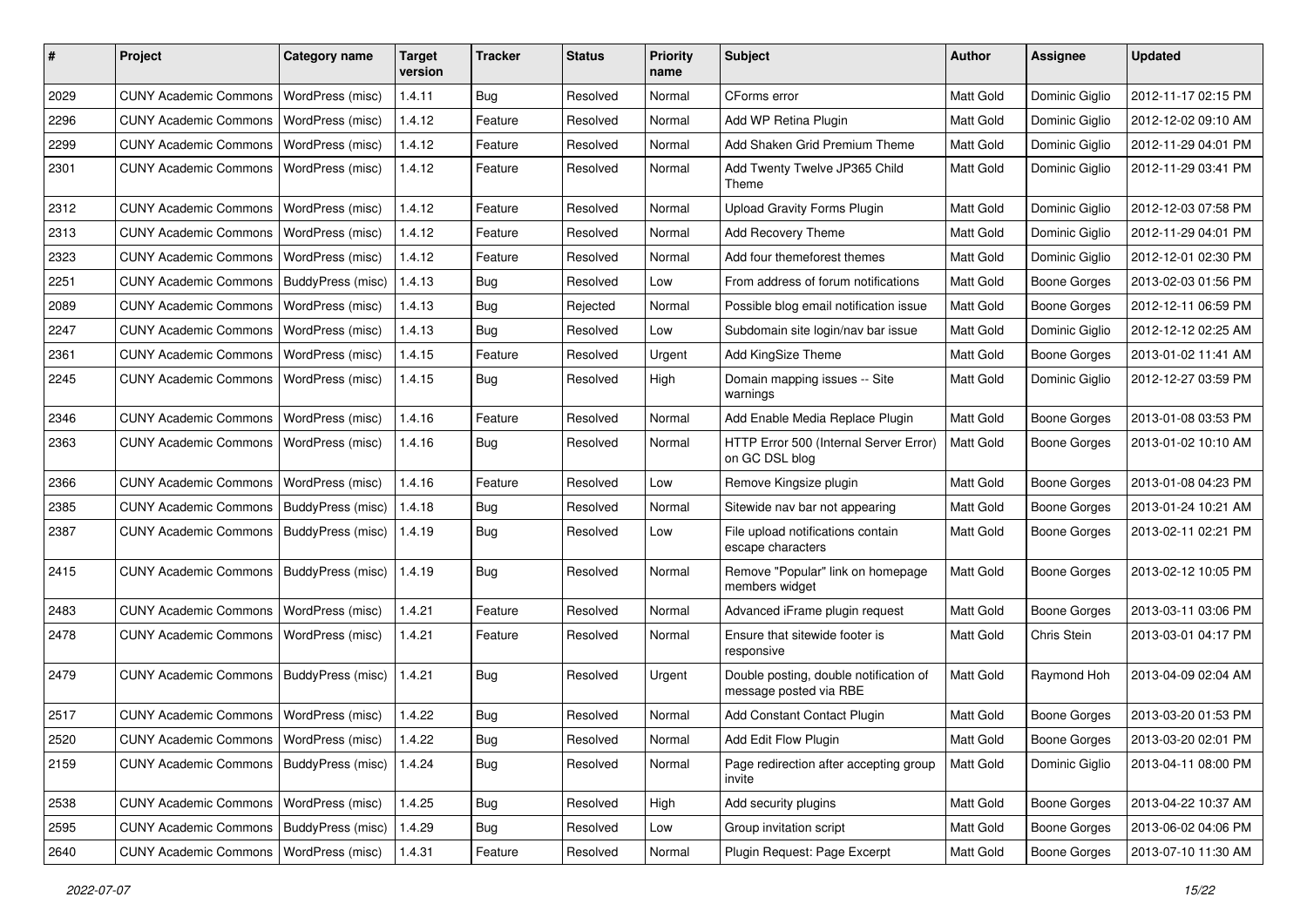| #    | Project                                   | Category name     | <b>Target</b><br>version | <b>Tracker</b> | <b>Status</b> | <b>Priority</b><br>name | <b>Subject</b>                                                                     | Author           | <b>Assignee</b>     | <b>Updated</b>      |
|------|-------------------------------------------|-------------------|--------------------------|----------------|---------------|-------------------------|------------------------------------------------------------------------------------|------------------|---------------------|---------------------|
| 2653 | <b>CUNY Academic Commons</b>              | WordPress (misc)  | 1.4.31                   | Feature        | Resolved      | Normal                  | Add AR2 beta theme                                                                 | Matt Gold        | <b>Boone Gorges</b> | 2013-07-11 11:42 AM |
| 2661 | <b>CUNY Academic Commons</b>              | WordPress (misc)  | 1.4.31                   | Feature        | Resolved      | Normal                  | Install Password-Protected Plugin                                                  | Matt Gold        | <b>Boone Gorges</b> | 2013-07-11 11:44 AM |
| 2116 | <b>CUNY Academic Commons</b>              | BuddyPress (misc) | 1.4.31                   | <b>Bug</b>     | Resolved      | Normal                  | Include failed message in RBE Failure<br>Notification                              | Matt Gold        | Raymond Hoh         | 2013-07-08 11:01 PM |
| 2528 | <b>CUNY Academic Commons</b>              | BuddyPress (misc) | 1.4.31                   | Feature        | Resolved      | Low                     | BP emails sent from secondary sites<br>should use main site headers                | Matt Gold        | Raymond Hoh         | 2013-07-11 11:14 AM |
| 2564 | <b>CUNY Academic Commons</b>              | WordPress (misc)  | 1.4.32                   | Bug            | Resolved      | High                    | Editing blog posts connected to groups<br>creates activity item/notification       | Matt Gold        | <b>Boone Gorges</b> | 2013-07-17 08:39 AM |
| 2066 | <b>CUNY Academic Commons</b>              | BuddyPress (misc) | 1.5                      | Feature        | Resolved      | Low                     | Public Blog Posts Associated with<br>Private Groups showing up in Sitewide<br>feed | Matt Gold        | <b>Boone Gorges</b> | 2013-08-09 08:24 PM |
| 2101 | <b>CUNY Academic Commons</b>              | BuddyPress (misc) | 1.5                      | Feature        | Resolved      | Low                     | Provide Site Admins Access to Send<br>Invites Menus                                | <b>Matt Gold</b> | <b>Boone Gorges</b> | 2013-08-01 09:07 PM |
| 2360 | <b>CUNY Academic Commons</b>              | BuddyPress (misc) | 1.5                      | Feature        | Resolved      | Low                     | Confirmation before File Deletion                                                  | Matt Gold        | Boone Gorges        | 2013-08-01 09:08 PM |
| 2111 | <b>CUNY Academic Commons</b>              | Redmine           | 1.5                      | Feature        | Duplicate     | Low                     | Connect Commons updates to<br><b>Redmine Tickets</b>                               | <b>Matt Gold</b> | <b>Boone Gorges</b> | 2012-09-09 08:09 AM |
| 2697 | <b>CUNY Academic Commons</b>              | WordPress (misc)  | 1.5                      | Feature        | Resolved      | Normal                  | Add WP Document Revisions Plugin                                                   | Matt Gold        | <b>Boone Gorges</b> | 2013-08-22 11:28 AM |
| 2161 | <b>CUNY Academic Commons</b>              | WordPress (misc)  | 1.5                      | Support        | Resolved      | Normal                  | <b>Account Confirmation Email Edits</b>                                            | Matt Gold        | Chris Stein         | 2013-08-21 04:54 PM |
| 1386 | <b>CUNY Academic Commons</b>              | BuddyPress (misc) | 1.5                      | Feature        | Resolved      | Low                     | Create way to create custom order BP<br>Profile Field checklist items              | Matt Gold        | Dominic Giglio      | 2012-12-18 10:38 AM |
| 2014 | <b>CUNY Academic Commons</b>              | BuddyPress (misc) | 1.5                      | Bug            | Resolved      | Normal                  | Improper margins on Members<br>Directory                                           | <b>Matt Gold</b> | Dominic Giglio      | 2012-12-18 10:37 AM |
| 2322 | <b>CUNY Academic Commons</b>              | BuddyPress (misc) | 1.5                      | Feature        | Resolved      | Normal                  | Allow File uploads to be added<br>"quietly" (without email notification)           | <b>Matt Gold</b> | Dominic Giglio      | 2013-08-21 05:23 PM |
| 85   | <b>CUNY Academic Commons</b>              | WordPress (misc)  | 1.5                      | Feature        | Resolved      | Low                     | <b>Twitter List Page</b>                                                           | Matt Gold        | Dominic Giglio      | 2013-08-22 10:11 AM |
| 2000 | <b>CUNY Academic Commons</b>              | WordPress (misc)  | 1.5                      | Feature        | Resolved      | Normal                  | Inconsistent Font sizes in site footer                                             | Matt Gold        | Dominic Giglio      | 2013-08-21 02:39 PM |
| 2021 | <b>CUNY Academic Commons</b>              | WordPress (misc)  | 1.5                      | Feature        | Rejected      | Low                     | Buy gravity forms                                                                  | <b>Matt Gold</b> | Matt Gold           | 2012-08-07 05:00 PM |
| 1458 | <b>CUNY Academic Commons</b>              | WordPress (misc)  | 1.5                      | Feature        | Resolved      | Low                     | HTTPS for the Commons?                                                             | Matt Gold        | Raymond Hoh         | 2013-08-20 10:07 AM |
| 2629 | <b>CUNY Academic Commons</b>              | WordPress (misc)  | 1.5                      | Bug            | Rejected      | Urgent                  | images not showing in slider on<br>homepage                                        | Matt Gold        | Raymond Hoh         | 2013-07-10 11:10 AM |
| 2712 | CUNY Academic Commons   BuddyPress (misc) |                   | 1.5.0.1                  | <b>Bug</b>     | Resolved      | Normal                  | Font Size in BP Profile Menu Should<br>be Larger                                   | <b>Matt Gold</b> | Boone Gorges        | 2013-08-23 04:36 PM |
| 2714 | CUNY Academic Commons   BuddyPress (misc) |                   | 1.5.0.1                  | Bug            | Resolved      | Normal                  | Font and Font Size Inconsistent in<br><b>Commons Profile</b>                       | Matt Gold        | Boone Gorges        | 2013-08-23 04:17 PM |
| 2729 | <b>CUNY Academic Commons</b>              | BuddyPress (misc) | 1.5.0.2                  | <b>Bug</b>     | Resolved      | Urgent                  | Update Positions to Include Missing<br>Colleges                                    | Matt Gold        | Boone Gorges        | 2013-08-26 09:54 AM |
| 2737 | CUNY Academic Commons   BuddyPress (misc) |                   | 1.5.0.2                  | <b>Bug</b>     | Resolved      | Urgent                  | CAC Not allowing CUNY Addresses to<br>Register                                     | Matt Gold        | Boone Gorges        | 2013-08-26 05:43 PM |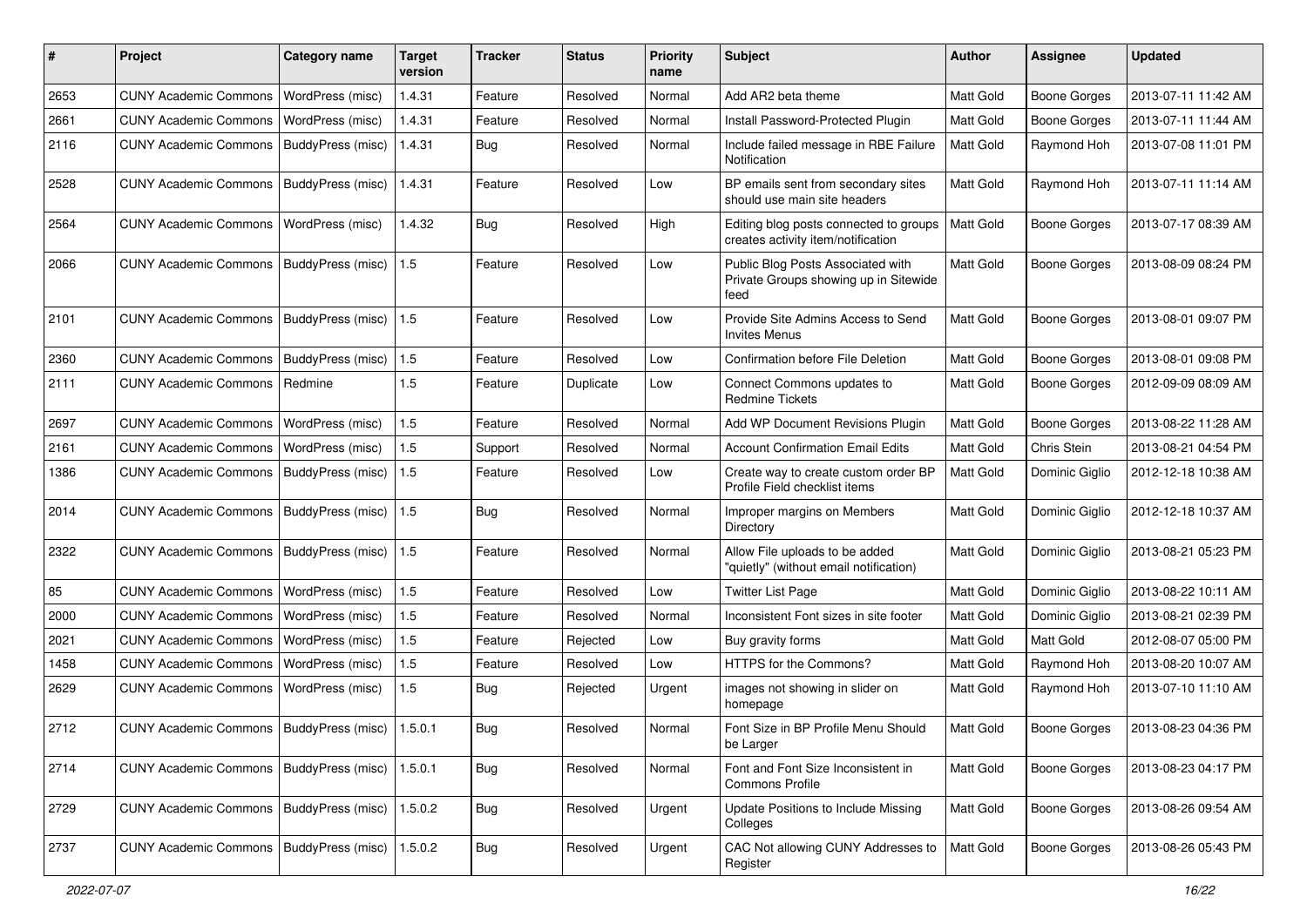| $\pmb{\#}$ | Project                                   | <b>Category name</b>     | <b>Target</b><br>version | <b>Tracker</b> | <b>Status</b> | <b>Priority</b><br>name | Subject                                                                               | Author           | <b>Assignee</b>     | <b>Updated</b>      |
|------------|-------------------------------------------|--------------------------|--------------------------|----------------|---------------|-------------------------|---------------------------------------------------------------------------------------|------------------|---------------------|---------------------|
| 2738       | <b>CUNY Academic Commons</b>              | BuddyPress (misc)        | 1.5.0.2                  | <b>Bug</b>     | Resolved      | High                    | Users Unable to Change Email<br>Address in Settings                                   | Matt Gold        | <b>Boone Gorges</b> | 2013-08-28 09:05 PM |
| 2711       | <b>CUNY Academic Commons</b>              | BuddyPress (misc)        | 1.5.1                    | Feature        | Resolved      | Normal                  | Add Change Avatar Link/Interface to<br>Profile Editing Page                           | Matt Gold        | Boone Gorges        | 2013-08-28 12:40 PM |
| 2713       | <b>CUNY Academic Commons</b>              | BuddyPress (misc)        | 1.5.1                    | Feature        | Resolved      | Normal                  | Lighten Brief Descriptor Text Color                                                   | Matt Gold        | Boone Gorges        | 2013-08-28 12:58 PM |
| 2732       | <b>CUNY Academic Commons</b>              | BuddyPress (misc)        | 1.5.1                    | Feature        | Resolved      | Normal                  | Return users to profile public view after<br>editing save                             | <b>Matt Gold</b> | <b>Boone Gorges</b> | 2013-08-28 12:53 PM |
| 2735       | <b>CUNY Academic Commons</b>              | <b>BuddyPress (misc)</b> | 1.5.1                    | Bug            | Resolved      | Normal                  | Profile Incorrectly Shortens About You<br>Field                                       | Matt Gold        | Boone Gorges        | 2013-08-28 11:36 AM |
| 2755       | <b>CUNY Academic Commons</b>              | BuddyPress (misc)        | 1.5.1                    | Bug            | Resolved      | Normal                  | Alphabetize list of colleges in positions<br>drop-down                                | Matt Gold        | Boone Gorges        | 2013-08-29 09:30 AM |
| 2178       | <b>CUNY Academic Commons</b>              | WordPress (misc)         | 1.5.1                    | Feature        | Resolved      | Low                     | Show More Link at bottom of Who's<br>Online Homepage list                             | <b>Matt Gold</b> | Dominic Giglio      | 2013-09-01 01:57 PM |
| 2775       | <b>CUNY Academic Commons</b>              | <b>BuddyPress (misc)</b> | 1.5.1.1                  | Bug            | Resolved      | High                    | Add Lehman College to List of<br>Colleges in Profiles                                 | Matt Gold        | Boone Gorges        | 2013-09-06 04:40 PM |
| 2771       | <b>CUNY Academic Commons</b>              | BuddyPress (misc)        | 1.5.2                    | Feature        | Resolved      | Normal                  | Change Brief Descriptor Text Color<br>Again                                           | Matt Gold        | Boone Gorges        | 2013-09-10 06:07 AM |
| 2776       | <b>CUNY Academic Commons</b>              | BuddyPress (misc)        | 1.5.2                    | Bug            | Resolved      | Normal                  | Change Name of SPS in College list                                                    | Matt Gold        | <b>Boone Gorges</b> | 2013-09-11 08:19 PM |
| 2786       | <b>CUNY Academic Commons</b>              | BuddyPress (misc)        | 1.5.3                    | <b>Bug</b>     | Resolved      | Normal                  | Move position of close window<br>checkbox on overlay                                  | Matt Gold        | Boone Gorges        | 2013-09-19 12:07 PM |
| 2798       | <b>CUNY Academic Commons</b>              | <b>BuddyPress (misc)</b> | 1.5.4                    | Bug            | Resolved      | Normal                  | IE10 Profile Display Errors                                                           | Matt Gold        | Raymond Hoh         | 2013-09-25 03:33 PM |
| 2806       | <b>CUNY Academic Commons</b>              | WordPress (misc)         | 1.5.5                    | Feature        | Rejected      | Normal                  | <b>Add Bones Theme</b>                                                                | Matt Gold        | Boone Gorges        | 2013-10-11 11:28 AM |
| 2839       | <b>CUNY Academic Commons</b>              | WordPress (misc)         | 1.5.6                    | Feature        | Resolved      | Normal                  | Add Storify Plugin                                                                    | Matt Gold        | Boone Gorges        | 2013-10-26 07:21 PM |
| 2800       | <b>CUNY Academic Commons</b>              | BuddyPress (misc)        | 1.5.6                    | Feature        | Resolved      | Normal                  | Add Vimeo & Github social media<br>account fields to Profiles                         | Matt Gold        | Dominic Giglio      | 2013-10-14 04:51 PM |
| 2845       | <b>CUNY Academic Commons</b>              | BuddyPress (misc)        | 1.5.7                    | Bug            | Resolved      | Normal                  | Anchor errors with bp activity items<br>created from associated blog postings         | Matt Gold        | Boone Gorges        | 2013-11-01 08:15 PM |
| 2858       | <b>CUNY Academic Commons</b>              | <b>BuddyPress (misc)</b> | 1.5.7                    | Bug            | Resolved      | Normal                  | […] redux                                                                             | Matt Gold        | Boone Gorges        | 2013-10-30 10:08 PM |
| 2847       | <b>CUNY Academic Commons</b>              | WordPress (misc)         | 1.5.7                    | Feature        | Resolved      | Normal                  | Add Archive.org WP Plugin                                                             | Matt Gold        | Boone Gorges        | 2013-11-01 02:41 PM |
| 2906       | <b>CUNY Academic Commons</b>              | BuddyPress (misc)        | 1.5.10                   | Bug            | Resolved      | Normal                  | Unable to delete file attachment from<br>forum post                                   | Matt Gold        | Boone Gorges        | 2013-12-01 09:35 PM |
| 2918       | CUNY Academic Commons   WordPress (misc)  |                          | 1.5.11                   | Bug            | Resolved      | Normal                  | Add Sensitive WP Theme                                                                | Matt Gold        | Boone Gorges        | 2013-12-03 03:17 PM |
| 2944       | CUNY Academic Commons   BuddyPress (misc) |                          | 1.5.13                   | Bug            | Resolved      | Normal                  | Long load time on send invites group<br>pages                                         | Matt Gold        | Boone Gorges        | 2014-01-02 02:50 PM |
| 2976       | <b>CUNY Academic Commons</b>              | BuddyPress (misc)        | 1.5.16                   | Feature        | Resolved      | Normal                  | Allow users to permanently dismiss<br>notification of new profiles on profile<br>page | Matt Gold        | Boone Gorges        | 2014-02-01 02:56 PM |
| 2960       | CUNY Academic Commons   WordPress (misc)  |                          | 1.5.16                   | <b>Bug</b>     | Resolved      | Normal                  | Add WP Accessibility Plugin                                                           | Matt Gold        | Boone Gorges        | 2014-02-01 02:55 PM |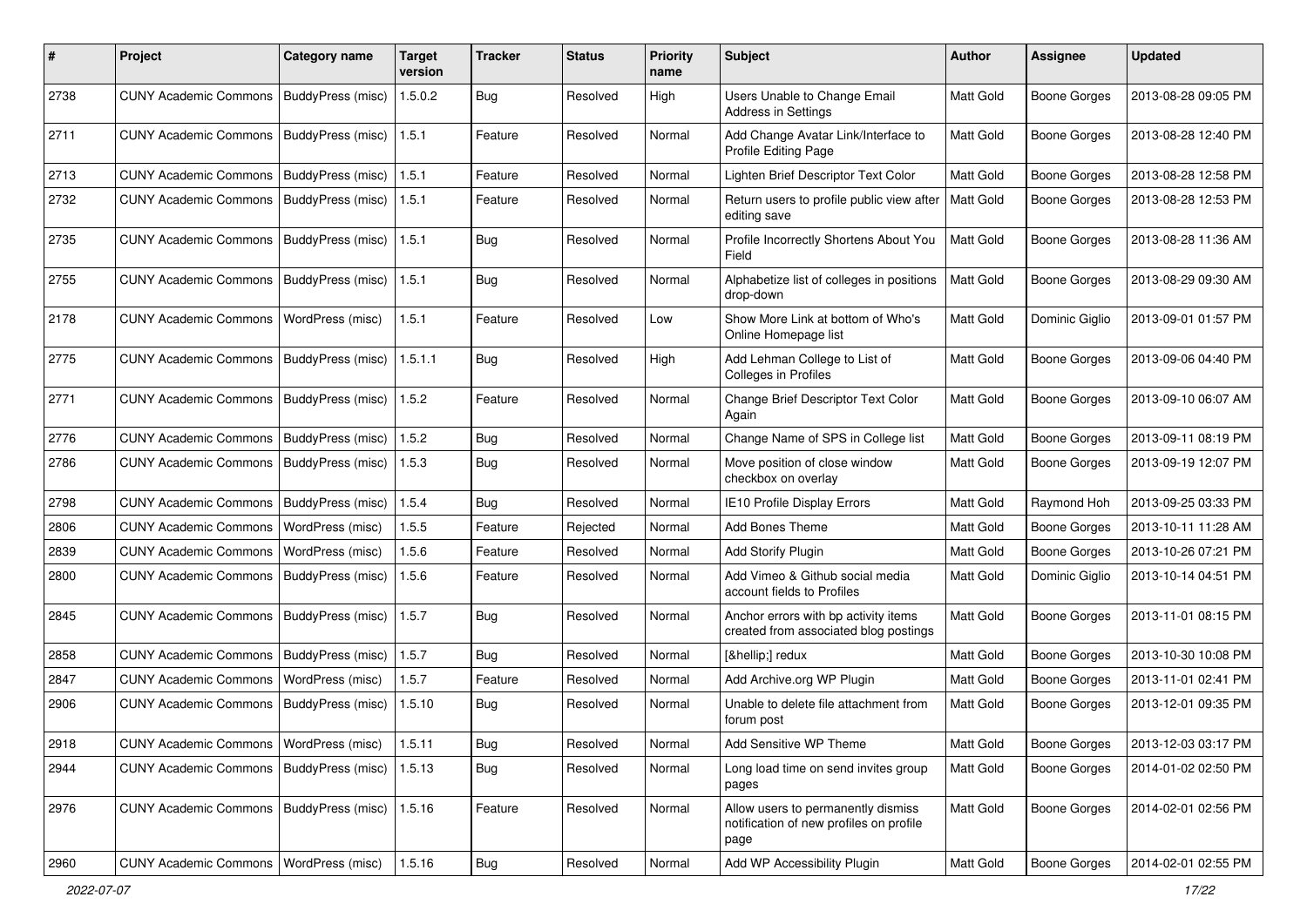| #    | Project                                   | <b>Category name</b>     | <b>Target</b><br>version | <b>Tracker</b> | <b>Status</b> | <b>Priority</b><br>name | <b>Subject</b>                                                                      | <b>Author</b>    | <b>Assignee</b>     | <b>Updated</b>      |
|------|-------------------------------------------|--------------------------|--------------------------|----------------|---------------|-------------------------|-------------------------------------------------------------------------------------|------------------|---------------------|---------------------|
| 3058 | <b>CUNY Academic Commons</b>              | <b>BuddyPress (misc)</b> | 1.5.18.1                 | Bug            | Resolved      | Urgent                  | Main navigation bar not working                                                     | Matt Gold        | <b>Boone Gorges</b> | 2014-02-21 09:28 AM |
| 2791 | <b>CUNY Academic Commons</b>              | BuddyPress (misc)        | 1.5.19                   | Bug            | Rejected      | Normal                  | Modify yellow profile bar alert                                                     | Matt Gold        | Chris Stein         | 2014-02-21 03:52 PM |
| 3100 | <b>CUNY Academic Commons</b>              | WordPress<br>Themes      | 1.5.20                   | Bug            | Resolved      | Normal                  | <b>Add Customizr Theme</b>                                                          | Matt Gold        | <b>Boone Gorges</b> | 2014-03-11 10:35 PM |
| 1098 | <b>CUNY Academic Commons</b>              | Blogs<br>(BuddyPress)    | 1.6                      | Feature        | Resolved      | Low                     | Create way for people to search<br>through authors on blog listings                 | Matt Gold        | <b>Boone Gorges</b> | 2014-03-31 07:01 PM |
| 1542 | <b>CUNY Academic Commons</b>              | <b>BuddyPress Docs</b>   | 1.6                      | Bug            | Resolved      | Normal                  | Group Docs Locked                                                                   | Matt Gold        | <b>Boone Gorges</b> | 2014-03-21 03:38 PM |
| 3124 | <b>CUNY Academic Commons</b>              | Design                   | 1.6                      | Bug            | Resolved      | Normal                  | Create small version of horizontal logo<br>image to include in HTML Emails          | Matt Gold        | <b>Boone Gorges</b> | 2014-04-01 03:40 PM |
| 2192 | <b>CUNY Academic Commons</b>              | <b>Group Files</b>       | 1.6                      | Feature        | Resolved      | Normal                  | Allow members to replace files                                                      | Matt Gold        | <b>Boone Gorges</b> | 2014-03-21 03:37 PM |
| 2833 | <b>CUNY Academic Commons</b>              | <b>Group Files</b>       | 1.6                      | Bug            | Resolved      | Normal                  | Allow silent file deletions                                                         | Matt Gold        | <b>Boone Gorges</b> | 2014-03-21 03:50 PM |
| 589  | <b>CUNY Academic Commons</b>              | Group Forums             | 1.6                      | Feature        | Resolved      | Normal                  | Preview of Forum Posts                                                              | Matt Gold        | <b>Boone Gorges</b> | 2014-03-27 03:11 PM |
| 2736 | <b>CUNY Academic Commons</b>              | <b>Public Portfolio</b>  | 1.6                      | Feature        | Resolved      | Normal                  | Enable Rich Text for Profile Fields                                                 | Matt Gold        | <b>Boone Gorges</b> | 2014-02-20 07:52 PM |
| 2795 | <b>CUNY Academic Commons</b>              | BuddyPress (misc)        | 1.6                      | Bug            | Resolved      | Normal                  | Friendship Request Acceptance<br>interface                                          | Matt Gold        | Chris Stein         | 2014-03-27 03:07 PM |
| 2135 | <b>CUNY Academic Commons</b>              | <b>Group Blogs</b>       | 1.6                      | Feature        | Resolved      | Normal                  | Creating a Blog, Creating a Group                                                   | Matt Gold        | Chris Stein         | 2014-04-01 11:59 AM |
| 2726 | <b>CUNY Academic Commons</b>              | <b>Public Portfolio</b>  | 1.6                      | Feature        | Resolved      | Normal                  | Reorder Positions in Profile Field                                                  | <b>Matt Gold</b> | Chris Stein         | 2014-03-31 10:51 PM |
| 2733 | <b>CUNY Academic Commons</b>              | <b>Public Portfolio</b>  | 1.6                      | Bug            | Resolved      | Normal                  | Address UX issues in Profile submenu<br>on admin bar                                | Matt Gold        | Chris Stein         | 2014-03-31 10:52 PM |
| 3150 | <b>CUNY Academic Commons</b>              | <b>Group Forums</b>      | 1.6.1                    | <b>Bug</b>     | Resolved      | Low                     | "Post New Topic" Button Shows Up for<br>Non-Logged in Users on Group Forum<br>Pages | Matt Gold        | <b>Boone Gorges</b> | 2014-04-21 04:49 PM |
| 3180 | <b>CUNY Academic Commons</b>              | Group Files              | 1.6.2                    | <b>Bug</b>     | Resolved      | Normal                  | Silent Edit of File Title Produces Email<br>Notification                            | Matt Gold        | <b>Boone Gorges</b> | 2014-05-01 11:19 PM |
| 3190 | <b>CUNY Academic Commons</b>              | BuddyPress (misc)        | 1.6.3                    | Bug            | Resolved      | Normal                  | Mention link on Member Profile Leads<br>to SiteWide activity stream                 | Matt Gold        | <b>Boone Gorges</b> | 2014-05-12 02:53 PM |
| 3205 | <b>CUNY Academic Commons</b>              | <b>Commons Profile</b>   | 1.6.3                    | <b>Bug</b>     | Resolved      | High                    | Email profile field not showing up                                                  | Matt Gold        | <b>Boone Gorges</b> | 2014-05-12 02:18 PM |
| 2706 | <b>CUNY Academic Commons</b>              | BuddyPress (misc)        | 1.6.4                    | Bug            | Resolved      | Normal                  | Problem sending group invitations                                                   | Matt Gold        | <b>Boone Gorges</b> | 2014-05-18 11:36 AM |
| 1127 | <b>CUNY Academic Commons</b>              | WordPress<br>Themes      | 1.6.4                    | <b>Bug</b>     | Resolved      | Normal                  | <b>Update WooThemes</b>                                                             | Matt Gold        | <b>Boone Gorges</b> | 2014-05-21 11:04 PM |
| 3226 | CUNY Academic Commons   Groups (misc)     |                          | 1.6.4.1                  | Bug            | Resolved      | Normal                  | Group home: content pushed below<br>sidebar                                         | Matt Gold        | Boone Gorges        | 2014-05-23 09:55 AM |
| 3219 | CUNY Academic Commons   BuddyPress (misc) |                          | 1.6.7                    | Bug            | Resolved      | Normal                  | new_groupblog_post emails not being<br>sent as HTML                                 | Matt Gold        | Raymond Hoh         | 2014-06-23 08:36 AM |
| 3164 | CUNY Academic Commons   Reply By Email    |                          | 1.6.7.1                  | Bug            | Resolved      | High                    | Duplicate RBE messages                                                              | Matt Gold        | Raymond Hoh         | 2014-06-24 12:23 PM |
| 3324 | CUNY Academic Commons   Public Portfolio  |                          | 1.6.10                   | Bug            | Resolved      | Normal                  | Incorrect display of send<br>message/mention on portfolio page                      | Matt Gold        | Boone Gorges        | 2014-07-22 09:06 PM |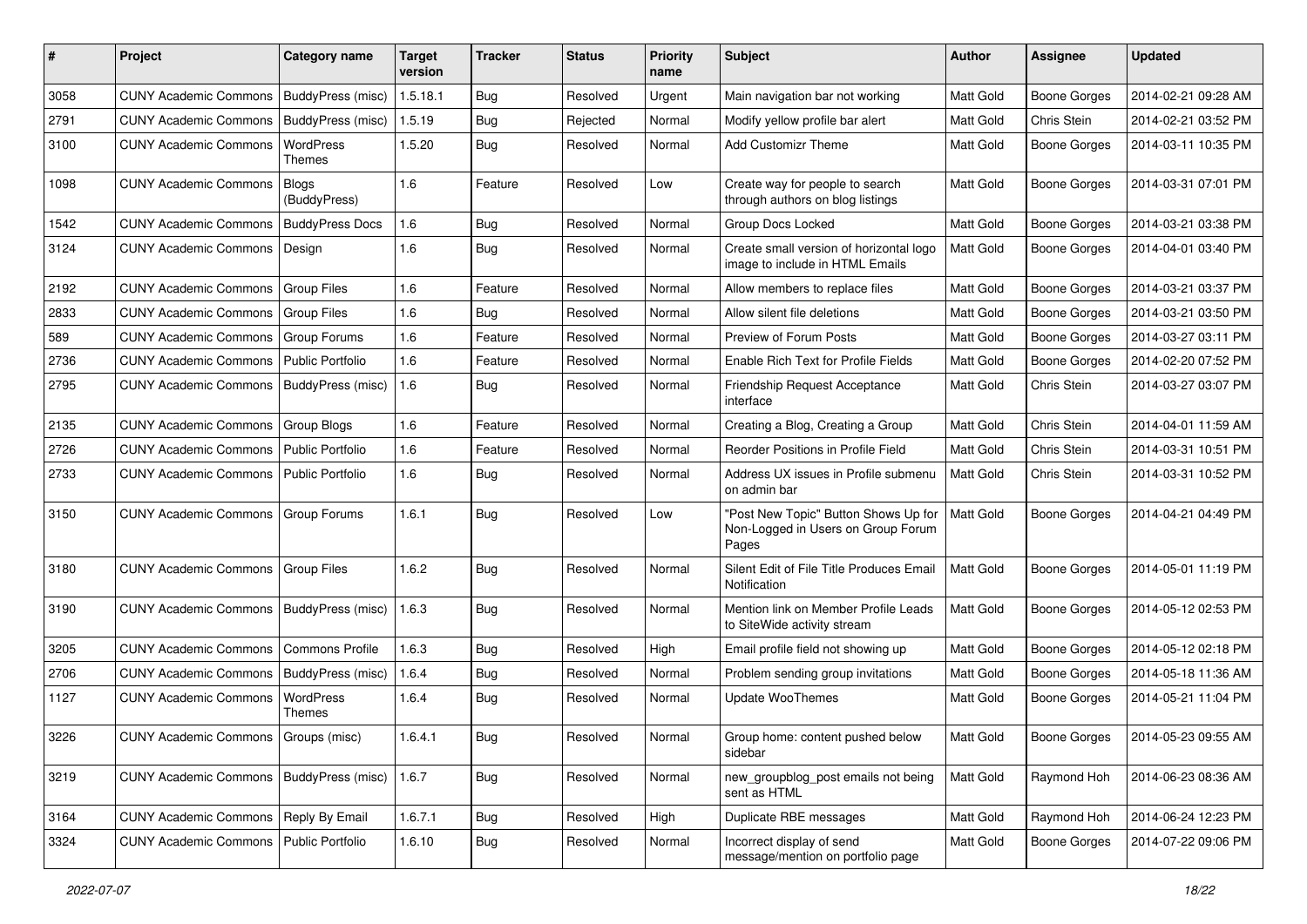| #    | Project                                            | <b>Category name</b>       | <b>Target</b><br>version | <b>Tracker</b> | <b>Status</b>       | <b>Priority</b><br>name | <b>Subject</b>                                                                   | <b>Author</b>    | <b>Assignee</b>     | <b>Updated</b>      |
|------|----------------------------------------------------|----------------------------|--------------------------|----------------|---------------------|-------------------------|----------------------------------------------------------------------------------|------------------|---------------------|---------------------|
| 3343 | <b>CUNY Academic Commons</b>                       | BuddyPress (misc)          | 1.6.11                   | <b>Bug</b>     | Resolved            | Low                     | Minor Email display error                                                        | Matt Gold        | <b>Boone Gorges</b> | 2014-08-01 10:01 AM |
| 3344 | <b>CUNY Academic Commons</b>                       | Layout                     | 1.6.11                   | <b>Bug</b>     | Resolved            | Normal                  | Double display of menu on profile<br>settings                                    | Matt Gold        | <b>Boone Gorges</b> | 2014-08-01 09:58 AM |
| 3345 | <b>CUNY Academic Commons</b>                       | Layout                     | 1.6.11                   | Bug            | Resolved            | Normal                  | Text/Icon Styling Error/Overlap on<br>Profile pages                              | <b>Matt Gold</b> | <b>Boone Gorges</b> | 2014-08-01 09:05 AM |
| 3420 | <b>CUNY Academic Commons</b>                       | <b>Email Notifications</b> | 1.6.14                   | <b>Bug</b>     | Resolved            | Normal                  | Membership approval link in email<br>notifications                               | Matt Gold        | <b>Boone Gorges</b> | 2014-09-01 09:31 PM |
| 3419 | <b>CUNY Academic Commons</b>                       | Group Invitations          | 1.6.14                   | <b>Bug</b>     | Testing<br>Required | Normal                  | Neatening the display of messages on<br>group requests                           | Matt Gold        | <b>Boone Gorges</b> | 2014-09-01 09:29 PM |
| 3428 | <b>CUNY Academic Commons</b>                       | Twitter page               | 1.6.14                   | Bug            | Resolved            | High                    | Fix typo on Twitter page                                                         | Matt Gold        | Dominic Giglio      | 2014-09-01 08:53 PM |
| 3418 | <b>CUNY Academic Commons</b>                       | <b>Email Notifications</b> | 1.7                      | Feature        | Resolved            | Normal                  | Revisions/Additions to email<br>notifications about group membership<br>requests | Matt Gold        | Boone Gorges        | 2014-09-30 01:14 PM |
| 2757 | <b>CUNY Academic Commons</b>                       | <b>Group Files</b>         | 1.7                      | Feature        | Resolved            | Normal                  | Create "Download All" Capabilities for<br>Files in a Folder                      | Matt Gold        | <b>Boone Gorges</b> | 2014-10-14 03:09 PM |
| 3544 | <b>CUNY Academic Commons</b>                       | <b>Group Files</b>         | 1.7                      | Bug            | Resolved            | Normal                  | Files list upload button placement after<br>upload                               | Matt Gold        | Boone Gorges        | 2014-10-10 09:09 AM |
| 3177 | <b>CUNY Academic Commons</b>                       | <b>Group Forums</b>        | 1.7                      | Feature        | Resolved            | Normal                  | Upgrade bbPress to 2.x                                                           | Matt Gold        | <b>Boone Gorges</b> | 2014-09-30 01:35 PM |
| 3282 | <b>CUNY Academic Commons</b>                       | Groups (misc)              | 1.7                      | Feature        | Resolved            | Normal                  | Search/sort users within group                                                   | Matt Gold        | Boone Gorges        | 2014-06-25 09:16 PM |
| 3449 | <b>CUNY Academic Commons</b>                       | Groups (misc)              | 1.7                      | Bug            | Resolved            | Normal                  | Make Default Option for "Create<br>Forum" in Group Creation Process<br>"Yes"     | Matt Gold        | <b>Boone Gorges</b> | 2014-09-22 08:39 PM |
| 3012 | <b>CUNY Academic Commons</b>                       | <b>Public Portfolio</b>    | 1.7                      | Design/UX      | Resolved            | Low                     | Create automated nudges for people<br>who have not filled in profiles            | <b>Matt Gold</b> | <b>Boone Gorges</b> | 2014-10-09 02:51 PM |
| 3045 | <b>CUNY Academic Commons</b>                       | Public Portfolio           | 1.7                      | Feature        | Resolved            | Normal                  | Create 'clear formatting' button for<br>profile editor                           | Matt Gold        | Boone Gorges        | 2014-10-08 03:53 PM |
| 3223 | <b>CUNY Academic Commons</b>                       | <b>Public Portfolio</b>    | 1.7                      | Bug            | Resolved            | Low                     | Alter Profile Editing Unsaved Text<br><b>Warning Feature</b>                     | Matt Gold        | Boone Gorges        | 2014-09-22 09:18 PM |
| 3151 | <b>CUNY Academic Commons</b>                       | Toolbar                    | 1.7                      | Feature        | Resolved            | Low                     | Add submenu items in Help section of<br>WP Admin Bar                             | Matt Gold        | Daniel Jones        | 2014-07-11 08:14 PM |
| 2954 | <b>CUNY Academic Commons</b>                       | Public Portfolio           | 1.7                      | Feature        | Duplicate           | Normal                  | New Profile social media options                                                 | Matt Gold        | Dominic Giglio      | 2014-09-16 11:48 AM |
| 2239 | <b>CUNY Academic Commons   Email Notifications</b> |                            | 1.7                      | <b>Bug</b>     | Resolved            | Normal                  | Login redirects when clicking on<br>private group addresses not working          | Matt Gold        | Raymond Hoh         | 2014-11-01 11:41 AM |
| 28   | <b>CUNY Academic Commons</b>                       | <b>Group Forums</b>        | 1.7                      | Feature        | Resolved            | Low                     | Add threaded replies to forum posts                                              | Matt Gold        | Raymond Hoh         | 2014-10-13 09:38 PM |
| 3448 | <b>CUNY Academic Commons</b>                       | Groups (misc)              | $1.7$                    | Bug            | Resolved            | Normal                  | Group changes email slug/link issue                                              | Matt Gold        | Raymond Hoh         | 2014-09-15 08:29 PM |
| 2563 | CUNY Academic Commons   My Commons                 |                            | $1.7$                    | Feature        | Resolved            | Normal                  | <b>Favorite Follow Blogs</b>                                                     | Matt Gold        | Raymond Hoh         | 2014-10-09 10:49 AM |
| 3411 | CUNY Academic Commons   My Commons                 |                            | $1.7$                    | Feature        | Resolved            | Normal                  | Placement of Personal Homepage                                                   | Matt Gold        | Raymond Hoh         | 2014-09-22 08:45 PM |
| 3486 | <b>CUNY Academic Commons</b>                       | My Commons                 | $1.7\,$                  | Feature        | Resolved            | Normal                  | Minor Issues on My-Commons page                                                  | Matt Gold        | Raymond Hoh         | 2014-10-03 10:44 AM |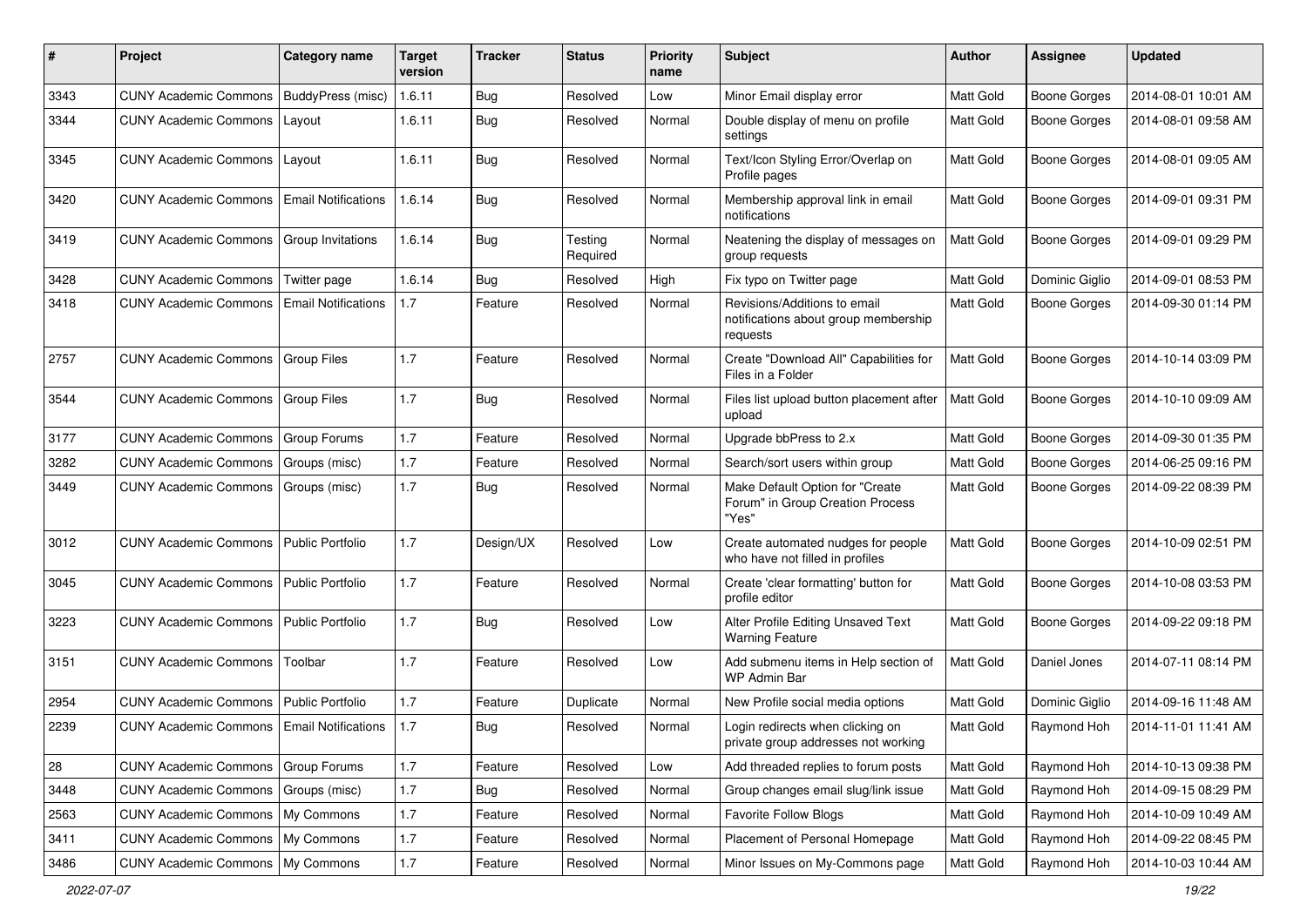| $\#$ | Project                           | Category name              | <b>Target</b><br>version | <b>Tracker</b> | <b>Status</b> | <b>Priority</b><br>name | <b>Subject</b>                                               | <b>Author</b>    | Assignee       | <b>Updated</b>      |
|------|-----------------------------------|----------------------------|--------------------------|----------------|---------------|-------------------------|--------------------------------------------------------------|------------------|----------------|---------------------|
| 3451 | <b>CUNY Academic Commons</b>      | WordPress (misc)           | 1.7                      | Bug            | Resolved      | Normal                  | Edit delete blog text                                        | Matt Gold        | Raymond Hoh    | 2014-09-15 08:27 PM |
| 3581 | <b>CUNY Academic Commons</b>      | <b>BuddyPress Docs</b>     | 1.7.1                    | Bug            | Resolved      | Normal                  | <b>BuddyPress Docs Line Break issue</b>                      | Matt Gold        | Boone Gorges   | 2014-10-20 02:56 PM |
| 3561 | <b>CUNY Academic Commons</b>      | Group Forums               | 1.7.1                    | Feature        | Resolved      | Normal                  | Add Post New Topics link to top of<br>forums                 | Matt Gold        | Boone Gorges   | 2014-10-21 06:48 PM |
| 3557 | <b>CUNY Academic Commons</b>      | My Commons                 | 1.7.1                    | <b>Bug</b>     | Resolved      | Urgent                  | Fix typo on My Commons overlay                               | Matt Gold        | Boone Gorges   | 2014-10-15 11:02 PM |
| 3362 | <b>CUNY Academic Commons</b>      | <b>Public Portfolio</b>    | 1.7.1                    | Bug            | Resolved      | Normal                  | Default display of profiles with no info<br>added            | Matt Gold        | Boone Gorges   | 2014-10-21 02:44 PM |
| 3599 | <b>CUNY Academic Commons</b>      | <b>BuddyPress Docs</b>     | 1.7.2                    | Bug            | Resolved      | Normal                  | Silent BP Docs edits                                         | Matt Gold        | Boone Gorges   | 2014-11-01 02:20 PM |
| 3559 | <b>CUNY Academic Commons</b>      | Group Forums               | 1.7.2                    | Design/UX      | Resolved      | Normal                  | Forum Styling                                                | Matt Gold        | Boone Gorges   | 2014-11-02 03:18 PM |
| 3589 | <b>CUNY Academic Commons</b>      | Group Invitations          | 1.7.2                    | Bug            | Resolved      | Normal                  | User not appearing in group invitation<br>autocomplete       | Matt Gold        | Boone Gorges   | 2014-11-01 02:58 PM |
| 3588 | <b>CUNY Academic Commons</b>      | Groups (misc)              | 1.7.2                    | Bug            | Resolved      | Normal                  | Hidden group not appearing in search<br>results              | Matt Gold        | Boone Gorges   | 2014-11-01 02:57 PM |
| 3614 | CUNY Academic Commons   Home Page |                            | 1.7.2                    | Bug            | Resolved      | Normal                  | Homepage member widget filter<br>feature not working         | Matt Gold        | Boone Gorges   | 2014-11-01 02:24 PM |
| 3520 | <b>CUNY Academic Commons</b>      | Security                   | 1.7.3                    | Feature        | Resolved      | Normal                  | Encourage or Require CAPTCHA on<br>forms?                    | <b>Matt Gold</b> | Daniel Jones   | 2014-11-06 03:40 PM |
| 3610 | <b>CUNY Academic Commons</b>      | Home Page                  | 1.7.3                    | Feature        | Resolved      | Normal                  | Add Susana's Video to the Homepage                           | Matt Gold        | Dominic Giglio | 2014-11-04 03:42 PM |
| 3611 | <b>CUNY Academic Commons</b>      | Publicity                  | 1.7.3                    | Feature        | Resolved      | Normal                  | Add Susana's Video to a Standalone<br>page on the Commons    | Matt Gold        | Dominic Giglio | 2014-11-04 02:07 PM |
| 3601 | <b>CUNY Academic Commons</b>      | <b>Email Notifications</b> | 1.7.3                    | <b>Bug</b>     | Resolved      | High                    | Forum replies do not show up on the<br>group homepage        | Matt Gold        | Raymond Hoh    | 2014-11-10 01:24 PM |
| 3608 | <b>CUNY Academic Commons</b>      | <b>Email Notifications</b> | 1.7.3                    | <b>Bug</b>     | Resolved      | High                    | Group email plain-text formatting<br>problem                 | <b>Matt Gold</b> | Raymond Hoh    | 2014-11-11 12:19 PM |
| 3583 | <b>CUNY Academic Commons</b>      | Reply By Email             | 1.7.3                    | Bug            | Resolved      | Normal                  | RBE error message                                            | <b>Matt Gold</b> | Raymond Hoh    | 2014-11-10 12:42 PM |
| 3654 | <b>CUNY Academic Commons</b>      | Group Forums               | 1.7.4                    | <b>Bug</b>     | Resolved      | Normal                  | can only attached one file to a forum<br>post                | Matt Gold        | Boone Gorges   | 2014-11-21 10:42 AM |
| 3659 | <b>CUNY Academic Commons</b>      | Home Page                  | 1.7.4                    | Feature        | Resolved      | Normal                  | Remove UserVoice                                             | Matt Gold        | Boone Gorges   | 2014-11-21 10:53 AM |
| 3676 | <b>CUNY Academic Commons</b>      | WordPress (misc)           | 1.7.4                    | Feature        | Resolved      | High                    | Update WP to 4.0.1                                           | Matt Gold        | Boone Gorges   | 2014-11-21 10:49 AM |
| 3672 | <b>CUNY Academic Commons</b>      | <b>WordPress Plugins</b>   | 1.7.4                    | Feature        | Resolved      | Normal                  | Force captcha on existing contact<br>forms                   | Matt Gold        | Boone Gorges   | 2014-11-21 12:20 PM |
| 2924 | <b>CUNY Academic Commons</b>      | WordPress (misc)           | 1.7.4                    | Feature        | Resolved      | Normal                  | Make header of Help blog a clickable<br>link to the homepage | Matt Gold        | Dominic Giglio | 2014-11-14 04:35 PM |
| 3688 | <b>CUNY Academic Commons</b>      | <b>BuddyPress Docs</b>     | 1.7.6                    | <b>Bug</b>     | Resolved      | Normal                  | Doc creation didn't create email<br>notification             | <b>Matt Gold</b> | Boone Gorges   | 2014-12-12 08:57 AM |
| 3714 | CUNY Academic Commons   cuny.is   |                            | 1.7.7                    | Feature        | Resolved      | Normal                  | cuny.is access                                               | <b>Matt Gold</b> | Boone Gorges   | 2014-12-22 02:19 PM |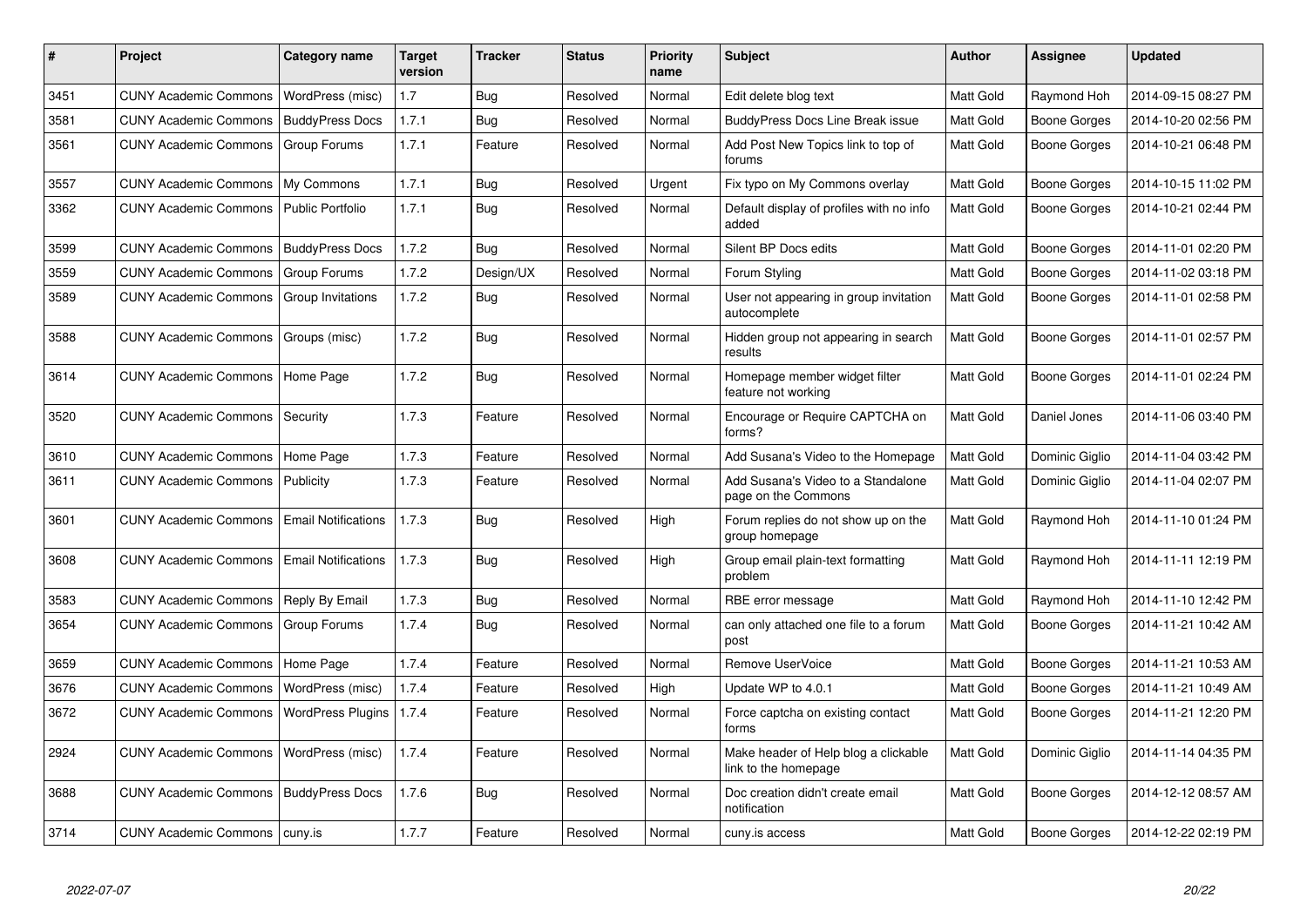| #    | Project                               | Category name              | <b>Target</b><br>version | Tracker    | <b>Status</b> | <b>Priority</b><br>name | <b>Subject</b>                                                                        | <b>Author</b>    | <b>Assignee</b>     | <b>Updated</b>      |
|------|---------------------------------------|----------------------------|--------------------------|------------|---------------|-------------------------|---------------------------------------------------------------------------------------|------------------|---------------------|---------------------|
| 3717 | CUNY Academic Commons   Groups (misc) |                            | 1.7.7                    | Bug        | Resolved      | Normal                  | Member invitations to Group Members<br>error alert                                    | Matt Gold        | <b>Boone Gorges</b> | 2014-12-22 02:25 PM |
| 3729 | <b>CUNY Academic Commons</b>          | WordPress (misc)           | 1.7.11                   | Feature    | Resolved      | Normal                  | Add 'contact us' line to failed login<br>screen                                       | Matt Gold        | Daniel Jones        | 2015-02-02 01:16 AM |
| 3760 | <b>CUNY Academic Commons</b>          | <b>WordPress Plugins</b>   | 1.7.11                   | Feature    | Resolved      | Normal                  | Add WP Accessiblity Plugin                                                            | Matt Gold        | Raymond Hoh         | 2015-02-02 02:30 AM |
| 3799 | <b>CUNY Academic Commons</b>          | l cuny.is                  | 1.7.12                   | <b>Bug</b> | Resolved      | Normal                  | cuny.is issue                                                                         | Matt Gold        | <b>Boone Gorges</b> | 2015-02-10 09:07 PM |
| 3769 | <b>CUNY Academic Commons</b>          | Public Portfolio           | 1.7.12                   | Bug        | Resolved      | Normal                  | Completion mouseover on editing<br>version of profile is blank                        | Matt Gold        | <b>Boone Gorges</b> | 2015-02-12 09:13 AM |
| 3859 | <b>CUNY Academic Commons</b>          | <b>Group Forums</b>        | 1.7.14                   | Bug        | Resolved      | Normal                  | Group Forum Button Layout                                                             | Matt Gold        | <b>Boone Gorges</b> | 2015-03-05 10:57 AM |
| 3802 | <b>CUNY Academic Commons</b>          | Home Page                  | 1.7.14                   | Bug        | Resolved      | Normal                  | Long user name causes problems with<br>Who's Online homepage display                  | <b>Matt Gold</b> | Daniel Jones        | 2015-02-23 03:39 PM |
| 3865 | <b>CUNY Academic Commons</b>          | Design                     | 1.7.15                   | <b>Bug</b> | Resolved      | Normal                  | DiRT Tools listing in Group > Manage                                                  | Matt Gold        | <b>Boone Gorges</b> | 2015-03-12 10:35 AM |
| 3864 | <b>CUNY Academic Commons</b>          | DiRT Integration           | 1.7.15                   | Bug        | Resolved      | Normal                  | DiRT Tools Group sidebar label display                                                | Matt Gold        | <b>Boone Gorges</b> | 2015-03-11 09:30 PM |
| 3866 | <b>CUNY Academic Commons</b>          | <b>Email Notifications</b> | 1.7.15                   | Bug        | Resolved      | Normal                  | Email notification does not indicate<br>presence of an attachment                     | Matt Gold        | <b>Boone Gorges</b> | 2015-03-12 10:35 AM |
| 3914 | <b>CUNY Academic Commons</b>          | <b>WordPress Plugins</b>   | 1.7.15.1                 | Feature    | Resolved      | High                    | Upgrade Yoast's SEO plugin                                                            | Matt Gold        | <b>Boone Gorges</b> | 2015-03-13 05:30 PM |
| 3910 | <b>CUNY Academic Commons</b>          | Home Page                  | 1.7.15.2                 | Bug        | Resolved      | High                    | Home Page Display Errors                                                              | Matt Gold        | <b>Boone Gorges</b> | 2015-03-17 10:21 AM |
| 3853 | <b>CUNY Academic Commons</b>          | BuddyPress (misc)          | 1.7.16                   | Bug        | Resolved      | High                    | Post erroneously ascribed to wrong<br>author in activity feed                         | Matt Gold        | Raymond Hoh         | 2015-03-21 01:13 PM |
| 3917 | <b>CUNY Academic Commons</b>          | Home Page                  | 1.7.16                   | Bug        | Resolved      | Normal                  | New homepage display errors                                                           | Matt Gold        | Raymond Hoh         | 2015-03-18 11:15 AM |
| 3809 | <b>CUNY Academic Commons</b>          | BuddyPress (misc)          | 1.7.17                   | Bug        | Resolved      | Normal                  | BuddyPress member filters not working<br>correctly                                    | Matt Gold        | Matt Gold           | 2015-03-22 01:03 AM |
| 3954 | <b>CUNY Academic Commons</b>          | <b>Email Notifications</b> | 1.7.18                   | <b>Bug</b> | Resolved      | Normal                  | Issues with Email notifications for<br>Groups w/RSS Feeds attached                    | Matt Gold        | Raymond Hoh         | 2015-04-08 05:04 PM |
| 3969 | <b>CUNY Academic Commons</b>          | <b>WordPress Plugins</b>   | 1.7.18                   | Bug        | Resolved      | Normal                  | External Group Blogs plugin causing<br>duplicate items of the same post:              | Matt Gold        | Raymond Hoh         | 2015-04-10 07:51 PM |
| 3991 | <b>CUNY Academic Commons</b>          | Toolbar                    | 1.7.19                   | <b>Bug</b> | Resolved      | Normal                  | WP-Admin Bar positioning error on<br>mobile devices                                   | Matt Gold        | Boone Gorges        | 2015-04-21 02:30 PM |
| 4010 | <b>CUNY Academic Commons</b>          | <b>WordPress Plugins</b>   | 1.7.20                   | <b>Bug</b> | Resolved      | High                    | GC Digital Fellows site down                                                          | Matt Gold        |                     | 2015-04-22 10:30 AM |
| 4039 | <b>CUNY Academic Commons</b>          | <b>Group Files</b>         | 1.7.21                   | Feature    | Resolved      | Normal                  | Redirect to login when non-logged-in<br>user tries to view file from private<br>group | Matt Gold        | Boone Gorges        | 2015-05-11 11:30 AM |
| 2765 | <b>CUNY Academic Commons</b>          | Toolbar                    | 1.8                      | <b>Bug</b> | Resolved      | Normal                  | Scrolling/layer issue on admin bar                                                    | Matt Gold        | <b>Boone Gorges</b> | 2015-05-05 03:48 PM |
| 3346 | <b>CUNY Academic Commons</b>          | BuddyPress (misc)          | 1.8                      | Design/UX  | Resolved      | Normal                  | Notification page option ordering                                                     | Matt Gold        | Daniel Jones        | 2015-03-13 05:25 PM |
| 3178 | <b>CUNY Academic Commons</b>          | Group Forums               | 1.8                      | Design/UX  | Resolved      | Normal                  | Create ability to repost forums posts to<br>other forums                              | Matt Gold        | Daniel Jones        | 2015-05-21 12:55 PM |